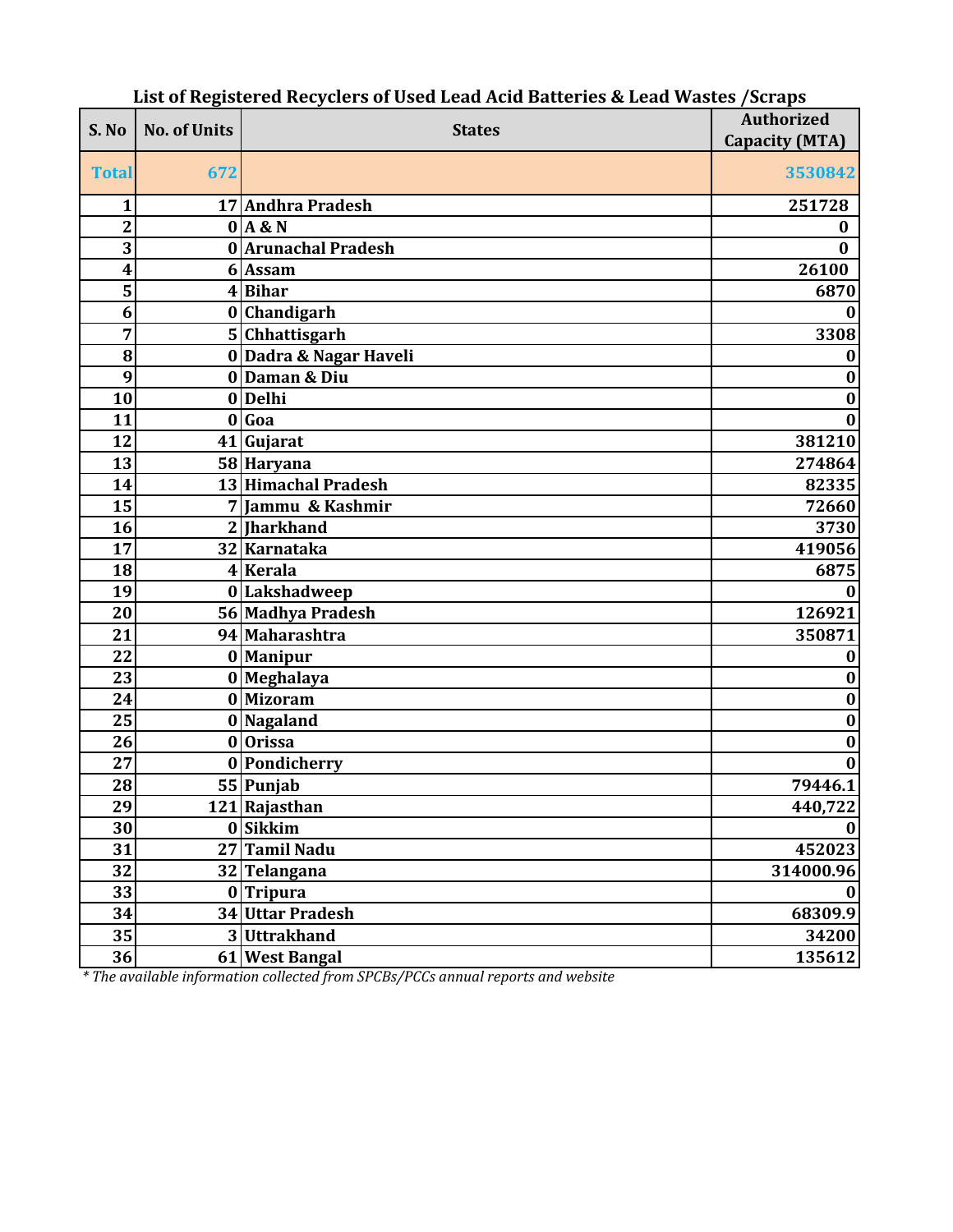| S. No        | <b>No. of Units</b> | Units name and address of authorised/registered recyclers of lead bearing waste                                                           | <b>Authorized</b><br><b>Capacity (MTA)</b> |
|--------------|---------------------|-------------------------------------------------------------------------------------------------------------------------------------------|--------------------------------------------|
| <b>Total</b> | 672                 |                                                                                                                                           | 3530842                                    |
| 1            |                     | 17 Andhra Pradesh                                                                                                                         | 251728                                     |
|              |                     | 1 M/s. HBL Power Systems Limited, Kandivalasa (V), Pusapatirega (M), Vizianagaram District                                                | 44880                                      |
|              |                     | M/s. Visakha Melting Company Ltd., Sy. No. 24/11 & 12, Tatituru (V), Bheemunipatnam (M),<br>Visakhapatnam                                 | 4896                                       |
|              |                     | M/s. Rzass Industries, Plot No.E5 & F1, Industrial Estate, Dowlaiswaram Village, Rajahmundry<br>Rural, East Godavari District             | 1943                                       |
|              |                     | M/s. Samana Industries, Plot No. 2,3 & 4, Block. No: 39, IDA, Autonagar, Guntur, Guntur District                                          | 2520                                       |
|              |                     | 5 M/s. Aman Industries, Phase-II, Plot No: 47, Autonagar, Guntur, Guntur Dist                                                             | 700                                        |
|              | 6                   | M/s. Powertrek Industries (Unit - I) Phase - III, Industrial Estate, Auto Nagar, Guntur, Guntur<br>District                               | 7920                                       |
|              |                     | M/s. Powertrek Industries (Unit - II) Phase - IV, Industrial Estate, Auto Nagar, Guntur, Guntur<br>District                               | 18000                                      |
|              |                     | M/s. Azeeziya Industries, Plot No. 485, Phase I & II, Industrial Estate, Autonagar, Guntur, Guntur<br>District                            | 114                                        |
|              |                     | 9 M/s. Fathima Battery Industry, Plot No: 220, Phase - I & II, Autonagar, Guntur, Guntur Dist                                             | 240                                        |
|              | 10                  | M/s. Sri Lakshmi Metals, Plot Nos. 266,267, APIIC, Industrial Growth Centre, Gundlapalli (V),<br>Maddipadu (M), Prakasam District.        | 585                                        |
|              | 11                  | M/s. RML Metal and Alloys Private Limited, Sy. No.37/4, 6 & 7, Marripalle Gopasamudram (V),<br>Podalakur (M), SPSR Nellore District       | 9600                                       |
|              |                     | 12 M/s. Gravita India Ltd, Sy No. 233, Anathapuram (V), Chittoor Mandal, Chittoor District, A.P                                           | 45500                                      |
|              | 13                  | M/s. NILE Limited, Plot No: 38 & 40, APIIC Industrial Park, Gajulamandyam village, Renigunta<br>Mandal, Chittoor District                 | 60000                                      |
|              | 14                  | M/s. Pondy Oxides & Chemicals Limited, Plot No: 78B, APIIC Industrial Park, Gajulamandyam<br>village, Renigunta Mandal, Chittoor District | 20000                                      |
|              |                     | 15 M/s. Meloy Metals Pvt Ltd, Plot No.78C, IP, Gajulamandyam, Renigunta, Chittoor District, A.P                                           | 28950                                      |
|              |                     | 16 M/s Amaravathi Metals & Alloys, Kurnool District                                                                                       | 2880                                       |

## **List of Registered Recyclers of Used Lead Acid Batteries & Lead Wastes /Scraps**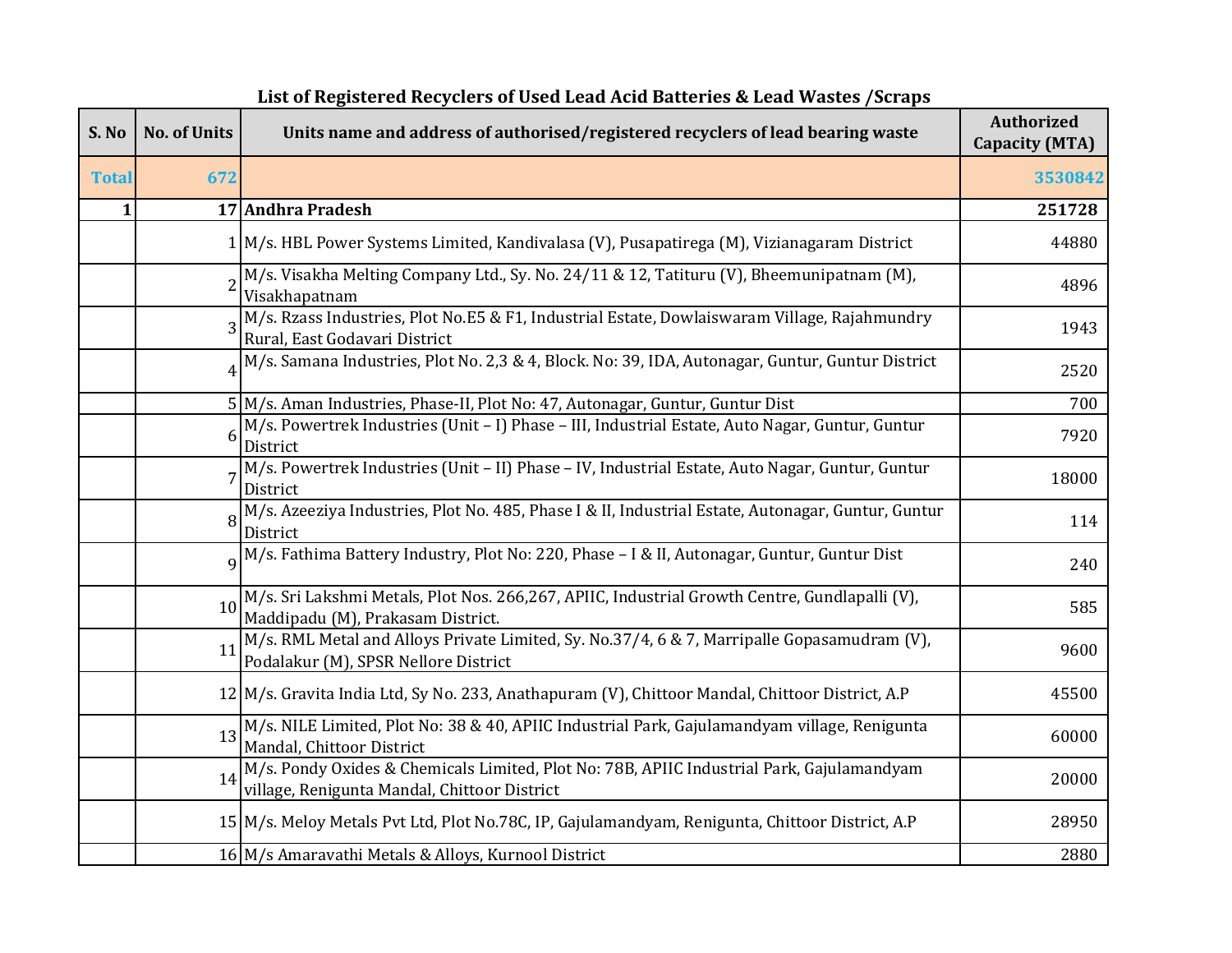| <b>.</b> | $\alpha$ , M/s Jayasree Maruti Alloys, Plot No.61-C, Industrial Park, Gollapuram(V), Hindupur (M),<br>Anantapur District | 3000 |
|----------|--------------------------------------------------------------------------------------------------------------------------|------|
|          | 0   A & N                                                                                                                |      |
|          | 0 Arunachal Pradesh                                                                                                      |      |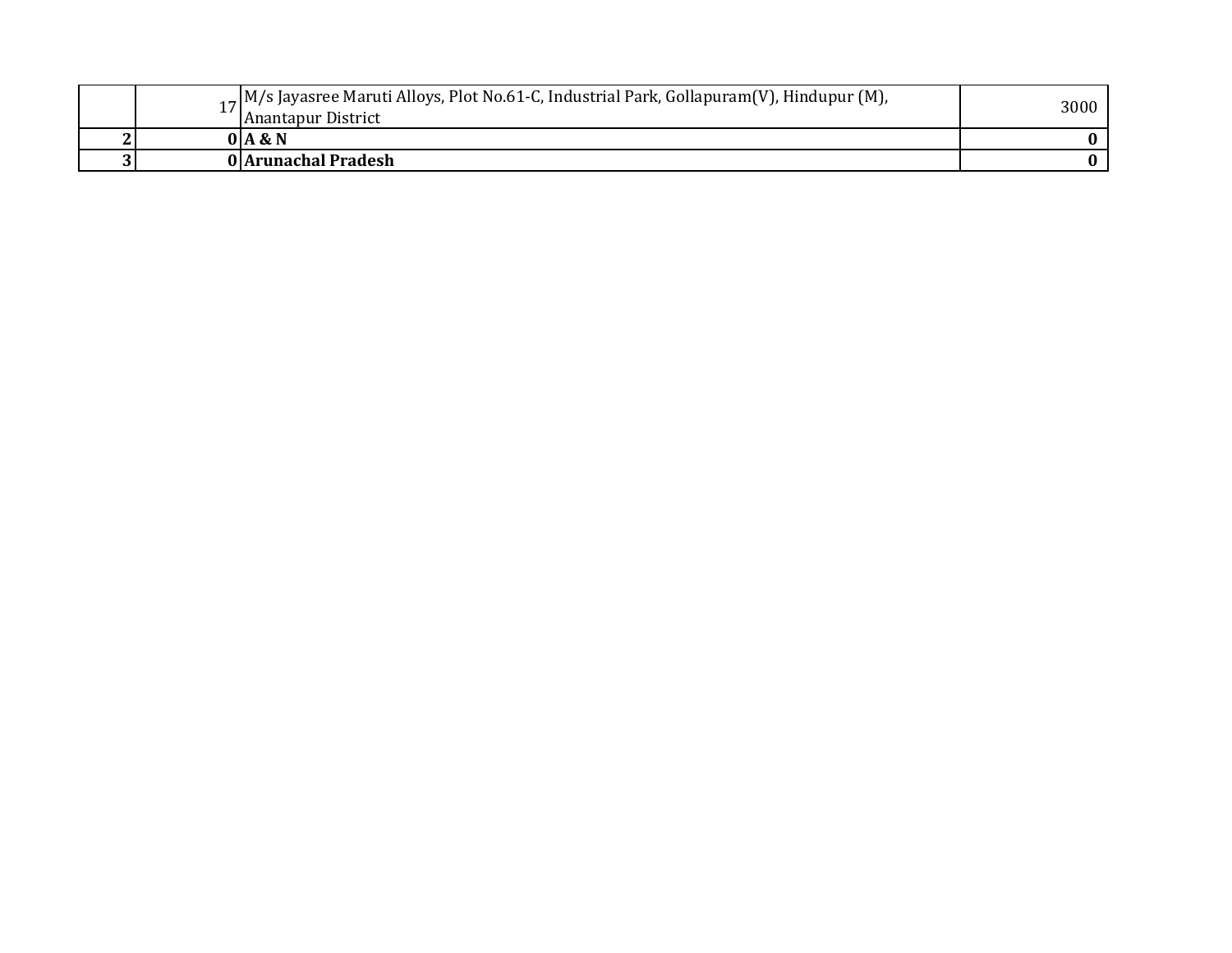|  | 6 Assam                                                                                                             | 26100 |
|--|---------------------------------------------------------------------------------------------------------------------|-------|
|  | 1 M/s. Royal Industries, 15th Mile, Vill.: Burni, P.O. Jorabat, Distt. Kamrup, (Assam)                              | 900   |
|  | $\alpha$ M/s. Nirman Industries, D-7, DICC Campus, Numalijalah, Amingaon, Distt. Kamrup, (Assam)                    | 1200  |
|  | $_{2}$ M/s. S. R. Battery Works, Murnuria Gaon, Na-Pamua, Mariani Raod, Cinnamora, Jorhat, (Assam)                  | 2400  |
|  | M/s. Anubhav Industries, Industrial Growth Centre, Chaygaon, Vill. Chatabri, P.O. Chaygaon, Distt.<br>Kamrup, Assam | 9600  |
|  | $\mathbf{K}$ M/s. Shree sai Vamika Indusries, Gauripur, Near Shiv Sai Steel, North Guwahati, Distt. Kamrup<br>Assam | 9600  |
|  | M/s. Kamakhya Power Solutions, 15th Mile, Vill. Byrnihat, P.O. Jorabat, Distt. Kamrup Assam                         | 2400  |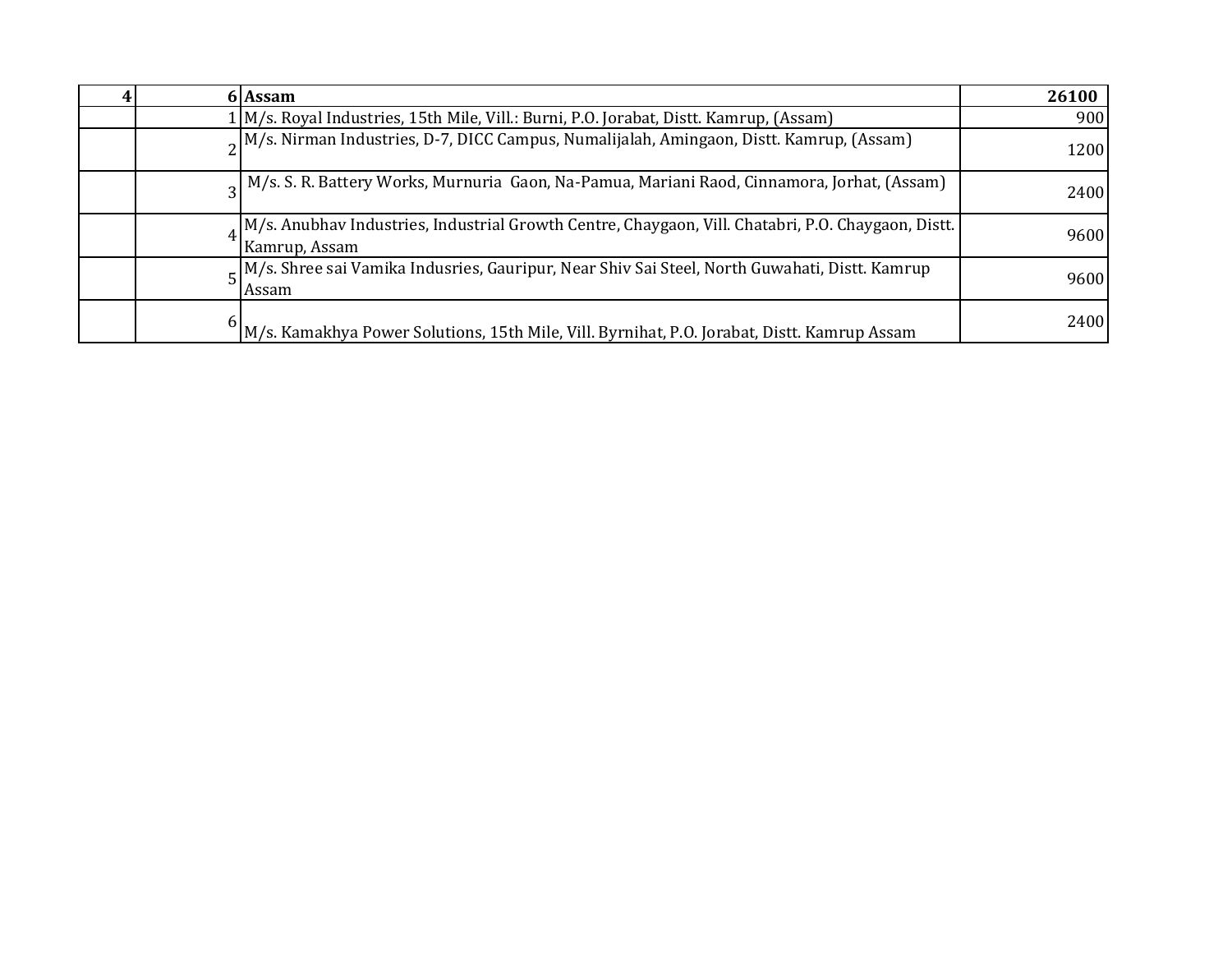|  | 4 Bihar                                                                                                  | 6870 |
|--|----------------------------------------------------------------------------------------------------------|------|
|  | 1 M/s. Jyoti Electro- Chemicals, Plot No. S-19, II- Ohase, Industrial Area, Fatuha, Dist. Patna          | 450  |
|  | 2 M/s. Lucky Metals, Bastipur Industrial Area, Dehri-on-Sone, Dist. Rohtas                               | 600  |
|  | $\alpha$ M/s. Mahesh Engineering Works, Plot no. B-33, Phase-2, Industrial Area, Bela, Dist- Muzaffarpur | 1500 |
|  | 4 M/s. Bhagwati Metalloys Pvt. Ltd., Plot no. C-12, Industrial Area, Fatuha, Dist. Patna                 | 4320 |
|  | 0 Chandigarh                                                                                             | 0    |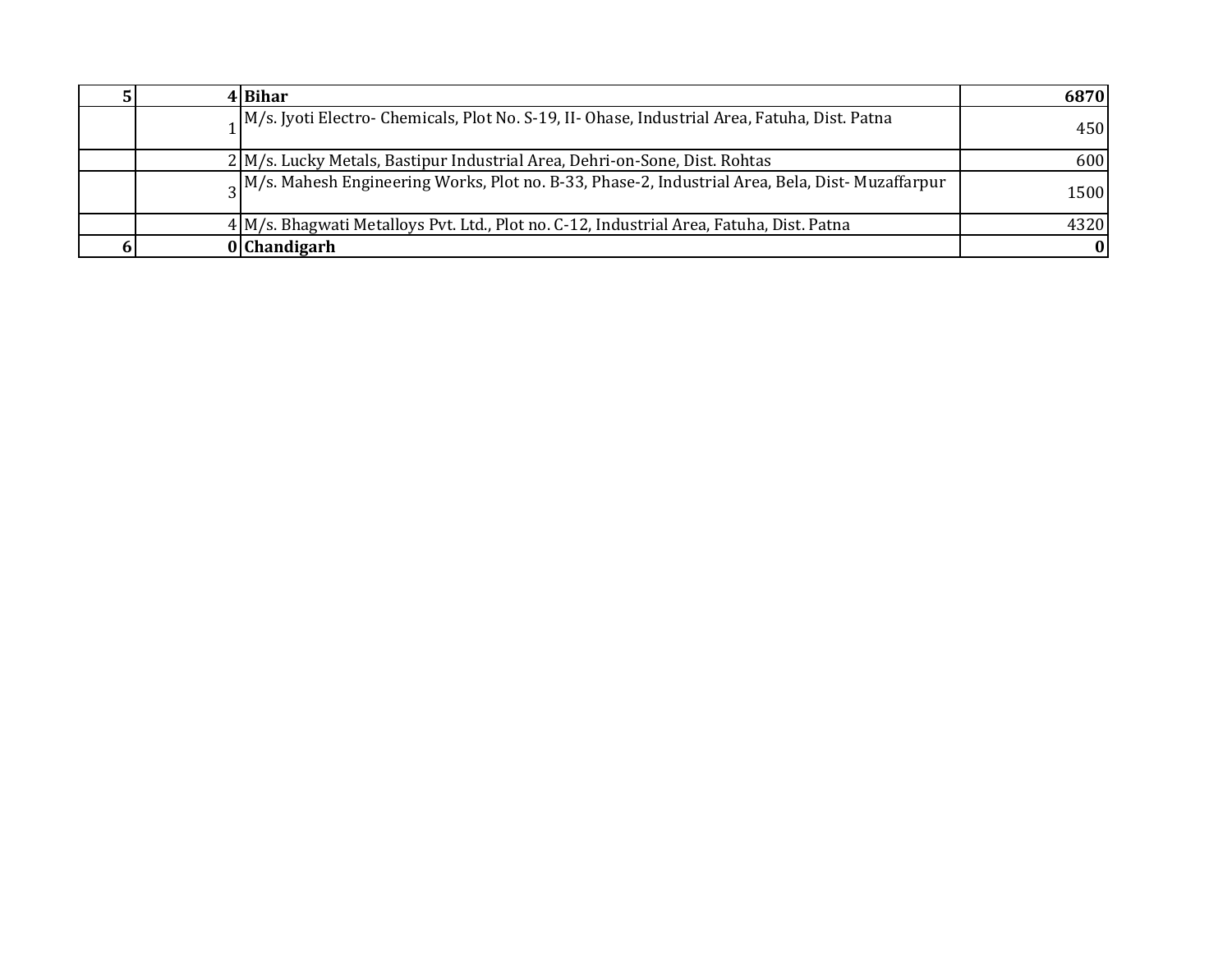|    | 5 Chhattisgarh                                                                          | 3308 |
|----|-----------------------------------------------------------------------------------------|------|
|    | 1 M/s Power Pack Industries 32/D, Light Industrial AreaBhilai District-Durg Chhatisgarh | 1000 |
|    | 2 M/s Shreyansh Industries 14-A, Light Industrial Area Bhilai Dist. Durg Chhatisgarh    | 1200 |
|    | 3 M/s Vinay Industries 45/B, Industrial Area Korba Chhattisgarh                         | 240  |
|    | 4 M/s R.K. Industries Ring Road, No. 2 Gondwara Raipur Chhattisgarh                     | 300  |
|    | 5 M/s Accumulator Industries, Bhanpur Industrial Area Raipur Chhattisgarh               | 568  |
|    | 0 Dadra & Nagar Haveli                                                                  |      |
|    | 0 Daman & Diu                                                                           |      |
| 10 | 0 Delhi                                                                                 |      |
|    | 0 Goa                                                                                   |      |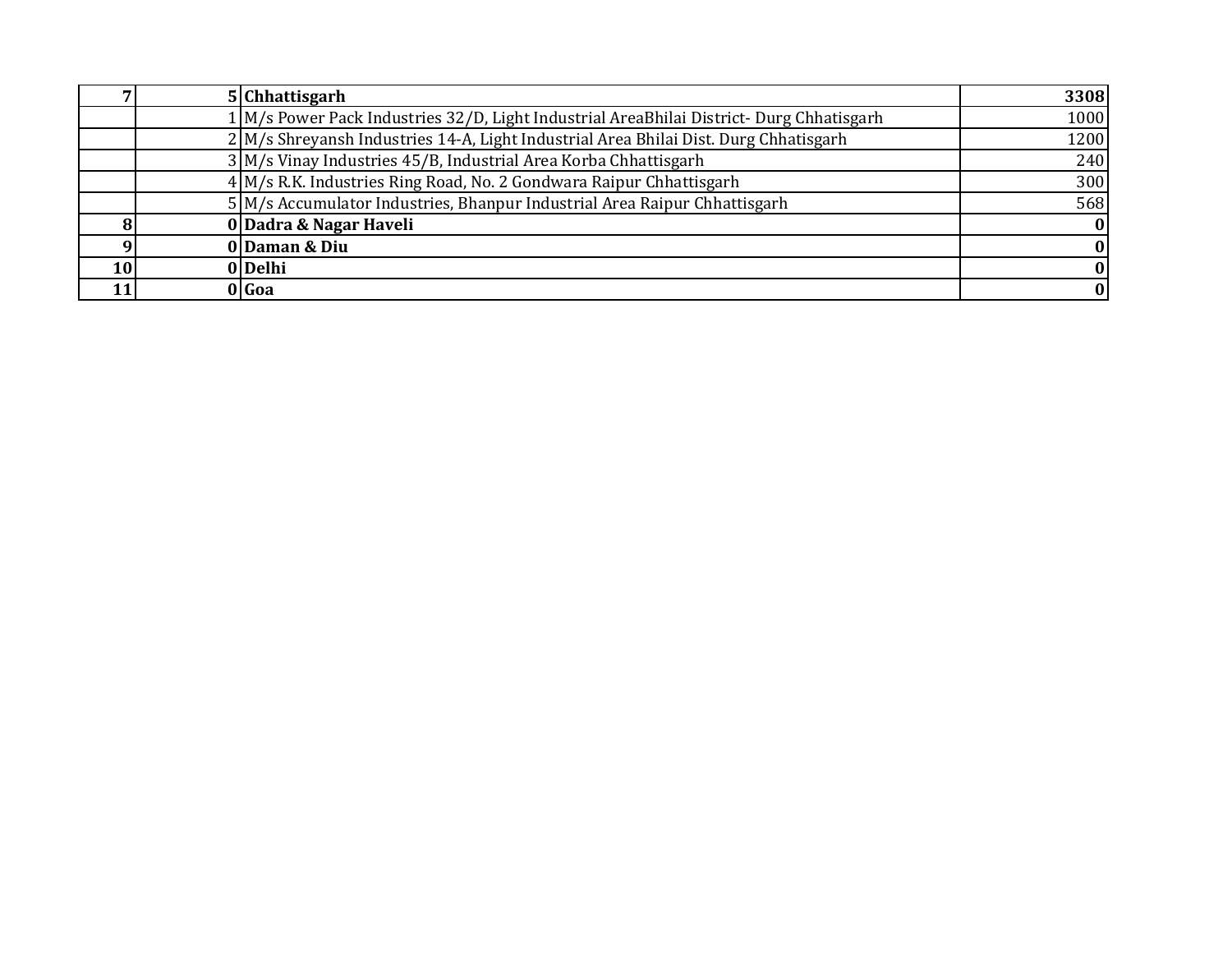| 12 |             | 41 Gujarat                                                                                                                                        | 381210 |
|----|-------------|---------------------------------------------------------------------------------------------------------------------------------------------------|--------|
|    |             | M/s. Sitaram Metals, kadvani Forging Street, Opp. Kisan Auto Ltd., Plot No. G/1388, Gate No. 3,<br>GIDC metoda, Tal. Lodhika, Distt. Rajkot       | 2050   |
|    |             | 2 M/s.Sabnam Enterprise, Plot No. 87, GIDC Anjar-370110, Kutch                                                                                    | 1800   |
|    |             | 3 M/s. Aahnaa Alloys (Formerly Lion Smelters P. Ltd.,) Plot No. - 1647, GIDC sarigam Distt. Valsad,<br><b>VAPI</b>                                | 18720  |
|    |             | M/s. Ravi metals, Plot No. 1505, 1506, GIDC Sarigam-396155, Distt. Valsad, Tal. Ubergaon                                                          | 15600  |
|    |             | M/s. Shyam Metal, Plot No. 170, Mahagujarat Industrial Estate, Morria Farm, Nr. Priyal<br>Pharmaceuticals, Sarkhej Bavla Road, Ahmedabad          | 600    |
|    |             | M/s. keyur Implex Pvt. Ltd., Block No. 388, Changodar Industrial Estate, Plot No. 55/57, Vill.<br>Changodar, tal. Sanand, Distt. Ahmedabad        | 1440   |
|    |             | M/s. Hi-Tech metal, S. NO. 306/2/P2, Opp-Aman Cement Product, At & PO-Mahi, Tal. Vadgam<br>Distt. Banaskantha, Himmatnagar                        | 1320   |
|    |             | M/s. Green Metal Corporation, Plot No. 285, GIDC-Talod, At. P.O. Talod,<br>Himmatnagar/Sabarkantha                                                | 6120   |
|    | $\mathbf Q$ | M/s. Bharat Metal Oxide, Plot No. 171/A, Mahagujarat Industrial Estate, Morria Farm, Nr. Priyal<br>Pharmaceuticals, Sarkhej Bavla Road, Ahemdabad | 1680   |
|    |             | 10 M/s. Maruti Metal, Plot No. 606-607-608, Dhola GIDC, Vill. Dholka, Distt. Ahmedabad                                                            | 1920   |
|    | 11          | M/s. Mahesh Metal Plot No. 192/193, Ambica Ind. Estate, Post -Lyava -vasana, Tal-Sanand, Distt.<br>Ahmedabad                                      | 1920   |
|    |             | 12 M/s. NRG Alloys, Shed No. C1/B-715, GIDC Sarigam, VAPI                                                                                         | 12000  |
|    | 13          | M/s. S. K. Alloys Inds. Survey No. 217 Plot No. 12, Veraval (Shapar) Rajkot-Gondal Highway,<br>Rajkot Gujarat                                     | 14400  |
|    |             | 14 M/s. Metenere Limited (Formerly Met Trade India Ltd.,) S No. 590,591, 593, Vill. Bhimasar, Tal.<br>Anjar, Kutch                                | 150000 |
|    |             | 15 M/s. Malhotra Alloys, Plot No. 1022, GIDC Estate, Kerala, Tal-Bavla, Ahmedabad                                                                 | 2400   |
|    |             | 16 M/s. Axis Alloys Industries, Plot No. 4708, Phase III, GIDC, Dared, Jamnagar                                                                   | 900    |
|    | 17          | M/s. Gold Star Battery Ltd., B/H, Ravi Petrol Pump, Rajkot Road, Hapa-361120, Distt. Jamnagar                                                     | 21600  |
|    | 18          | M/s. White Gold Metal Industries, No. 14 GIDC, Bamanbor, At. PO. Bamanbor, Tal. Chotila, Distt.<br>Surendranagar                                  | 2460   |
|    |             | 19 M/s. S. K. Metal Sr. No. 206, Plot No. -1, Veraval (Shaper) Rajkot-Gondal Highway, Tal. Kotda<br>Sangini Distt. Rajkot                         | 3300   |
|    |             | 20 M/s. Arba metal Plot No. C-1B/619, Opp. SIA Office, GIDC, Sarigam-396155, Distt. Valsad                                                        | 3600   |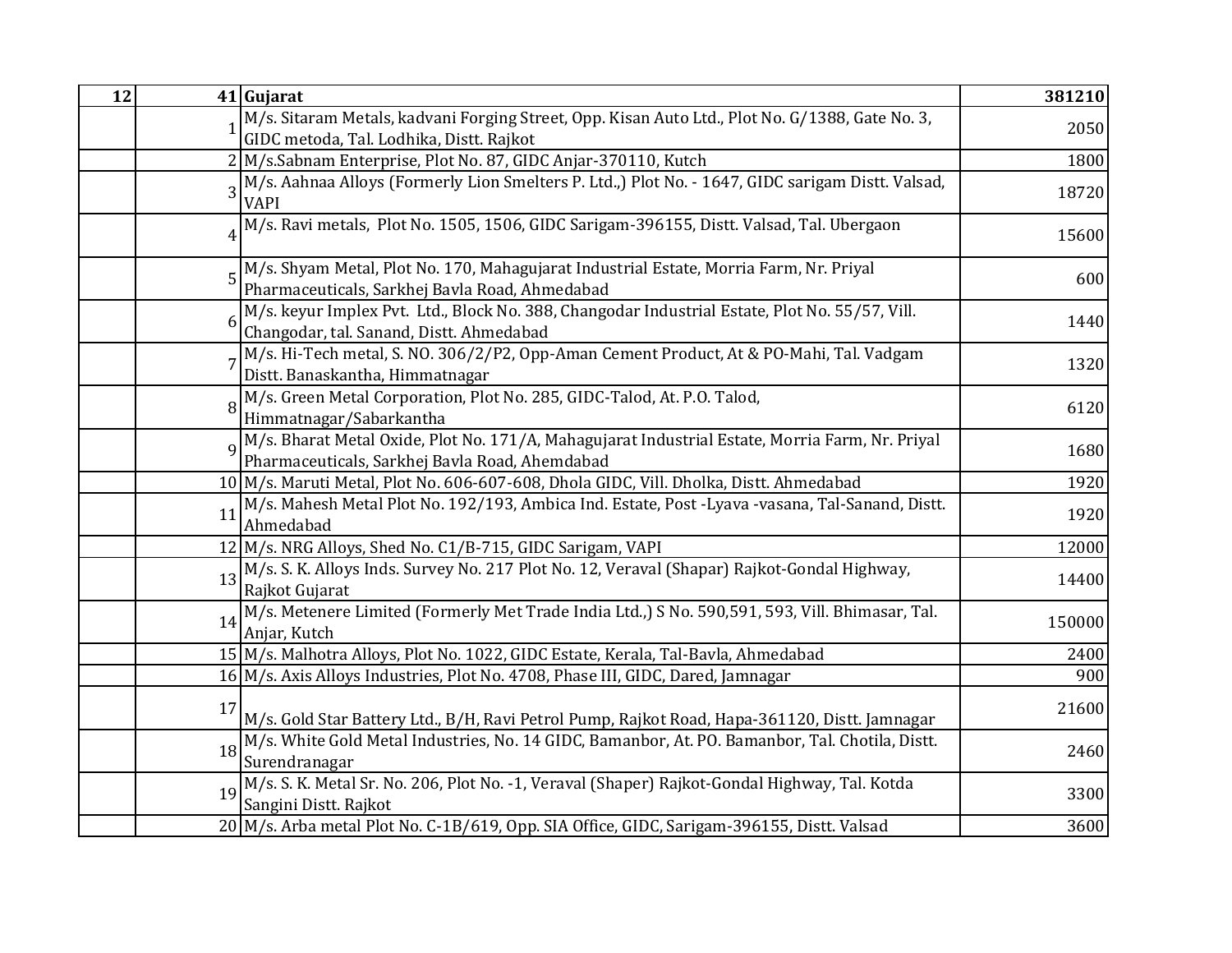| 21 | M/s. Rajkot Industries, Nr. Shree Bavishi Weigh Bridge, Aji,GIDC main road, Plot No. 0379-A,                                                                                                   | 4800  |
|----|------------------------------------------------------------------------------------------------------------------------------------------------------------------------------------------------|-------|
|    | Rajkot-360003                                                                                                                                                                                  |       |
|    | 22 M/s. Vishal Alloys, Plot No. 1902, Phase -I GIDC, Chhatral, Distt. Gandhinagar                                                                                                              | 600   |
|    | 23 M/s. Kaycee Industries, 1649/1-2, GIDC, Sarigam, Distt Valsad-396155                                                                                                                        | 4800  |
|    | 24 M/s. Shivem Metal Industries, Plot No. 204, GIDC Kerala Tal.-Bavla Distt.-Ahmedabad                                                                                                         | 4800  |
| 25 | M/s. Mateshwari Metals, Plot No. 50-62, Block No. 501, Jay Maa Kali Ind. Estate Oppad Tal- Olpad<br>Dist - Surat                                                                               | 5000  |
|    | 26 M/s. Shree Ji Enterprises, Plot No. C-13B/7/14, GIDC Estate, Sarigam Distt. Valsad                                                                                                          | 5000  |
| 27 | M/s. Shree Mahakali Enterprise Plot No. 77, Aslali, Varukas Chowkdi, Kheda-Tarapur Road,<br>Taluka-Matar, Kheda                                                                                | 1200  |
|    | 28 M/s. Global Associates, Pl. No. 3001, GIDC, Panoli, Distt. Bharuch                                                                                                                          | 1200  |
|    | 29 M/s. Blaze Metal Works, Plot No. - 20, Maha Gujarat Industrial Estate, sArkej-Bavla Road, Vill-<br>Moraiya, Raluka - Sanand, Ahmedabad-380222                                               | 1560  |
|    | 30 M/s. Navdha Metal Trade India, Plot No. 43/44, Village. Mithirohar, Taluka, Gandhidham, Distt.<br>Kutch                                                                                     | 5400  |
| 31 | M/s. Jay Ambe Metals, Plot No. 40-1, Ashwamegh Estate, Changodar-382213, Distt. Ahmedabad                                                                                                      | 3000  |
|    | 32 M/s. Shital metalloys (India) Pvt. Ltd., Survey No. 36/P1, 37/P, Plot No. 86/87/88/89, Vill<br>Bharudi Kishan General Industrial, Nr. Shaktiman, Bharudi-360311, Tal. Gondal, Distt. Rajkot | 3900  |
| 33 | M/s. Eco Phil Metals Private Limited, Plot No. 4-B-1, Synefra Engineering SEZ vaghodia, Distt. -<br>Vadodara                                                                                   | 1800  |
| 34 | M/s. Gravita India Limited, Plot No. 322, Mithi Rohar Industrial Estate. Vill: Mithi Rohar, Tal.<br>Gandhidham, Distt. Kutch-370240                                                            | 21700 |
| 35 | M/s. Shree Krishna Alloys Industries, Plot No. 1551, Sr. No. 240, Vill: Limbasi, Tal. Matar, Distt.<br>Kheda                                                                                   | 3000  |
|    | 36 M/s. Recmet Alloys P. Ltd., Sr. No. 21, Moje: Sardarpura, Tal. Jambusar, Distt. Bharuch                                                                                                     | 9000  |
| 37 | M/s. Asian Overseas Plot No. 3417/2, 3418/2, Phase-IV, GIDC Estate, Kerala, Tal-Bavla, Distt-<br>Gandhinagar                                                                                   | 10800 |
| 38 | M/s. Shiv Shakti Metal & Alloys, Plot No. 1202, GIDC Estate, kerala, Tal.-Bavla, Dist. Ahmedabad                                                                                               | 4000  |
|    | 39 M/s. HJM metal LLP, Plot No. 1213, Dholka-Kheda Raod, Dholka, Ahmedabad                                                                                                                     | 9620  |
| 40 | M/s. Sharad Enterprises, Plot No. 5 & 6 Raj Industrial Park-II, Vill. Karchiya, Tal. Savli, Distt.<br>Vadodara                                                                                 | 7200  |
|    | 41 M/s. Singoda Industries 827/5, Jhagadia Industrial Estate, Dsitt. Bharuch                                                                                                                   | 9000  |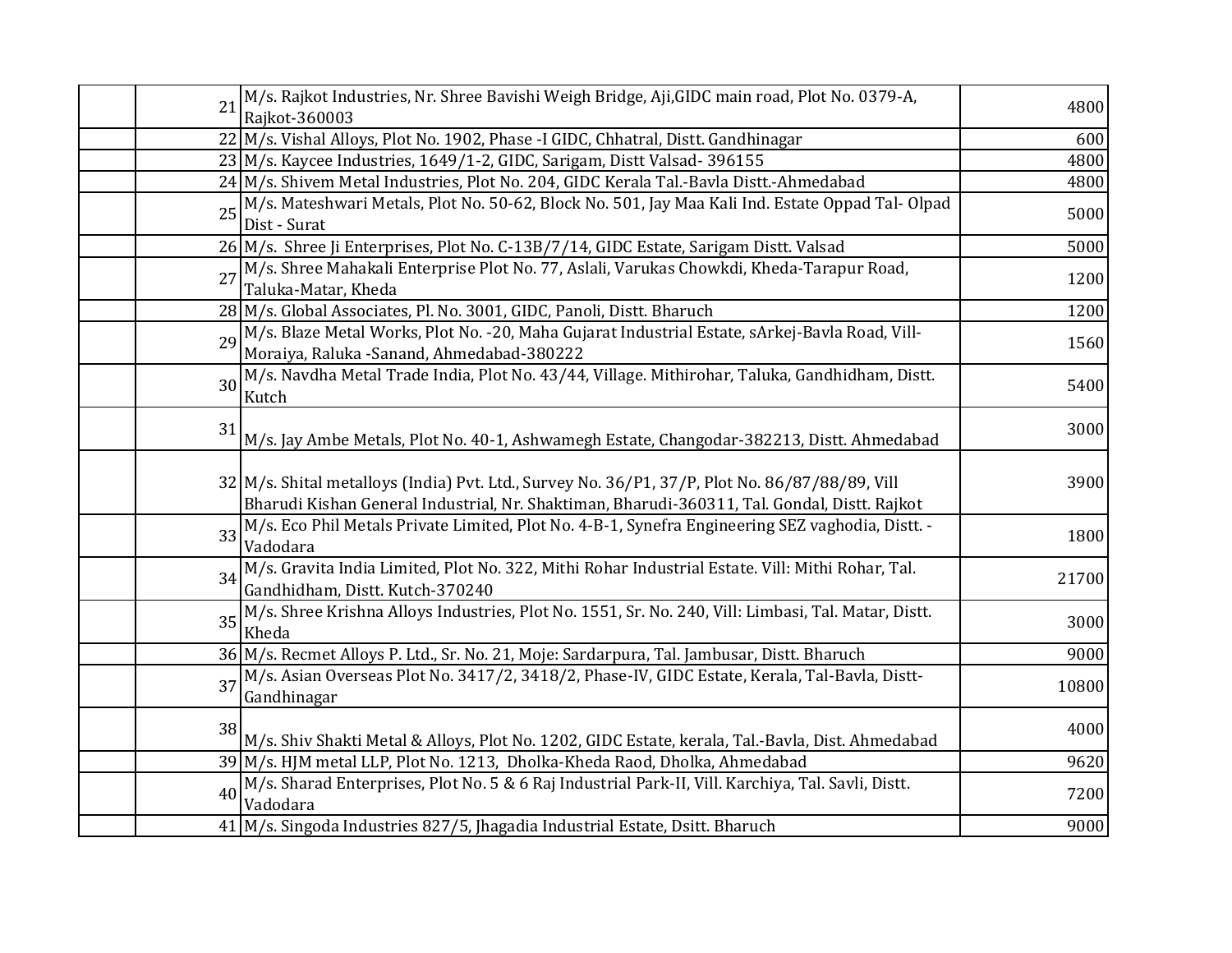| 13 | 58 Haryana                                                                                                       | 274864 |
|----|------------------------------------------------------------------------------------------------------------------|--------|
|    | 1 M/s Starlit Power System Limited, Indri Road, Village Atta, Near Gurgaon, Mewat                                | 15000  |
|    | 2 Mittal Battery, plot No. 349, Indl-Area, Ph-1, Panchkula                                                       | 700    |
|    | Stalwart Alloys India Pvt. Industries, Vill- Yari, Ladwa Road, Shahabad Markanda, Kurkshetra                     | 10000  |
|    | Parul Foods Specialities (P) Ltd., 167 K.M stone, G.T.Road, Khanpur Kolian, Kurukshetra (Lead<br>recycling unit) | 7500   |
|    | 5 G.D.M Industry, Vill. Dukheri Road, Mohra, Ambala                                                              | 210    |
|    | 6 M/s Diwakar Enterprises (P) Ltd., P.No. 7, Sec-3, HSIIDC, Bawal, Distt. Rewari                                 | 12500  |
|    | 7 M/s Shri Banke Bihari Metals M-9, Industrial Area Panipat                                                      | 900    |
|    | 8 M/s HVR Industries P. Ltd., 59/20, Vill.- Saidhpur, Teh.Kharkhoda, Sonepat.                                    | 10000  |
|    | 9 M/s Om Enterprises, B-9, Prem colony, Kundli                                                                   | 3000   |
|    | 10 M/s Rana Enterprises, VPO Firozpur Bangar, Tehsil Kharkhoda, Distt. Sonepat                                   | 9000   |
|    | 11 M/s V.B. Holding Pvt. Ltd., Khasra No. 23//21/2, Vill. Liwaspur, Sonepat                                      | 18000  |
|    | 12 M/s D.B. Steel, Plot No. 408, HSIIDC, Barhi, Sonepat                                                          | 14400  |
|    | 13 M/s D.D Pigments, Kh. No. 59/21, Village-Saidpur, Tehsil-Kharkhoda, Distt. Sonepat                            | 2700   |
|    | $14$ M/s Varun Enterprises (India), Prem Colony, Aggarwal Industrial Area, Kundli, Sonepat                       | 5000   |
|    | 15 Abhishek Industries, P. No. 116-117, IDC, Distt. Rohtak.                                                      | 330    |
|    | 16 Baba Metal Company, Village Baland, Distt. Rohtak                                                             | 1200   |
|    | 17 Baweja Industries, Plot No. 29, IDC, Hissar Road, Rohtak                                                      | 2400   |
|    | 18 Chetna Enterprises, P. No. 119, IDC, Rohtak                                                                   | 2400   |
|    | 19 Arora Enterprises, Plot No. 24, IDC, Rohtak                                                                   | 2250   |
|    | 20 Balaji Enterprises, P. No. 184, HSIIDC, Distt. Rohtak.                                                        | 1200   |
|    | 21 Bharat Chemical Industries, P. No. 25, IDC, Rohtak                                                            | 2500   |
|    | 22 Chirag Enterprises, Vill-Khairpur, Distt. Jhajjar                                                             | 5000   |
|    | 23 Deep Metal, Vill-Baland, Distt. Rohtak                                                                        | 1080   |
|    | 24 Durga Industries, P. No. 262, HSIIDC, Rohtak                                                                  | 3000   |
|    | 25 D.R. Industries, Jonti Road, Vill-Kanoda, Distt. Jhajjar.                                                     | 3120   |
|    | 26 Guru Nanak Enterprises, Singhpura Road, Distt. Rohtak                                                         | 1400   |
|    | 27 Giriraj Metal, P. No. 39, HSIIDC, Rohtak                                                                      | 2500   |
|    | 28 Kailash Industries, P. No. 152, HSIIDC, Kutana, Distt. Rohtak                                                 | 4416   |
|    | 29 Leading Metals (P) Ltd, P. No. 35, Sec-16, HSIIDC, Bahadurgarh                                                | 14400  |
|    | 30 Master Metal, Vill. Baland, Distt. Rohtak                                                                     | 1800   |
|    | 31 Nav Durga, Plot No. 199, HSIIDC, Rohtak                                                                       | 3000   |
|    | 32 Odhav Met Trade (P) Ltd, Vill-Ismaila, Sampla, Distt. Rohtak.                                                 | 6000   |
|    | 33 Om Hari Om Enterprises, Village Sidhipur, Distt. Jhajjar                                                      | 1950   |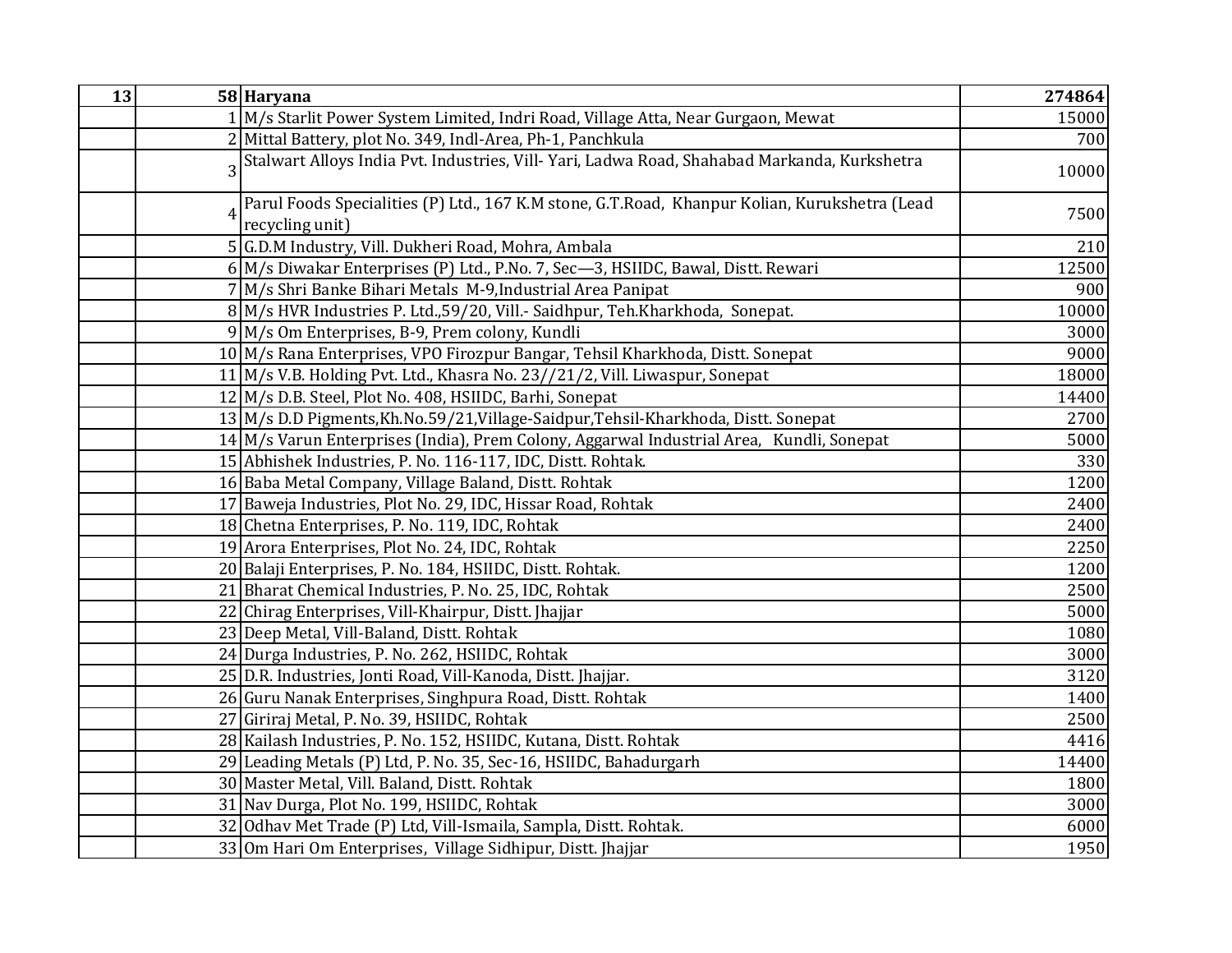| 34 R.S. Enterprises, P. No. 914, MIE, Bahadurgarh                                 | 2160  |
|-----------------------------------------------------------------------------------|-------|
| 35 Shri Ram Industries, P. No. 94, HSIIDC, Distt. Rohtak                          | 2400  |
| 36 Shri Balaji Enterprises, Vill-Khairpur, Distt. Jhajjar                         | 3366  |
| 37 Shri Guru Nanak Auto Indl. Corpn., P. No. 169, IDC, Hissar Road, Distt. Rohtak | 1400  |
| 38 Sonu Metal, Vill. Baland, Distt. Rohtak.                                       | 1080  |
| 39 Santosh Industry, P. No. 142, HSIIDC, Rohtak                                   | 1050  |
| 40 Maya Enterprises, Plot No. 97, IDC, Hissar Road, Rohtak.                       | 2400  |
| 41 Naveen Enterprises, Plot No. 115, IDC, Rohtak                                  | 1800  |
| 42 Riya Enterprises, Plot No.-112, IDC, Hissar Road, Rohtak                       | 1200  |
| 43 Shree Ganesh Enterprises, Plot No. 134, HSIIDC, Hissar Road, Rohtak            | 2400  |
| 44 Dhan Laxmi Enterprises, Plot No. 76, HSIIDC, Kutana, Distt. Rohtak             | 1500  |
| 45 M.K. Metal Industries, Village Ladrawan, Distt. Jhajjar                        | 6000  |
| 46 Mahadev Enterprises, Vill-Khairpur, Distt. Jhajjar                             | 4800  |
| 47 R.S. Metal Industries, Vill-Ladrawan, Distt. Jhajjar                           | 4500  |
| 48 M/s Shree Krishna Alloys, Plot No. 223, Sec 27-28, Hisar                       | 3300  |
| 49 M/s Jainco Industries, Plot No. 203, Sec 27-28, Hisar                          | 700   |
| 50 M/s Rajiv Metals 3 KM Stone, Barwala Road, Hansi, Hisar                        | 600   |
| 51 M/s Hindustan Metals, Plot No. 209, Sec 27-28, Hisar                           | 880   |
| 52 M/s Bhagwati Industries, Plot No. 126, Sec 27-28, Hisar                        | 985   |
| 53 M/s K P Enterprises, Plot No. 31, Sector 27-28, Hisar (new)                    | 1460  |
| 54 M/s OK Industries, Kharar Alipur Road, Hansi                                   | 182   |
| 55 M/s Grover Metal Industries, Vill. Alipur Titukhera, Distt. Sirsa              | 1095  |
| 56 M/s BRS Alloys, P. No. 1, 2 & 3, Delhi Road, Hisar                             | 18250 |
| 57 Quantech Melalloys Ltd, Panaudi Road, Gharaunda, Karnal                        | 14500 |
| 58 Vasu Alloys P. Ltd., Vill-Kunjpura, Distt-Karnal                               | 28000 |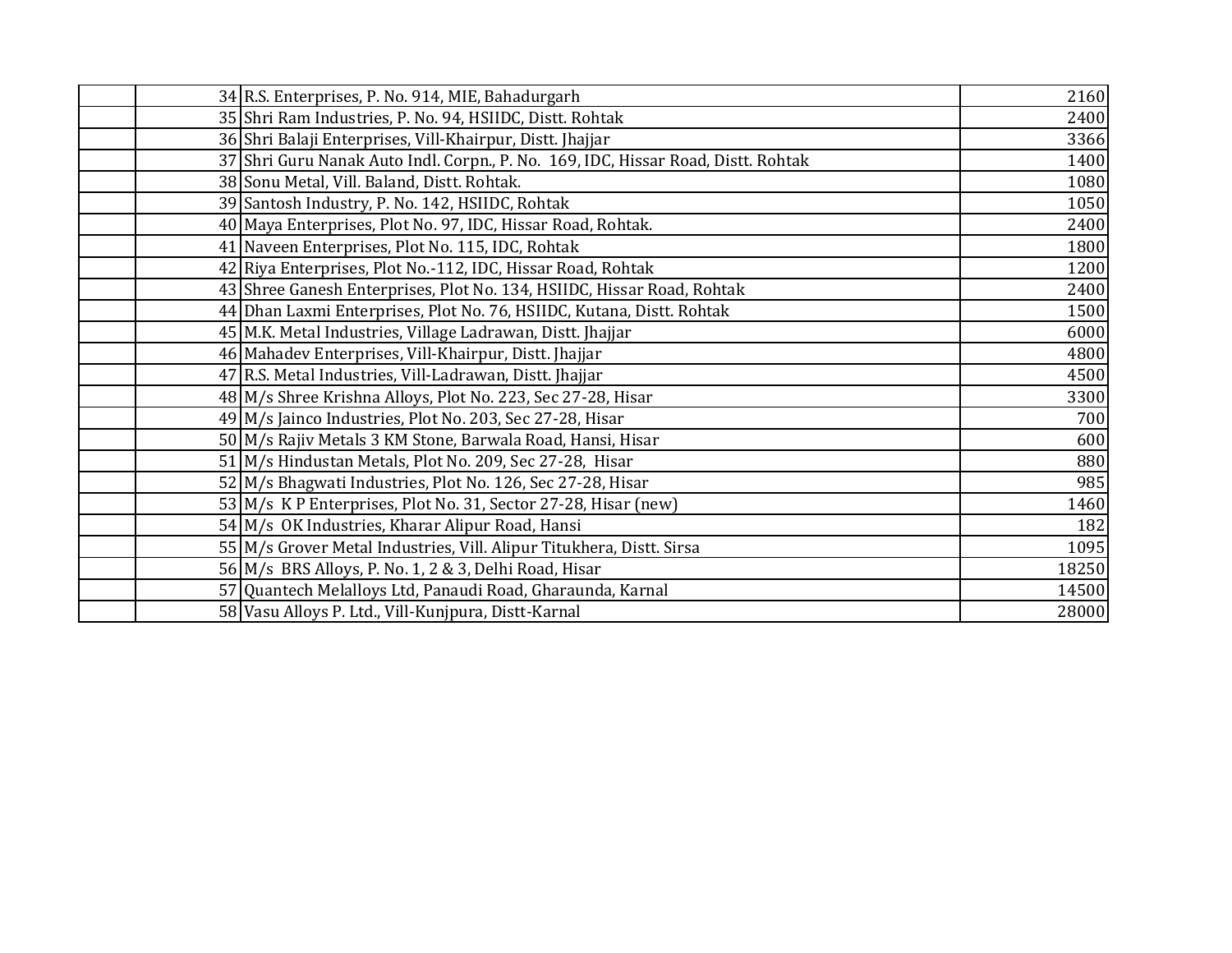| 14 | 13 Himachal Pradesh                                                                                                        | 82335 |
|----|----------------------------------------------------------------------------------------------------------------------------|-------|
|    | M/s Rama Metal Company, Village Johron, Behind DIC, Industrial Area, KaLa Amb, Distt. Sirmour<br>(HP)                      | 2500  |
|    | 2 M/s Radha Krishna Industries, Village Meerpur Gurudwara, KaLa Amb, Distt. Sirmour (HP)                                   | 10500 |
|    | 3 M/s Sri Balaji Smelters, Plot No. 90, Industrial Area Lodhimajra, Tehsil Baddi, Distt. Solan (HP)<br>District Solan (HP) | 7000  |
|    | 4 M/s Sai Industry, Plot No. 22, Trilokpur Road, IA, Kala Amb, Distt. Sirmour (HP)                                         | 4800  |
|    | 5 M/s Ras Industry, Plot No. 22, Trilokpur Road, IA, Kala Amb, Distt. Sirmour (HP)                                         | 4800  |
|    | 6 M/s SK Engineers, Village Johron, Trilokpur Road, Kala Amb, Tehsil Nahan, Distt. Sirmour (HP)                            | 1200  |
|    | 7 M/s Span India Scaffoldings, Village Johron, PO Kala Amb, Tehsil Nahan, Distt. Sirmour (HP)                              | 1200  |
|    | M/s Ekta Enterprises, Plot No. 43, Trilokpur Road, Ind. Area, Kala Amb, Tehsil Nahan, Distt.<br>Sirmour (HP)               | 5000  |
|    | 9 M/s Geon International, Plot No. 65, Bhatoli kalan, Industrial Area, Baddi, Distt. Solan (HP)                            | 12000 |
|    | 10 M/s Sarika Industries, Plot No. 111, HPSIDC, Industrial Area, Baddi                                                     | 5500  |
|    | 11 M/s Rama Krishna Industries, Village Jattan, Kala Amb, Distt. Sirmour (HP)                                              | 27700 |
|    | 12 M/s K. K. Enterprises, VPO Daslehra, Tehsil Jhandutta, Distt.Bilaspur (HP)                                              | 35    |
|    | 13 M/s AP Products, Village Nagal, Suketi Road, Kala Amb, Tehsil Nahan, Distt. Sirmour                                     | 100   |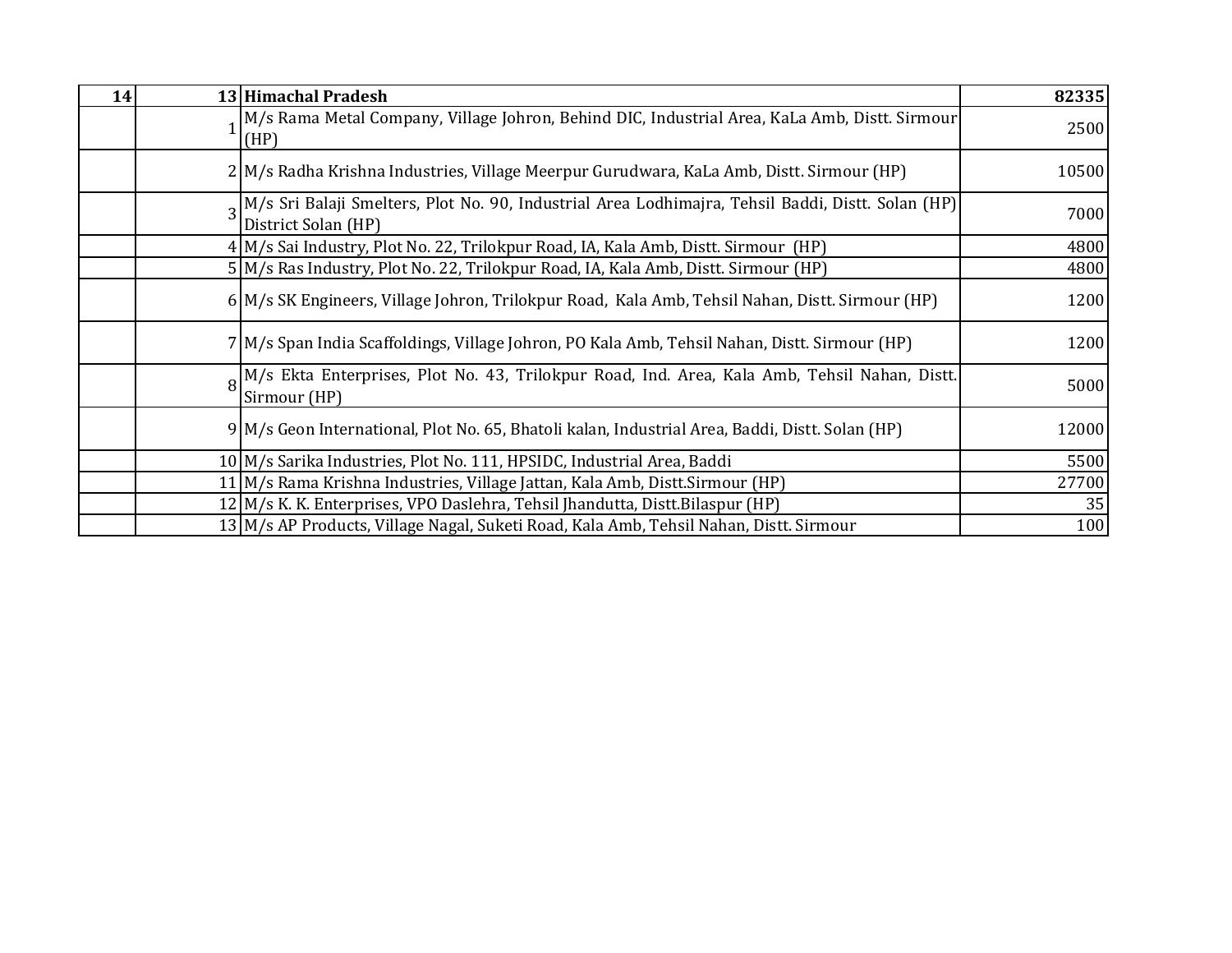| 15 I | 7 Jammu & Kashmir                                                                              | 72660 |
|------|------------------------------------------------------------------------------------------------|-------|
|      | 1M/s Bhawani Wire & Cable Lane, No. 3 Phase-I SIDCO Complex Bari Brahmana Jammu-181 133<br>18K | 5000  |
|      | 2 M/s Metal Inc. Plot No.25, SICOP, Industrial Area Kathua (J&K) Jammu                         | 3460  |
|      | 3 M/s Bharat Udyog SICOP, Industrial Area Kathua (J&K) Jammu                                   | 4500  |
|      | 4 M/s Jammu Pigments Pvt. Ltd., Logate More Village Logate Tehsil & Dist. Kathua (J & K)       | 5000  |
|      | 5 M/s D. M. Alloys Industries, SIDCO Industrial Complex Phase-I I. G. C. Samba (J &K)          | 5000  |
|      | $6$ M/s Akal Metal Works Plot No.24- A, Phase-III 9/A, Industrial Estate Gangyal J & K         | 5000  |
|      | 7 M/s Met Trade India Ltd. 152, SICOP Industrial Area Kathua(J&K)                              | 44700 |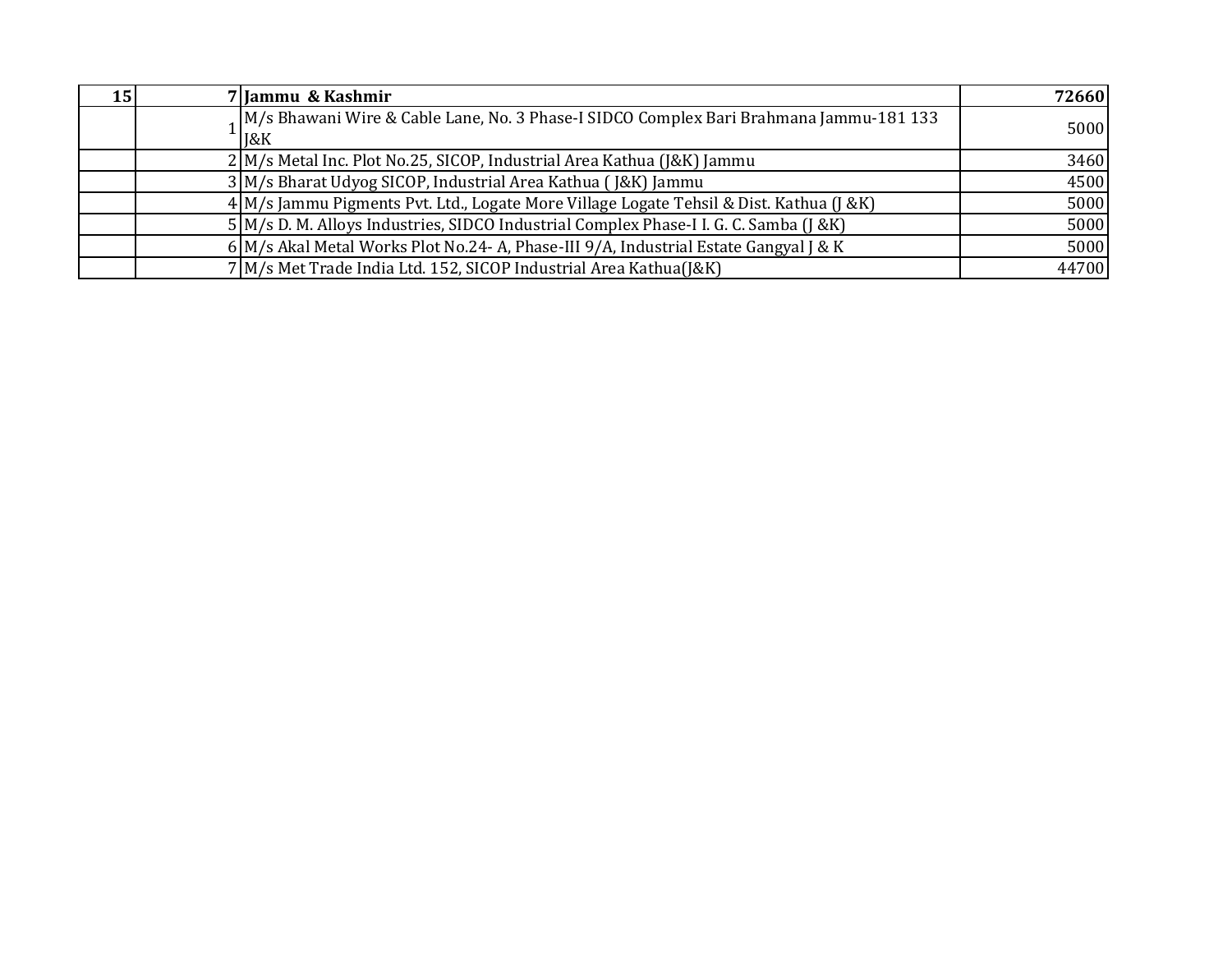| $10^{\circ}$ | 2 Iharkhand                                                                               | 3730       |
|--------------|-------------------------------------------------------------------------------------------|------------|
|              | 1 M/s. Poddar Agrotech (P) Ltd. Tupudana Industrial Area, P.O.- Tupundana, Distt.- Ranchi | <b>730</b> |
|              | 2 M/s. Trident Metal Energy Pvt. Ltd., Karharia, Distt. Bokaro                            | 3000       |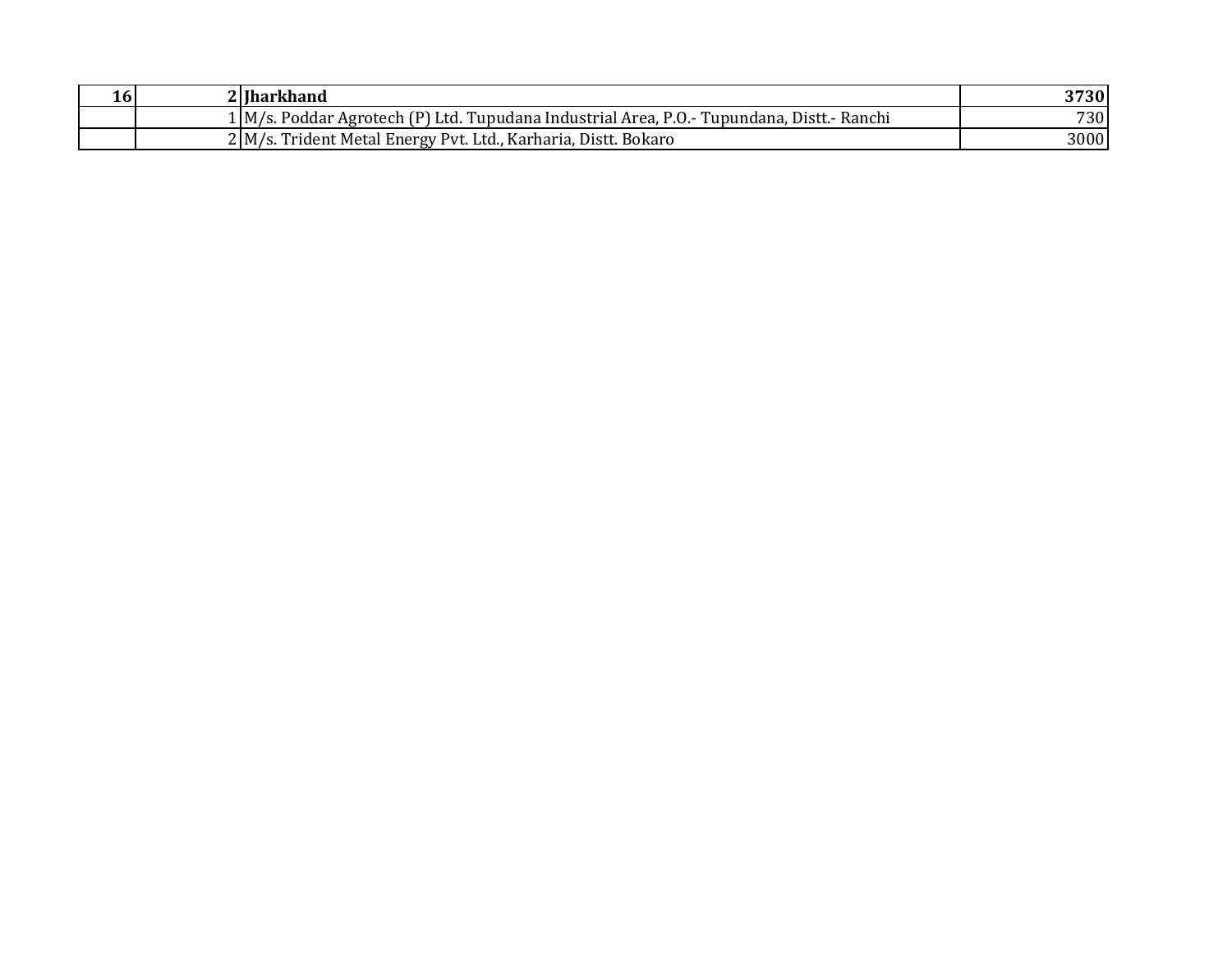| 17 |          | 32 Karnataka                                                                                                                                                       | 419056 |
|----|----------|--------------------------------------------------------------------------------------------------------------------------------------------------------------------|--------|
|    |          | 1 Mekala Metal Works, No.B- 152, II Stage, PIE, Bengaluru- 560 058                                                                                                 | 3000   |
|    |          | M/s Eswari Global Metal Industries Pvt. Ltd., Unit-I. No. 101 A & B, Baikampady Industrial Area,<br>Mangaluru                                                      | 62400  |
|    |          | M/s. Eshwari Metal Industries Unit-II. Plot No. 96 & 97, Baikampady Industrial Area, Mangalore-<br>575011                                                          | 12000  |
|    |          | S.R. Smelter, Plot No.53, KIADB Indl Area, Sompura Hobli, Nelamangala Taluk, Bangalore Rural<br>District - 562 111.                                                | 6000   |
|    |          | 5 M/s. G.N. Industries, No. 327 'ID' Ist stage, Sompura Indl Area, Dabaspet, Nelamangala Taluk,<br><b>Bangalore Rural</b>                                          | 14400  |
|    |          | M/s. M.H. Metals, Sy.No.23/1, 35 Lakshmanpura Plot.No.440 Sompura 2nd, Nelamangala Taluk,<br>Bangalore Rural Distrct.                                              | 3600   |
|    |          | M/s.Anupama Industries, Plot No.62-P, KIADB Industrial Area, Machenahalli, Shivamogga<br>District.-577 222.                                                        | 9600   |
|    |          | Chloride Metals Limited Sy.No.60/1 &2, Seethanayakanahalli, Malur-Hosur Road, Lakkur Hobli,<br>Malur Taluk, Kolar District,                                        | 114000 |
|    | $\Omega$ | Selvam Metals & Alloys Plot No: 37, 2nd Cross, 2nd Phase, KIADB Industrial Area, Malur Taluk,<br>Kolar District                                                    | 2400   |
|    | 10       | Enviro Green Alloys Inc. Plot No. 32, KIADB Industrial Area, 1st Phase, Malur Taluk, Kolar<br>District.                                                            | 4440   |
|    | 11       | Crescent Smelting Alloys & E- waste management Plot No: 107, Part-1, 4th Phase, Malur KIADB<br>Industrial Area, Kolar District.                                    | 6000   |
|    | 12       | Theos Metals Trada Private Limited (Electine Arn Alloys Private Limited) Plot No. 318A- & 318-B,<br>3rd Phase, KIADB Industrial Area, Malur Taluk, Kolar District. | 14400  |
|    | 13       | Aryan Metal Industries Plot No. 55, 4th Phase, KIADB Industrial Area, Kasaba Hobli, Malur Taluk,<br>Kolar District.                                                | 8400   |
|    | 14       | ACE Enterprises Plot No. 94- Part-2, KIADB Industrial Area, 4th Phase, Malur, H. Hoskote Village,<br>Lakkur Hobli, Malur Taluk, Kolar District.                    | 2400   |
|    | 15       | A.R. Alloys Sy. No. 37, B.K.K. Road, Gownipally Village & Post, Srinivaspur Taluk, Kolar District.                                                                 | 7200   |
|    | 16       | Shreenevas Metal Corporation India Private Limited Plot No. 81, 3rd Cross, 2nd Stage, KIADB<br>Industrial Area, Malur, Kolar District.                             | 4200   |
|    | 17       | $\sqrt{\frac{1}{2}}$ Sandeep Lead Alloys India Private Limited Plot No.19 & 20, KIADB Industrial Area Ist Phase,<br>Malur Taluk, Kolar District,                   | 18000  |
|    | 18       | Krish Auto Power India Private Limited Sy.No.100, Choodagondanahalli Village, Malur Taluk,<br>Kolar district.                                                      | 24000  |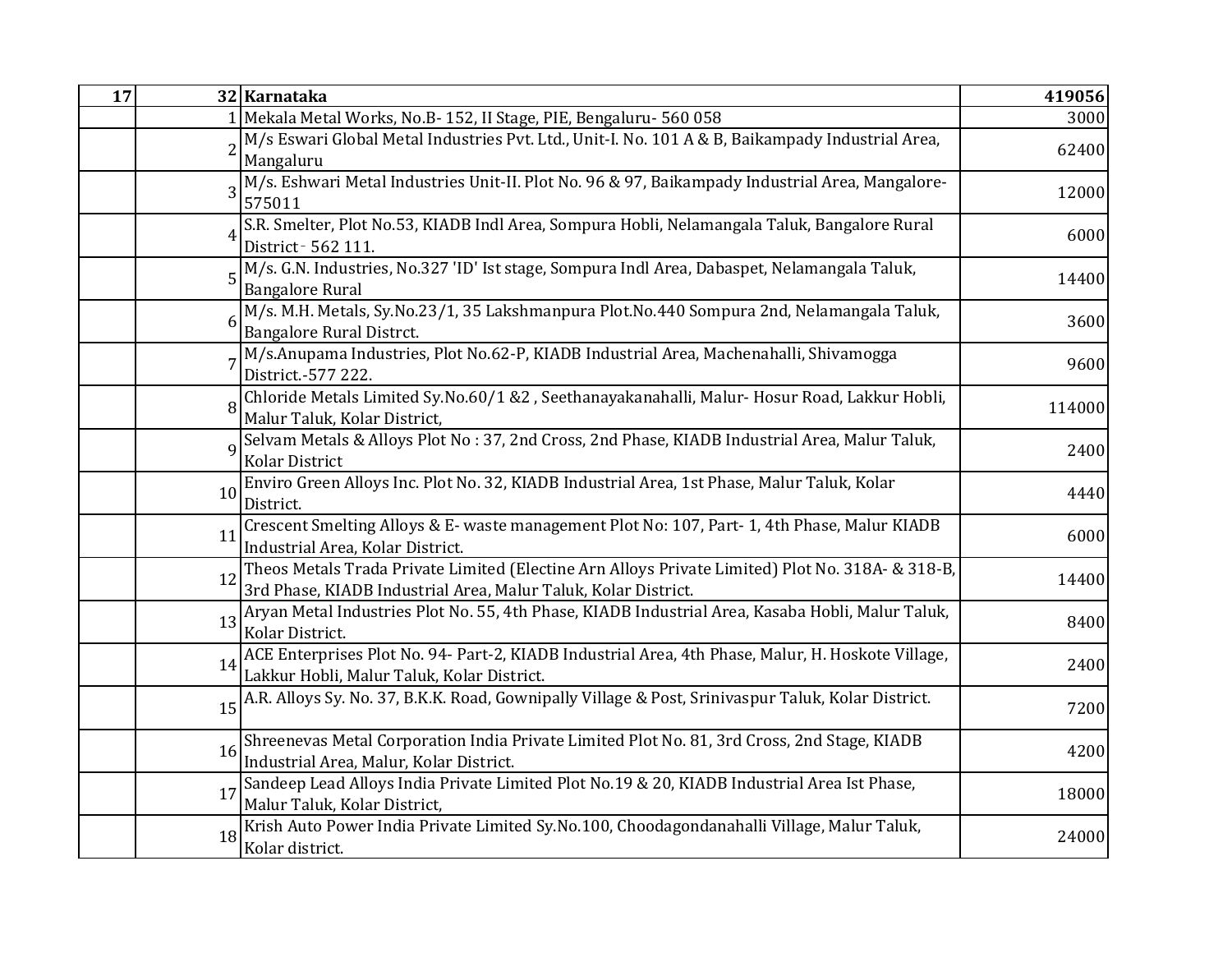|    | H.S.Metals Plot No. 26B, Kurandahalli Road, 1st Phase, KIADB Industrial Area, Malur Taluk, Kolar<br>19                                               | 3996  |
|----|------------------------------------------------------------------------------------------------------------------------------------------------------|-------|
|    | District.                                                                                                                                            |       |
|    | 20 Jayvel Enterprises Plot No. 26A, KIADB Industrial Area Malur Taluk, Kolar District,                                                               | 6000  |
|    | 21 Ganapathi Enterprises Plot No. 11, 1st Phase, Malur Industrial Area, Malur Taluk, Kolar District                                                  | 3600  |
|    | Kandan Alloys Unit-I Plot No. 6-F, 4th Phase, KIADB Industrial Area, Malur, Kolar District.<br>22                                                    | 7500  |
| 23 | Sri Ponni Industries, Plot No. 24, 4th Phase, Bommasandra Industrial Area, Anekal Taluk,<br><b>Bangalore Urban District</b>                          | 5000  |
|    | 24 M/s A R Battery, Sanklapur Industrial Area, Hospet, Bellary                                                                                       | 720   |
|    | Sri Ponni Industries, Plot No. 24, 4th Phase, Bommasandra Industrial Area, Anekal Taluk,<br>25<br><b>Bangalore Urban District</b>                    | 5000  |
|    | Veera Narayana Metal Industries Pvt Ltd., Sy.No.81/2, Badrapura, Lakkenahalli Village, Solur (H),<br>26<br>Magadi Tq, Ramanagara Dist.               | 36000 |
| 27 | Sri Shirdi Sai Baba Traders, Plot No.252, Harohalli Industrial Area, II Phase, Harohalli Hobli,<br>Kanakapura Taluk, Ramanagara District             | 2100  |
|    | Shiva Enterprises, Plot No.311-A, Bankuppe Road, 2nd Phase, Harohalli Indl Area, Kanakapura<br>28<br>Tq, Ramanagara Dist.                            | 3000  |
|    | Sree Ponni Lead Alloy Pvt ltd., Plot No 32/A, Phase 1, Harohalli Indl Area, Kanakapura Tq,<br>29<br>Ramanagara Dist                                  | 15000 |
|    | Durga Metal Industries, Plot No.325Q1, II Phase, KIADB Industrial Area, Kanakapura Tq,<br>30<br>Ramanagara Dist.                                     | 8300  |
|    | Evershine Smelting Alloy Private Limited, Plot No. 15-C, II Zone, Attibele Industrial Area, Anekal<br>31<br>Taluk, Bangalore Urban District- 562 107 | 3200  |
|    | Sri Saraswathi Industries, No:B-40, Veerasandra Industrial Estate, Hosur Road, Anekal Taluk,<br>32<br>Bengaluru Urban District                       | 3200  |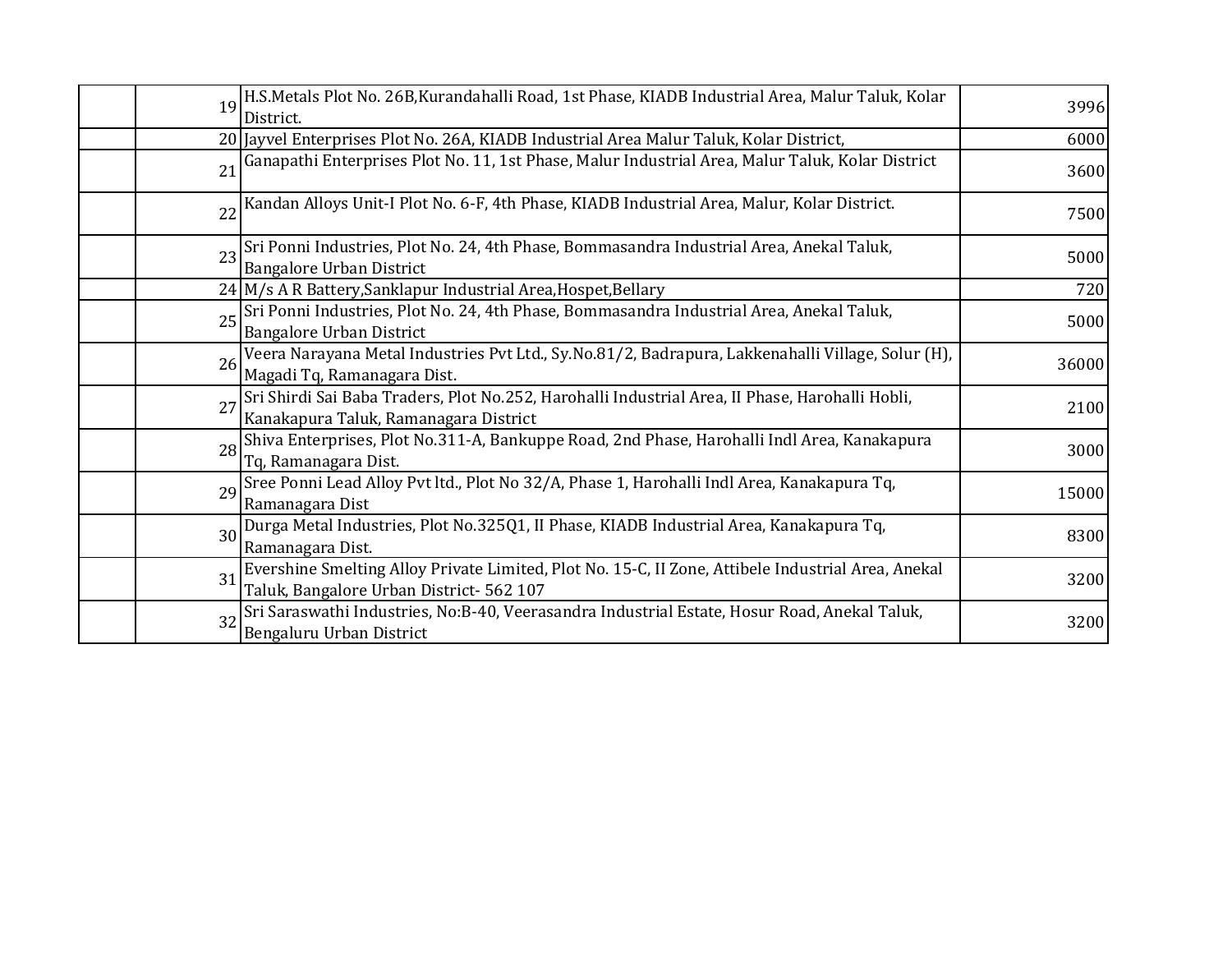| 18 | 4 Kerala                                                                                    | 6875             |
|----|---------------------------------------------------------------------------------------------|------------------|
|    | 1 Best Smelters VIII/1208, NIDA Kanjikode, Palakkad-678621.                                 | 785 <sup> </sup> |
|    | 2. T.S. Lead Refinerises, Plot No. 103, KINFRA Small Industries Park, Seethamgoli Kasargod. | 1440             |
|    | 3 Peejay Enterprises, Kutoor P.O. Thiruvalla, Kerala-689106.                                | 3000             |
|    | 4 Perfect Alloys IDPO-16, Mundencavu Chengannur, Alappuzha-689.                             | 1650             |
| 19 | 0 Lakshadweep                                                                               | 0                |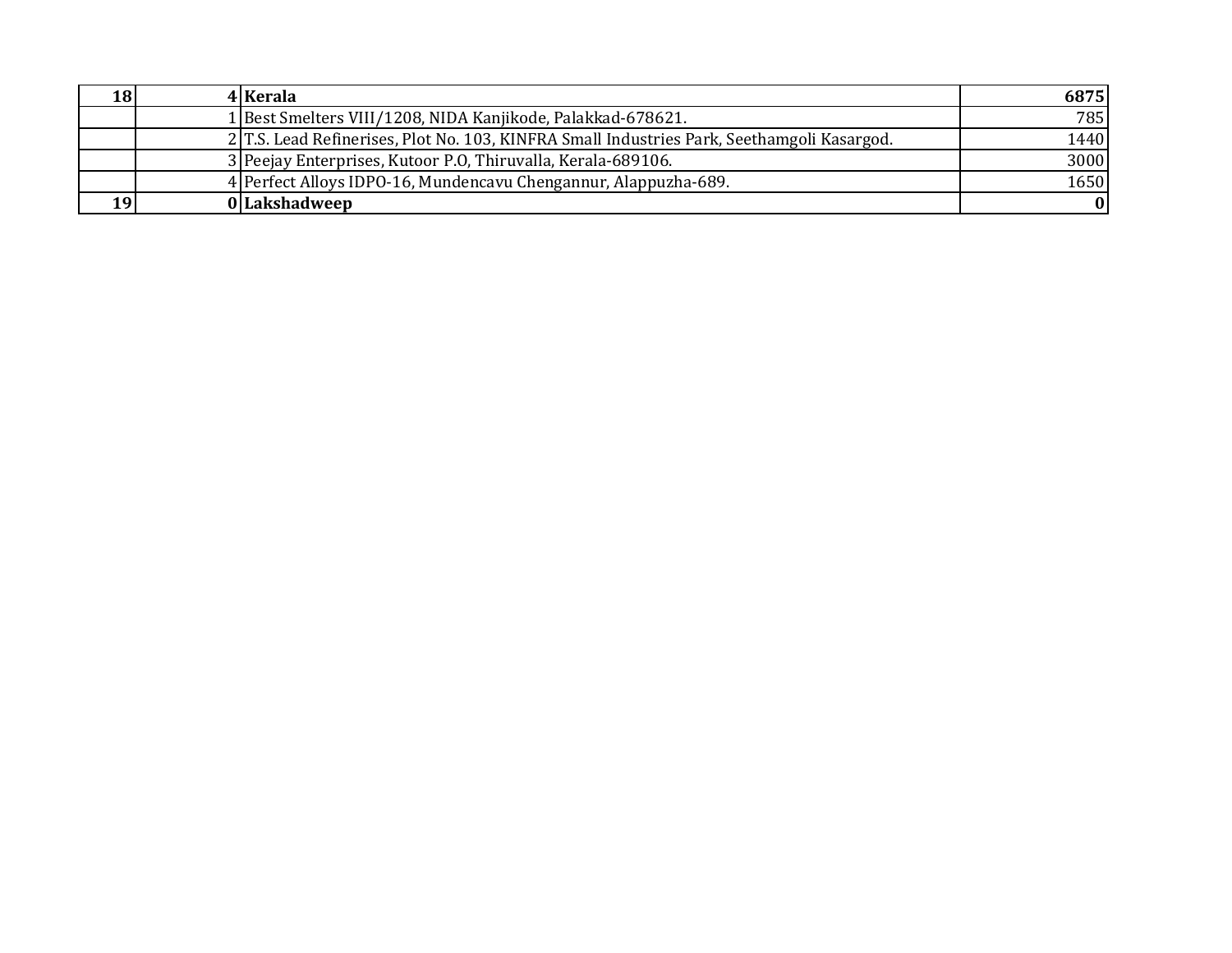| 20 |    | 56 Madhya Pradesh                                                                                           | 126921 |
|----|----|-------------------------------------------------------------------------------------------------------------|--------|
|    |    | 1 M/s. S.P. Metal Industries, Plot No. 11, Industrial Area, Banmore, Dist. Morena, M.P.                     | 1700   |
|    |    | 2 M/s. OMS Metals vill. Pangara, Post Atra Th. Uchehar, Distt. Satna (M.P.)                                 | 1485   |
|    | 3  | M/s. Unicon Metal & Alloys Pvt. Ltd., plot No. 48 C, D, Industrial Area No. 1, A-B, Road, EWAS              | 5000   |
|    |    | (M.P.)                                                                                                      |        |
|    |    | 4 M/s. P.B. Metal and Alloy, Pithampur, Dhar                                                                | 1500   |
|    |    | 5 M/s. Balaji Industries, Purani Chhawani, Gwalior                                                          | 850    |
|    |    | 6 M/s. Kanti Metal Industries Plot No. 02 Bargaon Industrial area katni                                     | 510    |
|    |    | 7 <sup>M</sup> /s. Aman Enterprises, Plot No. A-10/A, Sector-E, Industiral Area, Sanwar Road, INDORE (M.P.) | 3250   |
|    |    | 8 <sup>M</sup> /s. Varun Enterprises, 290-B, 303-304A, Sector-E, Sanwer Road, Industrial Area, indore (M.P) | 5000   |
|    |    | 9 M/s. Metachem Industries Plat no. 16/17 Maneri Mandla.                                                    | 2220   |
|    |    | 10 M/s. A.K. Industries, Purani Chhawani, A-B Road, Behind Police Station, Gwalior (M.P)                    | 600    |
|    |    | 11 M/s. Shri Maa Narmada Metal, Industries, Area, Richhai, Jabalpur                                         | 1600   |
|    |    | 12 M/s. Pradeep Metal Industries, Industrieal Area, Richhai, Jabalpur                                       | 325    |
|    |    | 13 M/s. M. M. Enterprises, 32 B, E, Sector-C, Industrial Area, Ratlam (M.P)                                 | 5250   |
|    |    | 14 M/s. Indore Metal Corporation 70, Industrial Area Richhai Jabalpur                                       | 3000   |
|    | 15 | M/s. Sameer Industries, Plot No. 130-131, Sector-E, Sanwer Road, Industrial Area, Indore (M.P)              | 4200   |
|    | 16 | M/s. Neha Industries Plot No. 327-328, Sector -F, Sanwer Road Industrial Area, Indore (M.P)                 | 2021   |
|    |    | 17 M/s. Shiv Shakti Iron & Metal Industries, Plot No. 2-B, Baraghat Industrial Area, Gwalior                | 1700   |
|    |    | 18 M/s. Shivalik Vyapar Pvt. Ltd., Khasra No. 69/1/1, 69/1/2, Gram Panchderia, Sanwer Road,<br>Indore       | 5000   |
|    |    | 19 M/s. Vaishnav Sai Industry, Plot No. 101-A, Industrial Area No.3, A-B Road, Deaws                        | 5000   |
|    |    | 20 M/s. Mahamaya Batteries, E-32, Sector-C, Sanwer Road, Industrial Estate, Indore                          | 3600   |
|    |    | 21 M/s. A.P. Metal Industries 42, Industries Area Richhai Jabalpur                                          | 1200   |
|    |    | 22 M/s. shri Ram Udyog. Plot No. D-28/A, Sector C, Sanwer Road, I.A.Indore                                  | 4500   |
|    |    | 23 M/s. Sarthak Vyapar Industries, Plot No. 12, D-1, Industrial Area No. 1, A-B Road, Dewas                 | 4500   |
|    |    | 24 M/s. cyrus Metal, 10, navghat khedi I/a. narmada road, barawaha, Khargoan                                | 1500   |
|    |    | 25 M/s. Balaji Industries Plot No. 231/A, 232/A, 232/B, Sector E Sanwer Road, I.A. Indore                   | 4700   |
|    |    | 26 M/s. Gurukripa Industries Plot No. B/270D, B/270C, Sector-C, Sanwer Road, I.A. Indore                    | 4800   |
|    |    | 27 M/s. Singhai Metals Plot No. 68-B, 69-A, Sector-F, Industrial Area, Sanwer Road, Indore                  | 3600   |
|    |    | 28 M/s. Naman Industries, Plot No. 319, A-3, Sector-F, Sanwer Road, Industrial Area, Indore                 | 3700   |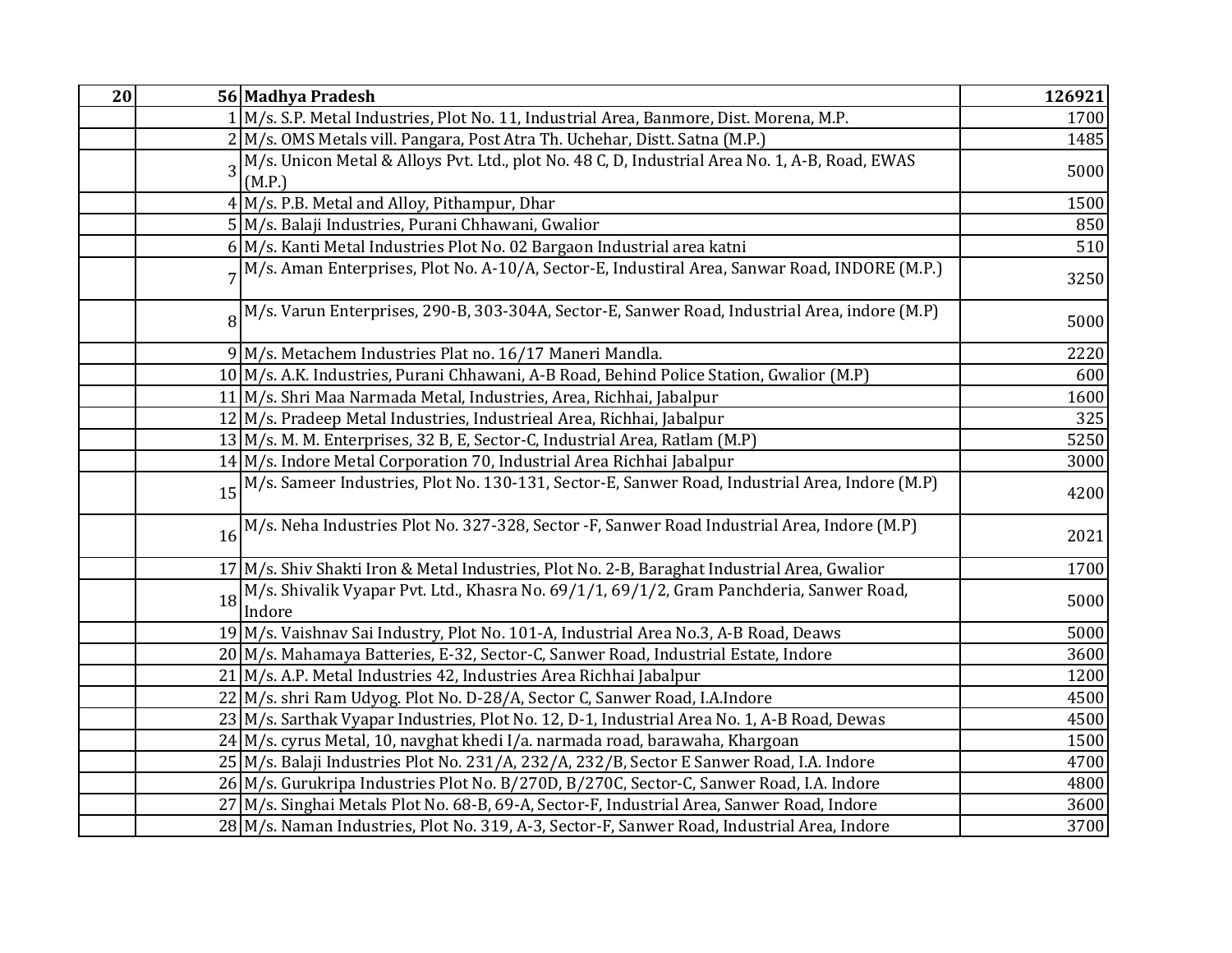|    | 29 M/s. M. M. Metal Ind Ltd., Plot No. 7-B, Sector-B, Industrial Estate, Mandideep, Dist. Raisen             | 3000 |
|----|--------------------------------------------------------------------------------------------------------------|------|
|    | 30 M/s. Maa Gomti Steel Industries (Lead and Copper Unit) Plot No. 143, 144/A Sector E S/R                   | 4000 |
|    | Industrial Area, Indore                                                                                      |      |
|    | 31 M/s. shri Krishna Metal Agency, Plot No. 158/B, Sector F, Sanwer Road, Indore                             | 1800 |
|    | 32 M/s. Hemal Industries, 299, Sector F, Sanwer Road, Indore                                                 | 2100 |
|    | 33 M/s. Swastic Enterprises, Plot No. 101-B, Industrial Area No.1, A-B, Road, Dweas                          | 330  |
| 34 | M/s. R. K. Industrises, Plot No. E16-B, Industrial Area No.1, A-, Sector-C, Sanwer Road Indore               | 900  |
|    | 35 M/s. Ankur Pesticides Pvt. Ltd. 244, Sec E, Sanwer road, I/A, Indore                                      | 2100 |
|    | 36 M/s. Calcutta Metal Industries, Shed No. 12-A, Industrial Area, Jabalpur                                  | 310  |
|    | 37 M/s. Priya Industries, P. No. 101-B, Industrial Area No. 1, A -B, Road Dweas                              | 310  |
|    | 38 M/s. Krishna Industries Plot No. 287B, 288A, Sector F, Sanwer Road, industrial Area, Indore               | 3000 |
|    | 39 M/s. Mahaveer Metal Industries Industrial Area, Baraghata Gwalior                                         | 800  |
|    | 40 M/s. EM-ES Battery & Allied Products, Plot No. 42, Sector-A, Mandideep, Dist. Raisen                      | 600  |
|    | 41 M/s. Yavika Alloys Plot No. 3, Industrial Growth Centre, Maneri, Dist. Mandle                             | 2800 |
|    | 42 M/s. S.P. Plastic Industries, Plot No. 11, A -B, Road, Banmore, Distt. Morena (M.P)                       | 1500 |
|    | 43 M/s. Nobal Industries, Plot No. 296/B, Sector-F, Sanwer Road, Indore                                      | 3000 |
|    | 44 M/s. M. S. Metal Plot No. 300, Sector-F, Industrial Estate, Sanwer Road, Indore                           | 3060 |
|    | 45 M/s. Shanti Industry Plot No. 5, 2nd Phase, Baraghatta, Industrial Area, Jhansi Road, Gwalior             | 500  |
|    | 46 M/s. Manoj Industry, Plot No. D-16, 17, Sector-C, Industrial Area, Sanwer Road, Indore                    | 2450 |
|    | 47 M/s. Aggrawal Metal Industry Plot No. 251/A, Sector-F, Sanwer Road, Indore                                | 2000 |
|    | 48 M/s. R.K. Industries, Industrial Area, Baraghata, Gwalior                                                 | 3400 |
|    | 49 M/s. Banke Bihari Industries, Industrial Area, Baraghata, Gwalior                                         | 900  |
|    | 50 M/s. Shanti Prakesh Power (P) Ltd., Plot No.9, Phase -II Baraghata, Jhansi Road Gwalior                   | 900  |
|    | 51 M/s. Chhabi Industrial Plot No. 59/B/1, Industrial Area, Dewas (M.P)                                      | 300  |
|    | 52 M/s. Gwailor Metal Industries, Shankarpur, Trasport Nagar Gwalior (M.P.)                                  | 1700 |
|    | 53 M/s. Krishna Iron & Metal Industry Plot No. 19, Baraghata Industrial Area, Jhansi, Road, Gwalior<br>(M.P) | 800  |
|    | 54 M/s. Aastha Industries, Industrial area Siya, Dewas                                                       | 500  |
|    | 55 M/s. Laxmivilas Metal Enterprises Plot No. 24B, AKVN Ind, Area Boregaon                                   | 800  |
|    | 56 M/s. G.S. Metal, Industrial Area No.1, Dewash                                                             | 750  |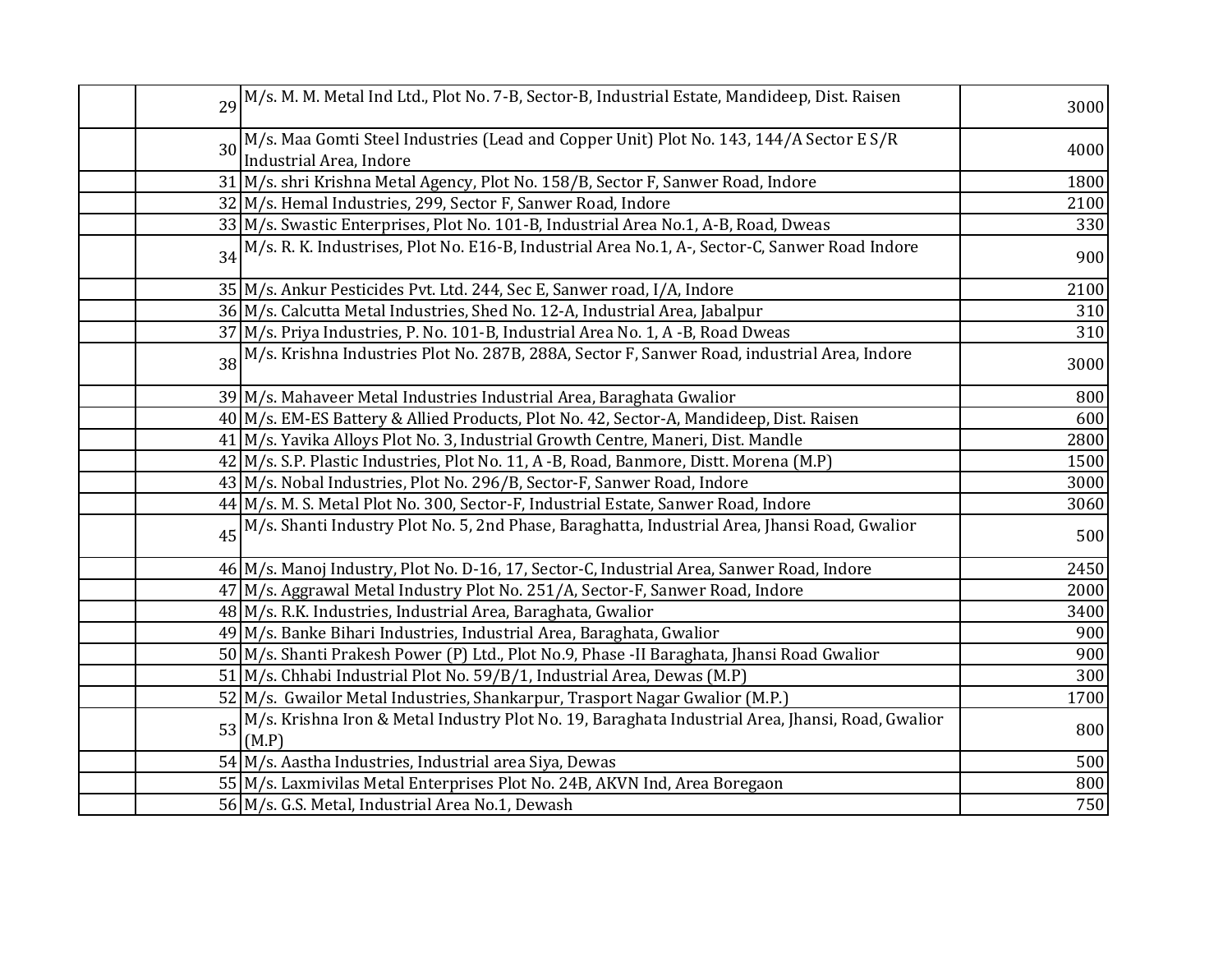| 21 |                | 94 Maharashtra                                                                                                                   | 350871 |
|----|----------------|----------------------------------------------------------------------------------------------------------------------------------|--------|
|    | $\mathbf{1}$   | M/s. Saurabh Metal Refinery Gut No. 143 Plot No. B/4 At. Sapronda, P.O. Kudus Tal. Wada, Dist.<br>Thane                          | 1440   |
|    | $\overline{2}$ | M/s. M D Industries, Gut No. 409/411, Village Usar, Motyacha Pada, Tal. Wada                                                     | 1000   |
|    | 3              | M/s. Sharda Metal Refinery, Gut No. 434, Dinkarpada, Vill. Kondle, Tal. Wada, Dist. Thane                                        | 1440   |
|    | 4              | M/s. Oswal Resins Pvt. Ltd., Plot No. M-58, Additiona Murbad MIDC, Murbad, Thane                                                 | 2400   |
|    | 5              | M/s Krishna Metal Refinery Plot No. 143/1-2, Sapronde Village P.O. Uchat, Taluka -Wada, Distt.<br>Thane - 421 030                | 3000   |
|    | 6              | M/s. Sharshi Metals, S.N. 28/1, Part Village Sharshi, Taluka - Wada, Dist. Thane                                                 | 1200   |
|    | $\overline{7}$ | M/s. Ranchal Industries, Gut No.49, Village-Gunj (Kudus), Post-Kupari, Taluka – Wada<br>Distt.Thane-421 312                      | 1200   |
|    | 8              | M/s. R.K. Metal Refinery Gut No.293 & 294, Village- USAR, Kondla Road, P.O.- Kudus, Tal. Wada,<br>Distt. Thane - 421 312         | 4800   |
|    | 9              | M/s D.K. Metal Works, Gut No. 100, At: Kondla Road Village-Kudus P.O. Kudus Taluka-Wada Dist.<br>Thane 421312                    | 4250   |
|    | 10             | M/s Kothari Metallurgical Export Pvt. Ltd., 56 At. Post - Chaindvali Wada - Shahpur Road, Taluka-<br>Wada, Dist. Thane - 421 303 | 7200   |
|    | 11             | M/s Shakti Metal Industries S.No.261, Village-Abidghar, Taluka: Wada Distt. Thane                                                | 5000   |
|    | 12             | M/s Ajay Metal Refinery, Gut No.390/6, S.No.1060, Village- Kondhle, Post-Kondhle Tal.Wada,<br>Distt. Thane                       | 2800   |
|    | 13             | M/s. S. S. Enterprises Gut No.98, Kondla Road, Village-Kudus, Taluka – Wada, Distt. Thane - 421<br>312                           | 4800   |
|    | 14             | M/s. Deshmukh Lead Pvt. Ltd. S.No.63/4/1B, Wada - Manor Road, At Post Varale, Taluka -<br>Wada, Distt. Thane - 421 303           | 8000   |
|    | 15             | M/s. G.N. Metal Refinery, Survey No.125, Ghonsai Tal. Wada, Distt. Thane - 421 312                                               | 2880   |
|    | 16             | M/s. Indore Metal Corporation Survey No.397/p, Dinkar Pada, Kondla Road, KUDUS Taluka-<br>Wada, Distt. Thane                     | 3600   |
|    | 17             | M/s. Samrat Udyog, Plot No.147, Village - Sapronda, Post: Kudus, Tal: Wada, Distt: Thane                                         | 3000   |
|    | 18             | M/s. Samico International Plot No. 155, Village Sapronda, Post Kudus Tal. Wada, Thane                                            | 2400   |
|    | 19             | M/s. S.H. Metal Works, Plot no: 4, Gut no: 495 & 498 Village: Kondale, Post: Kudus, Tal: Wada,<br>Dist: Thane                    | 1500   |
|    | 20             | M/s. Supreme Metal Corporation, Plot No. T-33, Gut No. 495 & 498, Vandana Pada, Kondle, Wada,<br>Dist. Palghar                   | 1825   |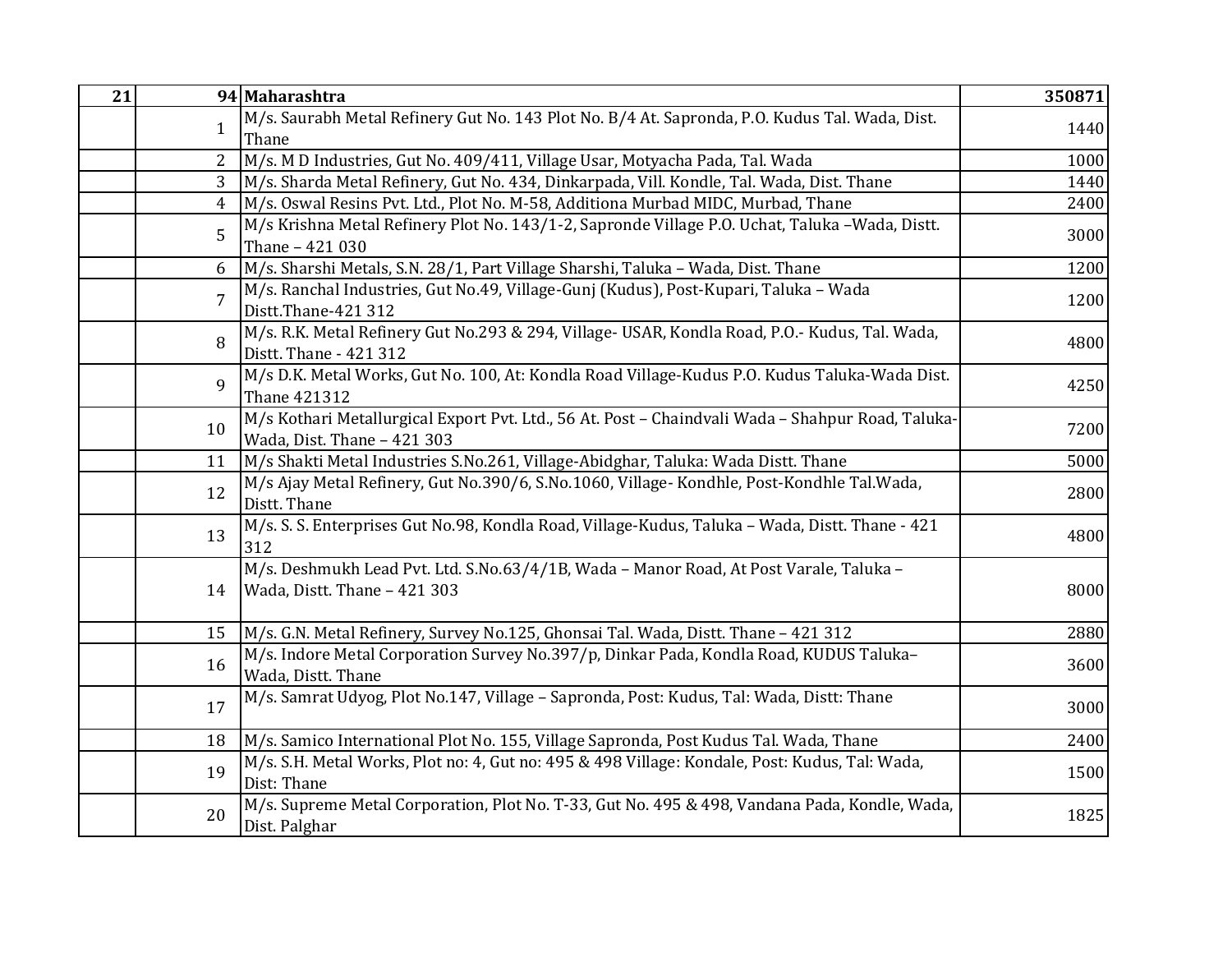| 21 | M/s. Raj Metal Refinery Gut no: 143, Plot no: 5, Uchat Road, Village: Sapronde, Tal: Wada, Dist:<br>Palghar 421312                                 | 2400   |
|----|----------------------------------------------------------------------------------------------------------------------------------------------------|--------|
| 22 | M/s. S. K. Metal Works, Plot No. 5, Gut No. 495 & 498, Village Kondale, Post Kudus, Tal. Wada,<br>Dist. Thane                                      | 1500   |
| 23 | M/s. Welcome Metal Refinery Gut No. 420, Village: Usar, Post: Kudus, Tal. Wada, Dist.Thane                                                         | 1500   |
| 24 | M/s. Nobel Metals Processing, (I) Pvt. Ltd. Sr. NO. 225, Plot No. 05, Village Bilavali, Tal. Wada,<br>Dist. Thane                                  | 1500   |
| 25 | M/s. M. D. Industries, G. No. 409 & 411, Vill. Usar, Motyachapada, Tal. Wada, Dist. Thane                                                          | 1000   |
| 26 | M/s. M. M. Metal Refinery, Gut No. 420, At. Usar, Post, Uchat, tal. Wada, Dist. Palghar 421312                                                     | 4000   |
| 27 | M/s. Hans Enterprises, 1 Meera Golani Complex Opp. Vasai Vajreshwari Road Vasai (East), Dist.<br>Thane - 401 208                                   | 1800   |
| 28 | M/s. Simplex India, 4 Sativali Nagar, Khakhami Indlustrial Complex Ahmedabad Bombay<br>Highway Vasai Dist. Thane                                   | 600    |
| 29 | M/s. N.V. Metals and Alloys Plot No. 310, Near Shri Hari Fabric Village, Umroli, Taluka Palghar<br>(Palghar Baiser Road) Dist. Thane - 401 404     | 600    |
| 30 | M/s. Nikhil Metals Works At. Village Umroli, Taluka Palghar, Boisar Road, Plot No.<br>313, Near Shri Hari Fabrics Dist. Thane                      | 720    |
| 31 | M/s. Jarsons Metal, 18 Ganesh Industrial Estate, National Highway No. 8, Walive Tungar Fhata,<br>Post Sativali Vasai (East), Dist. Thane - 401 208 | 6000   |
| 32 | M/s. Mahalaxmi Metal Works & Alloys, Plot No.127, Savroli, Tal. Talsari, Distt. Thane                                                              | 2200   |
| 33 | M/s. Shanti Metal Refinery Near Service Station, Kaman Road, Sativali, Vasai(East), District -<br>Thane - 401 202                                  | 1500   |
| 34 | M/s. Mahalaxmi Metal Works & Alloys Pvt. Ltd., S. No. 108, Village Pali, Tal. Wada, Dist. Palghar                                                  | 1200   |
| 35 | M/s. V. K. Metal Corporation Gut No. 433, Kondhla Road, Usar, Kudus, Tal. Wada, Palghar 421312                                                     | 3000   |
| 36 | M/s. MRJS Lead Pvt. Ltd. GAT No. 72 Village Dhanore, Behind PCS Industries Ltd., Alanddi -<br>Markal Road, Tal. Khed, Dist. Pune-412 105           | 1500   |
| 37 | M/s. Swara Industries, S. No. 142/A1, 142/A2/1, 141/10, Plot No. 31, SMP C-op. Industrial<br>Estate, Tal. Muslshi, Dist., Solapur                  | 500    |
| 38 | M/s. Chloride Metal Ltd., Gat No.1241, 1242, Markal Taluka- Khed, Distt. Pune- 412 105                                                             | 72000  |
| 39 | M/s. Sakshi Auto Parts Pvt. Ltd., Gat. No. 1427/1-2, Shikrapur, Tal. Shirur, Dist. Pune                                                            | 10,000 |
| 40 | M/s. S.K. Naik and Sons, S.No. 50/15, Narhe Viallge, Tal: Haveli, Dist: Pune                                                                       | 1800   |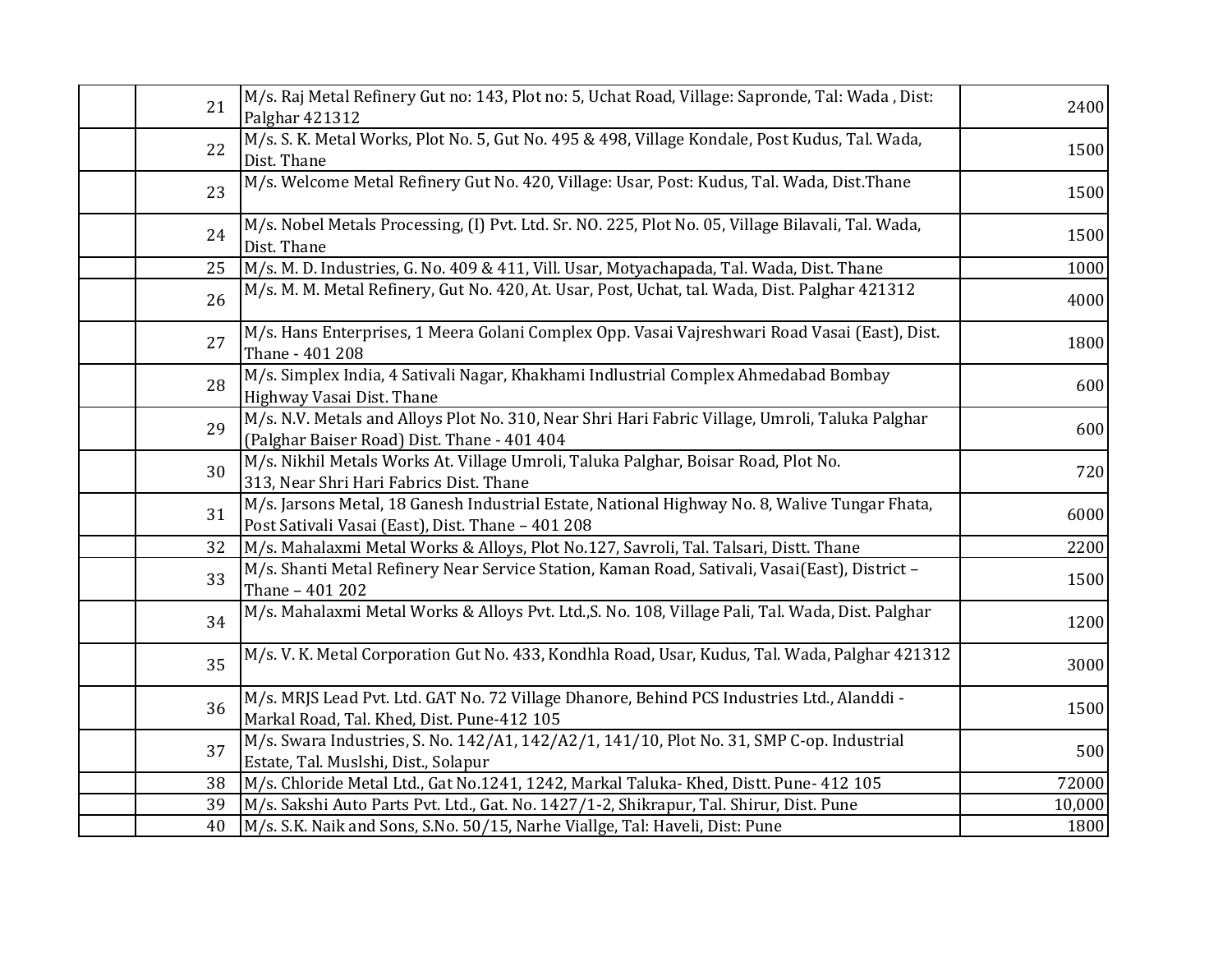| 41 | M/s. Pranam Enterprises, S. No. 286/1/6, Next to Bodhe Warehouse, Village Vavli, Devachi, Tal.<br>Haveli, Dist. Pune                        | 3000  |
|----|---------------------------------------------------------------------------------------------------------------------------------------------|-------|
| 42 | M/s. Shah Battery Industries, Plot No. C-16, MIDC Baramati, Tal. Baramati, Dist. Pune                                                       | 2000  |
| 43 | M/s. P. B. Melters, G. No. 123, Kurli, Mohiroad, Tal. Chakan, Dist. Pune                                                                    | 1200  |
| 44 | M/s. Nayan Metal Pvt. Ltd., D-6 MIDC, Lote Parshuram, Tal. Khed, Dist. Ratnagiri-415 722                                                    | 960   |
| 45 | M/s. Sterling Lead Pvt. Ltd. Plot No. A-210, A-217, Kagal - Halkanangate Five Star Indl.<br>Estate, Halasavade Tal. Karveer, Dist. Kolhapur | 7200  |
| 46 | M/s. Rohini Metal Alloys B-56, Kagal, Hatkangale Industrial Area, Kolhapur                                                                  | 5900  |
| 47 | M/s. Dev Metal Refinery Plot No. B-35, MIDC, Lote Parshuram, Tal. Khed, Dist. Ratnagiri                                                     | 700   |
| 48 | M/s. Sangli Metal Industries Plot No. 11, Gat No. 29 to 31, Sanjay Indl. Estate, Madhavnagar,<br>Sangali - 416406                           | 3600  |
| 49 | M/s. Maharashtra Metal Industries, Plot No.14, Arkosh Industrial Estate, Village: Dheku, Tal:<br>Khalapur, District - Raigad                | 3600  |
| 50 | M/s. Rolex Enterprises, S. No. 218, Hiss No. 4/1, Village Dhansar, Tal. Panvel, Dist. Raigad                                                | 1000  |
| 51 | M/s. Vinowas Alloys LLP, S. No. 9, Gorthankhurd, Tal. Khalapur, Dist. Raigad                                                                | 14400 |
| 52 | M/s. Green India E Waste& Recycling OPC Pvt. Ltd., Survey No. 74, Hissa No. 2/A, Zone No.<br>37/372, Dahisar Mori, Dist. Thane              | 1500  |
| 53 | M/s. New Metal Refinery Arvind Brothers, Compound Ganpati Pada, Old Thane - Belapur Road,<br>Dighe, Navi Mumbai-400 065                     | 3000  |
| 54 | M/s. S.K. Agency, S.R.No,152/1, Plot No.41, Chatanaya Nagar Basmath, Tq. Basmath, Distt. Hingoli                                            | 800   |
| 55 | M/s. T. K. Metal Industries Plot No. C-48, MIDC Omarga, Dist. Osmanabad                                                                     | 2000  |
| 56 | M/s. Bharat Industries, Plot No. L-135, MIDC Area Dist. Ahmad Nagar                                                                         | 1200  |
| 57 | M/s. Star Metal, Plot No: W-15, MIDC Parbhani                                                                                               | 1200  |
| 58 | M/s. T. K. Metal, Plot No. C-46, MIDC, Omerga, Osmanabad - 413 604                                                                          | 2000  |
| 59 | M/s. Dolphin Battery Recycler Pvt. Ltd., Plot no: C-27, MIDC Khanapur, Tal: Deglure, Dist: Nanded                                           | 1800  |
| 60 | M/s. Mohan udyog, Plot No. D-51, MIDC Area, Krushrer, Tal. Naigaon, Dist. Nanded                                                            | 1800  |
| 61 | M/s. Bidada Industries Pvt. Ltd., Plot No. C-34, 35, 36, MIDC Ausa, Tal. Ausa, Dist. Latur                                                  | 6000  |
| 62 | M/s. Sai Industries, Gat No. 11/2, At. Tagarkhed Po Aurad Sha Tq. Nilanga, Dist. Latur                                                      | 1800  |
| 63 | M/s. Sai Traders, Gut No. 51, Plot No. 38, Shahajapur, Waluj, Dist. Aurangabad                                                              | 500   |
| 64 | M/s. Executive Industries Pvt. Ltd., Plot No. 04, Gat No. 13, Village Bhabhulgaon, Ta, & Dist.<br>Nanded                                    | 4500  |
| 65 | M/s. Avis Technoways, A-58, MIDC, Osmanabad                                                                                                 | 3600  |
| 66 | M/s. Pooja Pigments, Khasra No.100, Behind Kalmna Kamptee Octroi Kalmna, Nagpur                                                             | 2100  |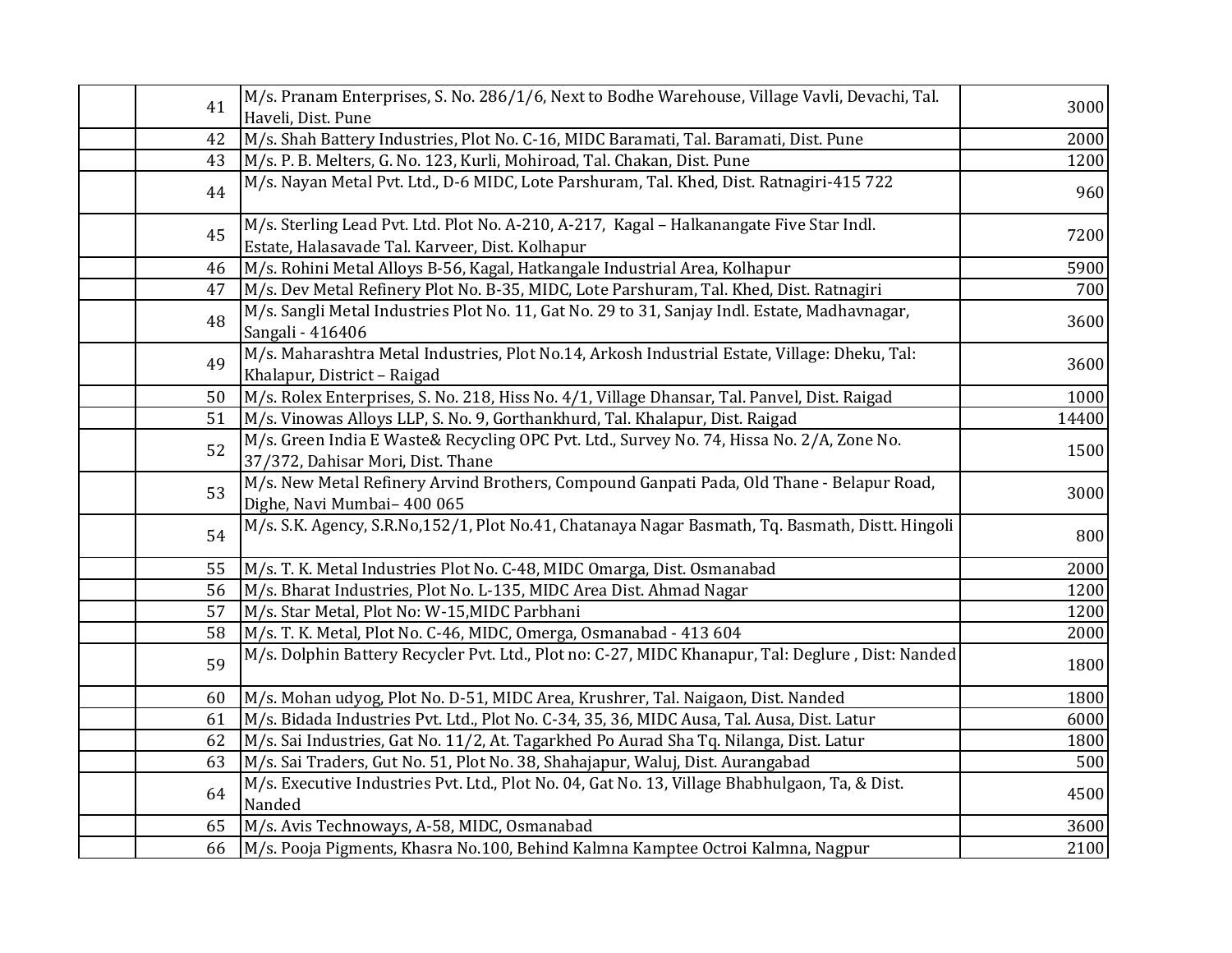| 67 | M/s. Mission Industries,, Plot No. 42, Lohara, Tal. Ramlek, Dist. Nagpur                                                  | 6000  |
|----|---------------------------------------------------------------------------------------------------------------------------|-------|
| 68 | M/s. Satwai Industries E-38 MIDC Hingna Nagpur                                                                            | 360   |
| 69 | M/s. Singh Metal Works Khasra No.64, Old Khasala, Tal. Kampatee, Distt. Nagpur                                            | 100   |
| 70 | M/s. Shree Balaji Metals, 110, Maa Umiya Audyogir Sahari Vasahat Maryadit Kopsi (BK), Tal.<br>Kamptse, Dist. Nagpur       | 4200  |
| 71 | M/s. Shree Ram Metals, Plot No.B-4/14, MIDC Butibori, Thasil - Hingna, Distt. - Nagpur                                    | 360   |
| 72 | M/s. Shree Metals (Mujbi) Private Ltd., Plot No.312/2, At Mujbi, P.O.- Bela Tah./ Dist. Bhandara-<br>441 904              | 4932  |
| 73 | M/s. Sethi Pigments Pvt. Ltd. Plot No.39, Wanjra Layout Kamptee Road, Nagpur-400 026                                      | 840   |
| 74 | M/s. Rishabh Meta Process Gut No.27/1, Village: Jamni (Dhaba), Station Road, Tah + Distt.<br>Bhandara - 441 904           | 1800  |
| 75 | M/s. Guru Storage Batteries Plot No: 122, Vanjara Layout, Pili nadi Inl Area, Nagpur                                      | 720   |
| 76 | M/s. Nagraj Alloys Pvt. Ltd. Survey No.41, P.H. No. 20, Village Asoli, Mouza Mahalgaon, Tal.<br>Kamptee, Dist. Nagpur     | 6400  |
| 77 | M/s. Shree Ram Metals, Plot No: 28, Survey no: 04, Kapsi Kurdh, Tal: Kamptee, Dist: Nagpur                                | 2400  |
| 78 | M/s. Harsh Metal Industries Plot No. 59/3, Mouza Bhowari, Tal. Kamptee, Dist. Nagpur                                      | 6200  |
| 79 | M/s. Elemetals Pvt. Ltd., Plot No. B-27, MIDC Industrial Area, MIDC Butibori, Dist.Nagpur                                 | 10500 |
| 80 | M/s. Sai Industries, Plot No. C-77, MIDC Butibori, Dist. Nagpur                                                           | 800   |
| 81 | M/s. Swastik Industries, Plot No. 27 S.N. 161/1 Sahkari Audyogik Vasahat Marydit, Bhusaval                                | 1160  |
| 82 | M/s. Kadri Metal Refinery, Plot No. E-94, MIDC Awdhan & Lalling Dhule- 424 311                                            | 600   |
| 83 | M/s. RHT Steel (India) Pvt. Ltd., Gat No.40/12, A.B. Road, Village-Ajande, (Kh) Taluka - Shirpur,<br>Distt. Dhule-425 405 | 9600  |
| 84 | M/s. Nashik Metal Refinery S.No. 429/430, Village - Gonde, Tq. Igatpuri, Distt. Nashik                                    | 900   |
| 85 | M/s. Ameya Metal Industries Gut No. 206 Village Pimpalnare, Khatwad Phata, Tal. Dindori,<br>Nashik                        | 2400  |
| 86 | M/s. Success Metal Refinery Gut No. 81/2, Newasa Khadka Road, Tal. Newasa, Dist.<br>Ahmednagar                            | 750   |
| 87 | M/s. Shri Ganesh Metal, Plot No: 154, MIDC, Malegaon, Sinnar, Dist. Nashik                                                | 3600  |
| 88 | M/s Shri Anand Battery Plot No E-80, MIDC Jalgaon, Tal. & Dist. Jalgaon                                                   | 600   |
| 89 | M/s. Vaishnavi Industries, Plot No: F-34, MIDC, Jalgaon, Tal: Dist: Jalgaon                                               | 1500  |
| 90 | M/s. Rohini Metal Industries, S. No. 71/2, P. H. 53, Vill. Sawdi, Tal. Kuhi, Dist. Nagpur                                 | 18000 |
| 91 | M/s. Shree Mahalakshmi Metals, Plot No. C-122, STICE, Musalgaon, Tal. Sinnar, Dist. Nashik                                | 360   |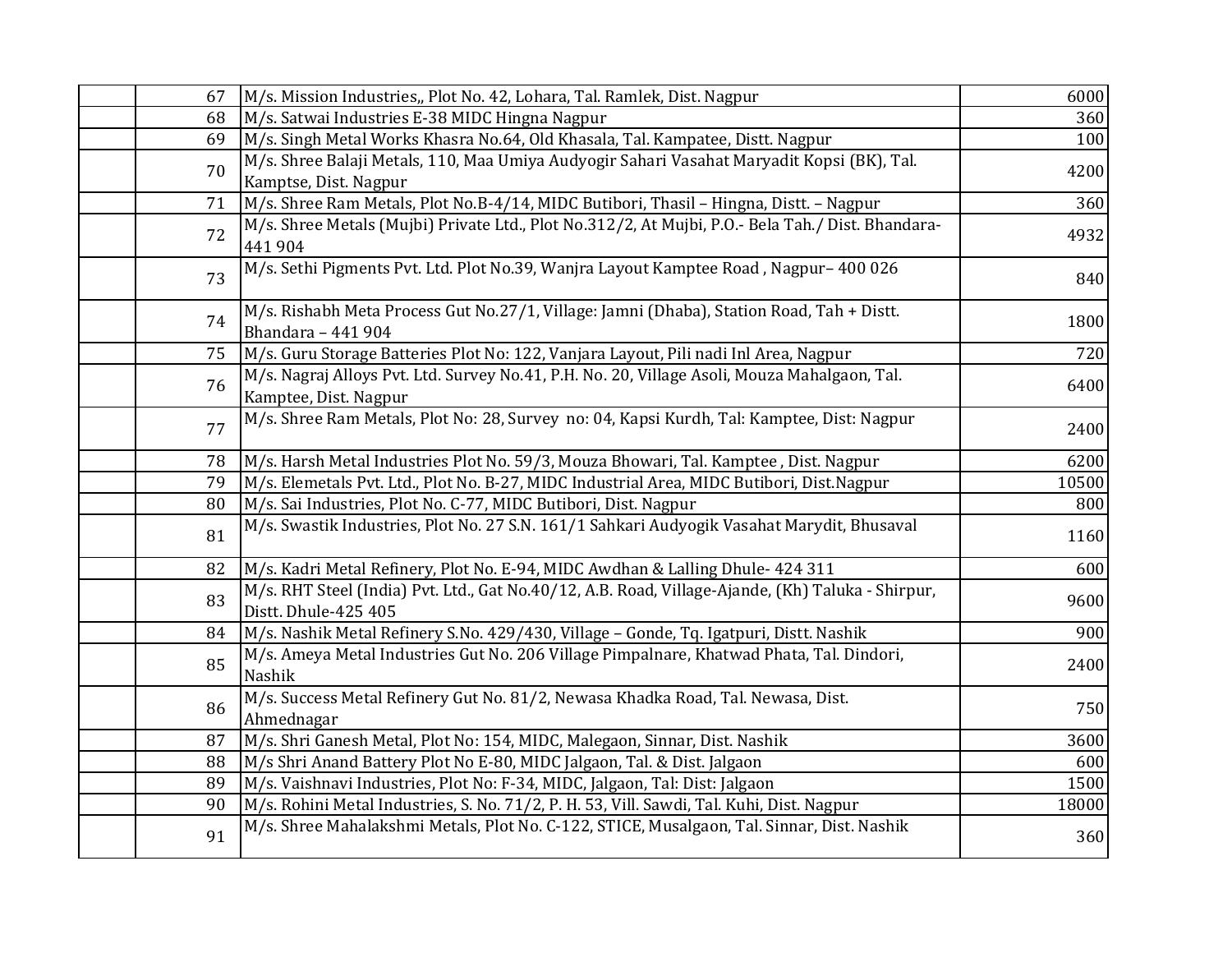|    | 92 | M/s. Orbit Refineries and Smelting LLP, Gat No. 789, A/4, Near Saka Wadki Nala, Wadki 412308 | 7440 |
|----|----|----------------------------------------------------------------------------------------------|------|
|    | 93 | M/s. Agni Industries, Gut No. 81, 179-P, Village Lakhmapur, Tal. Wada, Dist. Thane           | 1500 |
|    | 94 | M/s. Maharashtra Metal Industries Plot No. 420/423, Village Usar, Tal. Wada, Dist. Palghar   | 434  |
| 22 |    | 0 Manipur                                                                                    |      |
| 23 |    | 0 Meghalaya                                                                                  |      |
| 24 |    | 0 Mizoram                                                                                    |      |
| 25 |    | 0 Nagaland                                                                                   |      |
| 26 |    | 0 Orissa                                                                                     |      |
| 27 |    | 0 Pondicherry                                                                                |      |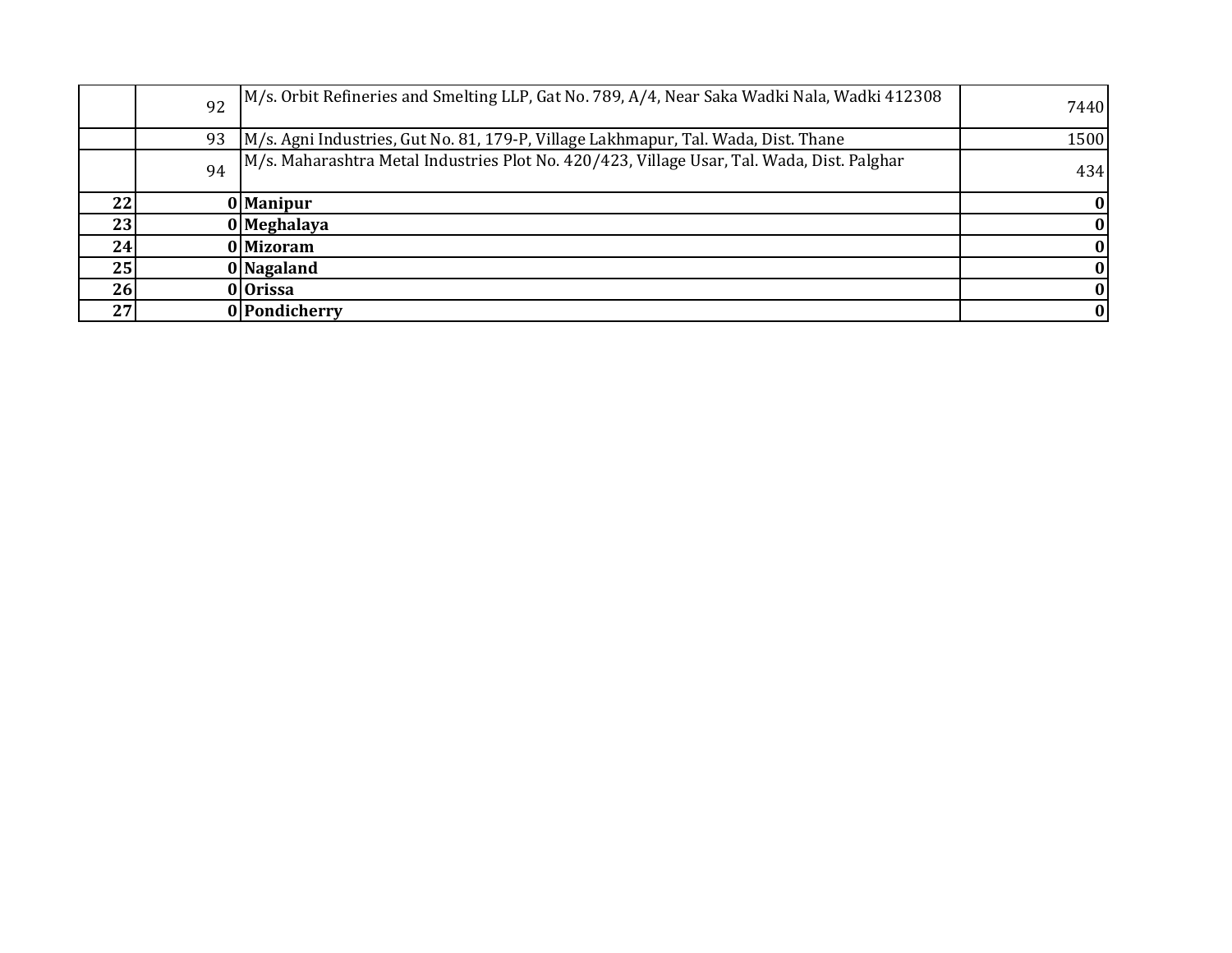| 28 | 55 Punjab                                                                                                                  | 79446.1 |
|----|----------------------------------------------------------------------------------------------------------------------------|---------|
|    | 1 A. R. Industries (Unit II), 45-A, Behind Industrial Estate Janandhar                                                     | 500     |
|    | 2A. R. Industries (Unit I), 51-A, Behind Industrial Estate Janandhar                                                       | 1200    |
|    | 3 Action Batteries, D-79, Focal Point Extn., Janandhar                                                                     | 5000    |
|    | 4 Alloys an Allied Enterprises, S-48, Industrial Focal Point, Malout, Distt. Mukatsar                                      | 1900    |
|    | Amar Battery Industries, Near Smith Export, Jaspal Banger Road, Dhandari Kalan, Industrial Area-<br>5<br>C, Ludiana.       | 1500    |
|    | 6 Asha Metal Industries, Bhaini Jassa Road, Handiaya, Distt. Barnala.                                                      | 750     |
|    | 7 Asian Alloys 848/9, Industrial Area-A, Ludhiana                                                                          | 600     |
|    | 8B. R. Jain Exclusibe Metal, C-7, Focal Point, Patiala                                                                     | 2400    |
|    | 9 Bishamber with & Sons, GT Road, Sirhind Side, Mandi Gobindgarh.                                                          | 210     |
|    | 10 Boyal Metal works, B-2, Focal Point, Nawanshahr, Distt. Shahid Bhagat Singh Nagar.                                      | 1950    |
|    | 11 Bashmesh Batteries & Metal Industries, D-96, Focal Point, Khanna.                                                       | 1200    |
|    | 12 Dashmesh metal, vill. Jammu kulian, The. & Distt. Pathankot.                                                            | 720     |
|    | 13 Dhamija Metal Industries, B-34, Focal Point, Malout.                                                                    | 2400    |
|    | 14 G.R.P. Industries, Plot No. - E-60, New Focal Point, Amritsar.                                                          | 720     |
|    | Guru Metal Works, Plot No. 22, Longowal colony, Near Loutey Dharam Kanda, Dhandari Kalan,<br>15<br>Ludhiana.               | 1200    |
|    | 16 Hemkunt Battery Corporation, 53-B, Indl. Area-A Extn., Ludhiana.                                                        | 60      |
|    | 17 Hero Battery Industries, Plot No. 358, Focal Point, Amritsar.                                                           | 450     |
|    | 18 Imperial Alloys Inds., Gali No. 5 Udyog Nagar, Randhawa Masandha, Jalandhar.                                            | 720     |
|    | 19J. J Enterprises, Udyog Nagar distt. Jalandhar                                                                           | 600     |
|    | Joginder Electrical & Auto Parts, Ramgarh Byepass, G. T. Road, Back Side sutlej Classic Philour,<br>20<br>Distt. Jalandhar | 300     |
|    | 21 Jyoti Industries, Industrial Area-C, Dhandari Kalan, Ludhiana                                                           | 720     |
|    | 22 Jyoti Metal Works, 36-B, Industrial Area-A, (Extn.), Ludhiana                                                           | 600     |
|    | 23 Kapoor Industries, D-98, Focal Point. (Extn) Jalandhar                                                                  | 600     |
|    | 24 Kaycee Batteries & Alloys Pvt. Ltd., H-8, Industrial Area, Jalandhar                                                    | 9600    |
|    | 25 Kunal Metal Industry Unit II, Backside Focal Point Transport Nagar, Jalandhar                                           | 1200    |
|    | 26 Luxmi Metals, Inside Ludhiana Road, Opposite Pnadher Palace, Malerkotla, Distt. Sangrur.                                | 2375    |
|    | 27 M. T. Metals, Ibban Kalan, Chabbal Road, Amritsar.                                                                      | 1800    |
|    | M/s. GEE EMM Industries, 50-A, Backside Industrial Estate, Pathankot Byepass Road, Jalandhar.<br>28                        | 600     |
|    | 29 Namdev Battery Industry, Plot No. D 20 & 31, Focal Point, Moga                                                          | 450     |
|    | 30 New Power Industries, D-10, Focal Point, Mandl Gobindgarh                                                               | 300     |
|    | 31 New Power Metal & Alloys, Vill. Ambey Majra, Near Aastha Mill, Mandi Gobindgarh.                                        | 5000    |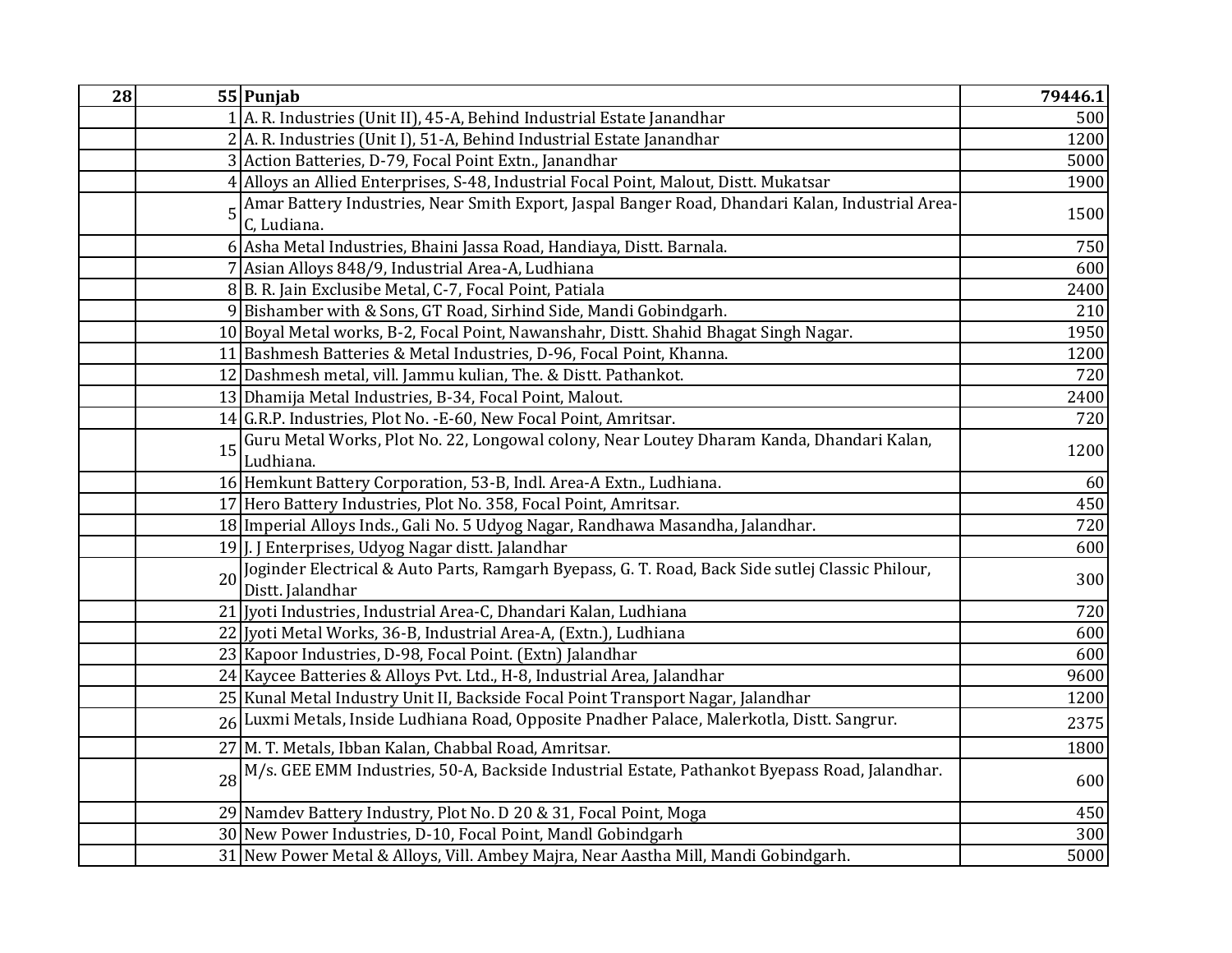| 32 Nipan Metal Inds. C-3, Indl. Focal Point, Sangrur                                    | 750  |
|-----------------------------------------------------------------------------------------|------|
| 33 Paarth Industries, Mullanpur Road, Humbran, Distt. Ludhiana                          | 3000 |
| 34 Paramount Alloy co., Vill. Dhogri Road, Jalandhar.                                   | 2250 |
| 35 Prime Auto Industry, Industrial Estate, Ajay Nagar, Distt. Jalandhar                 | 600  |
| 36 R.V. Metals Industries, Village Kotli Dewan, Distt.                                  | 1200 |
| 37 Raj Dev Industries, 189, Globe Colony, Near Saini Colony, Industrial Area, Jalandhar | 1800 |
| 38 Raja Enterprises, Plot No. F-113, Industrial Growth cener, bathinda.                 | 1875 |
| 39 S. K. Metal Backside Focal Point, Kotkapura, Distt. Faridkot.                        | 180  |
| 40 S. K. Metal, VPO Randhawa Masanda, Jallandhar                                        | 750  |
| 41 S. S. Udyog, B-91, Focal Point, Malout, distt. Mukatsar                              | 750  |
| 42 Samarth Metal Co., Udyog Nagar, VPO Randhawa Masanda, Distt. Jalandhar.              | 600  |
| 43 Sant Metal Inds. Vill Sheikhu Road, Malout, distt. Makastsar.                        | 500  |
| 44 Sapra Inds. Industrial Area-C, Dhandari Kalan, Ludhiana.                             | 210  |
| 45 Shiv Shakti Enterprieses, C-45, Focal Point sangrur                                  | 6.06 |
| 46 Shiv Shakti Udyog, vill sheikhu Road, Malout, Distt. Mukatsar.                       | 500  |
| 47 Shiva Electronics, Vill. Ramdittewala Road, Post Office Gehle, Distt. Mansa.         | 500  |
| 48 Shivalik Chemicals Pvt. Ltd., C-8B, Indl. Area, D/B, Distt. SAS Nagar.               | 6480 |
| 49 Shivani Industries, E-466, Phase-VI, Industrial Focal Point, Ludhiana.               | 3600 |
| 50 Shubham Power Pack Products, Vill. Khosa Pando, Distt. Moga                          | 450  |
| 51 Speedways Batteries, lamba pind, Bye Pass, G. T. Road, Jalandhar                     | 1200 |
| 52 Sukhwindra Indusries, Backside Focal Point, Kothkapura, Distt. Faridkot.             | 420  |
| 53 The Shivom Gram Udyog Samiti (Regd.), E-17, 18, Focal Point, Mandi Gobindgarh        | 1200 |
| 54 Tiger Batteries, Old Name (Vinayak Industries), E-52 Industrial Area Jalandhar       | 600  |
| 55 Vass International, Vill. Gobindgarh, Fauji Colony, sua Road, Ludhiana               | 2400 |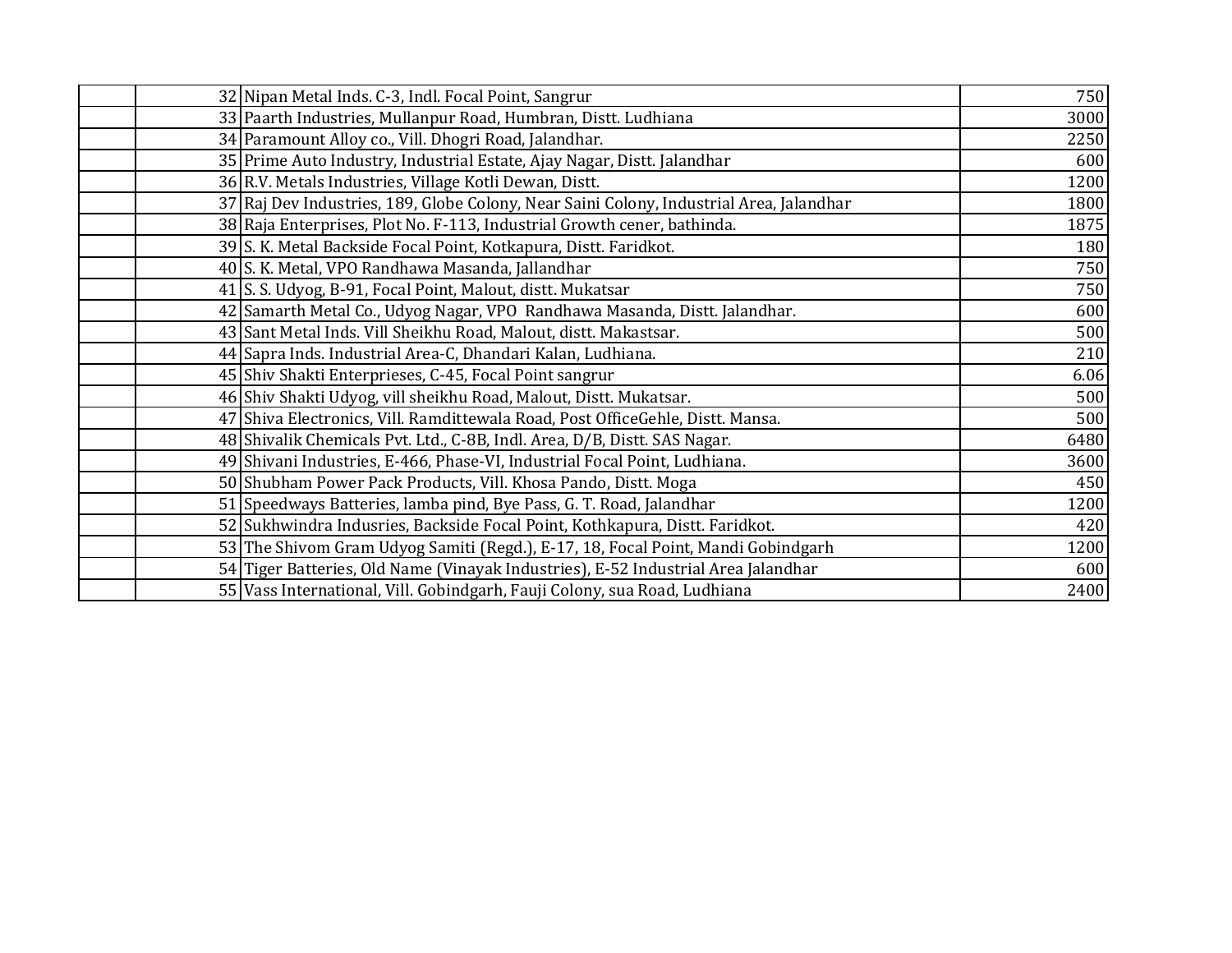| 29 |    | 121 Rajasthan                                                                                                                                                                                   | 440,722 |
|----|----|-------------------------------------------------------------------------------------------------------------------------------------------------------------------------------------------------|---------|
|    |    | 1 M/s Sarnam Mining Exports Pvt., Ltd, 32 Ratan Industrial Area Village churli Kishangarh Ajmer                                                                                                 | 600     |
|    |    | 2 Tirupati Lead & Oxide Pvt. Ltd., G-347 Growth Center (Ext.) Riico                                                                                                                             | 1500    |
|    |    | 3 M/s Ritu Meatl Industries,, Plot No. G-1-557, Matsya Industrial Area, Tehsil: Ramgarh District:<br>Alwar                                                                                      | 800     |
|    |    | 4 Shriya Industries, F-244, RIICO Industrial Area, Palra RIICO industrial Area, Ajmer                                                                                                           | 960     |
|    |    | 5 Shree Balaji Batteries, G-374 (B) Jhotwara Extn Phase lind Jhotwata                                                                                                                           | 916     |
|    |    | Ms Vaishno metal, G1-66, INDUSTRIAL AREA KAHARANI, BHIWADI, BHIWADI Tehsil:Tijara<br>District:Alwar                                                                                             | 1920    |
|    |    | 7 M/s Gravita India Ltd., Saurabh, Chittora Road , Diggi- Malpura Road Chittora Tehsil: Hhagi<br>District: Jaipur "Site Address (402, Gravita Tower, A-27-13, Shanti Path, Tilak Nagar, Jaipur) | 32919   |
|    |    | 8 M/s B.M.P Metals Pvt Ltd., G-1032 A, RIICO Industrial Area, Bhiwadi Tehsil: Tijara District: Alwar                                                                                            | 1782    |
|    |    | 9 Raja Alloys, F-227, IGC RIA                                                                                                                                                                   | 3600    |
|    |    | 10 M/s Gagan Udyog, G-1-120 Udyog Vihar Shri Ganganagar                                                                                                                                         | 20      |
|    | 11 | M/S Pawan Foundery Works, F-243, Phase- lind Phase Udyog Vihar, RIICo Phase II Udyog Vihar<br>Ganganagar                                                                                        | 300     |
|    | 12 | M/s Shyam Industries,, E - 150 & E- 150 (A) RIICO Industrial Area, Nimbahera District:<br>Chittorgarh                                                                                           | 2400    |
|    | 13 | Anjeneya Metal Corporation (Red Lead Oxcide Division), E-06, Parbatpura Makhupura Extension,<br>RIICO Industries Area, Ajmer, Tehsil:Ajmer District:Ajmer                                       | 2700    |
|    |    | 14 Shree Ganesh Udyog Vihar, F-160, Udyog Vihar Sri ganganagar                                                                                                                                  | 500     |
|    |    | 15 Precicious Metals Recycles, G -1-199 Gudli Industrial Area                                                                                                                                   | 12000   |
|    | 16 | M/s Exclusive Lead Alloys Pvt. Ltd., G - I / 690 Phase-II, RIICO Industrial Area, Bhiwadi<br>Tehsil: Tijara District Alwar                                                                      | 3600    |
|    |    | 17 Deepak Metals Works, G-1-123, RIICO Industrial Area, Bagru (Ext.) District Jaipur                                                                                                            | 600     |
|    |    | 18 M/s Kayson's Pigments, G - 24 Ondela Road RIICO Industrial Area, Dholpur                                                                                                                     | 18620   |
|    |    | 19 M/s Raja Industries, F-226, I.G.C. Khara, Bikaner Tehsil: BIKANER District: BIKANER                                                                                                          | 1800    |
|    | 20 | M/s Jai Ambey Enterprises, G-1-117, Arbuda Industrial Area, , Abu Road Tehsil: Abu Road<br>District:Sirohi                                                                                      | 150     |
|    | 21 | M/s Arrow International (P) Ltd., F--82, 83 IID, Kaladwas, RIICO Industrial Area, Udaipur N/A<br>Udaipur                                                                                        | 70150   |
|    |    | 22 Kay Bee Batteries Pvt. Ltd., G-1 /573 Phase -I, Ind. Area                                                                                                                                    | 3000    |
|    |    | 23 Surendra Metal Industries, H - 1-735 - 736, Matsya Industrial Area                                                                                                                           | 840     |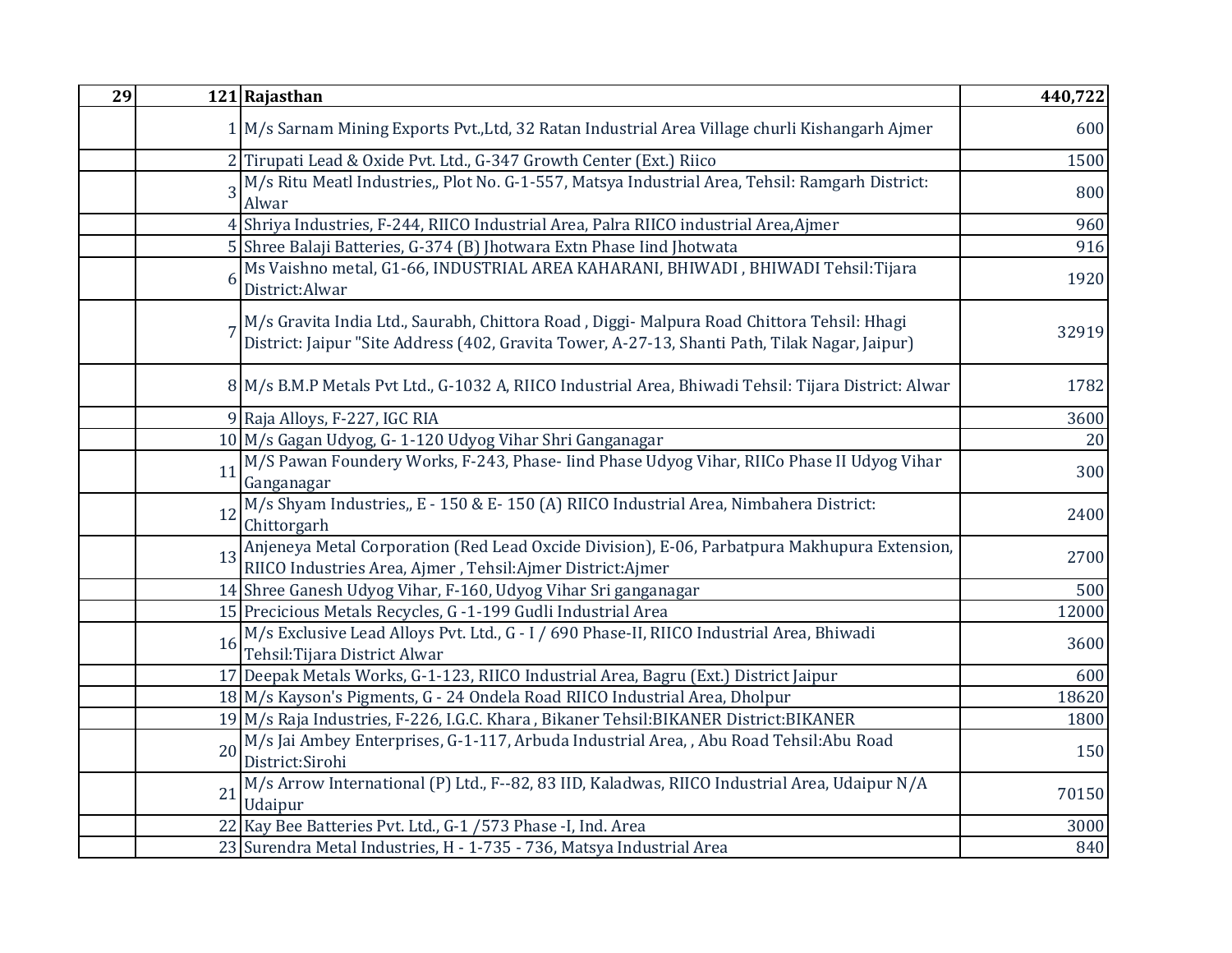|    | 24 M/s Jai Kaila Maa Industries, G - 79, RIICO Industeries Area, Odela Road Dholpur                | 300   |
|----|----------------------------------------------------------------------------------------------------|-------|
|    | 25 Sunstar Rubber, Plot No. H-1-941(B)ChopankiTijaraAlwar                                          | 4500  |
| 26 | Shri Balaji Batteries Pvt Ltd, G-85, RIICO Industrial Area, Sarnadoongar Jaipur1-3 Shri Ram        | 225   |
|    | Nagar, Banad Road                                                                                  |       |
|    | 27 M/s K.G. Metalloys, F - 37-38, RIICO Industrial Area, Odela Road, Dholpur                       | 13200 |
|    | 28 M/s Shivalik Metal Alloys Pvt. Ltd., G1-1209(B), RIICO Industrial Area, Rampur Mundana, Bhiwadi | 9000  |
|    | Tehsil: Tijara District: Alwar                                                                     |       |
|    | 29 Santosh Industeries, Village-Nawal Garh Road, Kurli, Sikar                                      | 3.24  |
|    | 30 M/s Shakti Metals, E-147, RIICO Industrial Area, Sarna Doonger, Jaipur District: Jaipur         | 3120  |
| 31 | M/s National Thermoplast Industries, G-209 (E) IPIA 15 Bhimpura Industrial Area, Bhimpura          | 1000  |
|    | Tehsil: Ladpura District: Kota                                                                     |       |
|    | 32 M/s Shiv Shakti Metals, G1-670, Industrial Area, , Chopanki Tehsil: Tijara, District: ALWAR     | 2160  |
|    | 33 M/s Magnum Metals, G-1-144-C, RIICO Udyog Vihar                                                 | 675   |
|    | 34 M/s P.S. Metals Works, F-8, Road no. 4, MIA, Madri, Tehsil: Girwa District: Udaipur             | 900   |
|    | 35 M/s Shree Maa Siddhidathri Industries, H1-30 Dudu Tehsil: Dudu (Mozamabad) District: Jaipur     | 450   |
|    | 36 M/s Pragati Udyog, H - 1/630 A MIA Matasya Industrial Area, Alwar                               | 3000  |
|    |                                                                                                    |       |
|    | 37 M/s Puransons Alloys (P) Ltd, F-934, Phase III, RIA, Bhiwadi Tehsil: Tijara District: Alwar     | 9000  |
|    | 38 M/s R.K. Enterpries, H-1-369, RIICO Industrial Area, Sarna Doonger Jaipur                       | 900   |
|    | 39 M/s Ashish Pigment and Alloys (P) Ltd., G-1/671, RIICO Industrial Area, Bhiwadi Tehsil: Tijara, | 2250  |
|    | District: Alwar                                                                                    |       |
| 40 | M/s J.K. Industries, F-140, RIICO Ind. Area, Hanumangarh Tehsil: Hanumangarh,                      | 705   |
|    | District:Hanumangarh                                                                               |       |
|    | 41 Ramesh Kumar Bansuram Yadav, H-1-1738 MIA                                                       | 800   |
|    | 42 M/s Exclusive Food Products Pvt. Ltd, G-1- 678 RIICO Industrial Area, Bhiwadi Tehsil: Tijara,   | 1500  |
|    | District: Alwar                                                                                    |       |
| 43 | M/s Rajasthan Pigments & Chemicals, Malgodown Road, Bharatpur Tehsil: Bharatpur                    | 9000  |
|    | District: Bharatpur                                                                                |       |
|    | 44 Shyam Industries, G-1/1440 RIA                                                                  | 9300  |
| 45 | M/s Dinesh Battery Industries, A-28, Phase I, Industrial Area, Hanumangarh, Tehsil: Hanumangarh    | 480   |
|    | District:Hanumangarh                                                                               |       |
|    | 46 M/s vasoo Metal, G-287 Matsya Industrial Unit I                                                 | 2400  |
|    | 47 Shivam Metal, H1 -956, Matsya Industrial Area, Alwar                                            | 720   |
|    | 48 M/s Premier Metals, E-113, Sarnadoongar Ind. Area, Jhotwara                                     | 6160  |
|    | 49 Shree Balaji Industries, G-374, RIICO Ind. Area, Jhotwara                                       | 2000  |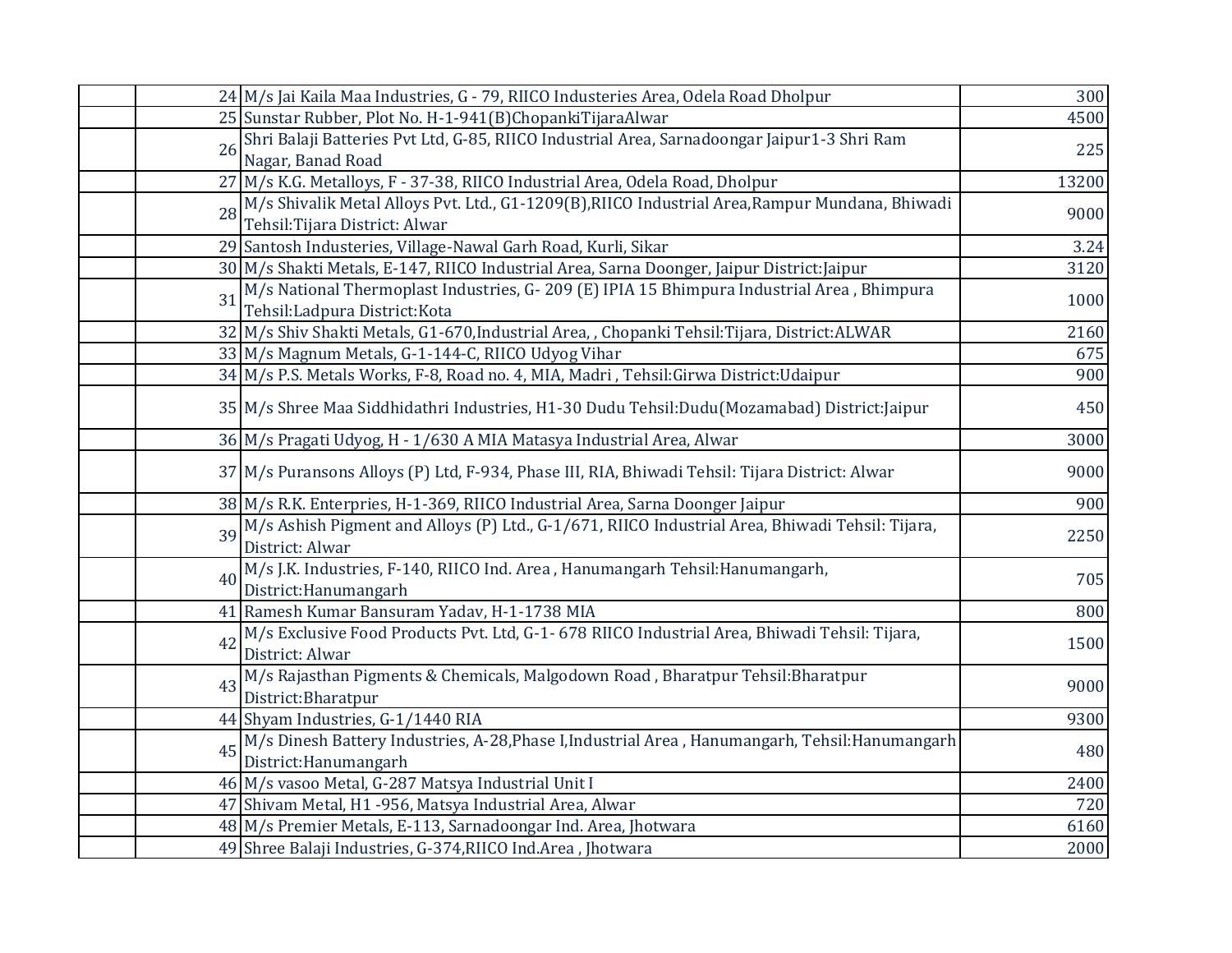| 50 M/s Vardhman Metal, H-1/65, RIICO Industrial Area, Ondela Road, Tehsil:Dholpur,<br>District: Dholpur                                  | 600   |
|------------------------------------------------------------------------------------------------------------------------------------------|-------|
| 51 M/s Hindustan Industries, G-434, Growth center RIICO Industrial Area, Dholpur                                                         | 2100  |
| 52 Soka Industries, Chak 18 NWD Mega Highway, Rawatsar Tehsil: Rawatsar, District: Hanumangarh                                           | 800   |
| 53 Trimetalead Industries, G-1/135, Kuber Industries Area, Ranpur Tehsil: Ladpura, District: Kota                                        | 900   |
| M/s Shree Mahaveer Industries, F-13, RIICO Industrial area, Power House Road Parbatpura,<br>54<br>Ajmer                                  | 1500  |
| 55 M/s Jammu Pimgments Ltd., Rajpura Dariba Complex Dariba Tehsil: Railmagra District:<br>Rajsamand                                      | 9000  |
| 56 M/s Shruti DYC Chem, G-1/37, Phase-II, Borunda Industrial Area, Boranada, Jodhpur                                                     | 220   |
| 57 M/s Harey Krishna Corporation, H-810, RIA Chopanki, Bhiwadi Tehsil: Tijara District: Alwar                                            | 1080  |
| 58 Prime Metals, H-624 C, MIA (ext.) Alwar Tehsil: Ramgarh District: Alwar                                                               | 1400  |
| 59 M/s Suraj Laxmi Industries, Plot No. G1-140, RIICO Industrial Area, Sarna Dungrar Jaipur                                              | 3000  |
| 60 Siyarco Industries, F-540 B, Marudhar Industrial Area Phase-II, Basni                                                                 | 3000  |
| 61 M/s Shri RadheIndustries, H-1-48-B, 49, 49-A, RIICO Industrial Area, Gegal, Ajmer                                                     | 900   |
| 62 M/s Manglam Enterprises, G-57, RIICO Industrial Area, Kaladera                                                                        | 2400  |
| 63 M/s Ojash Metal Industries, H-1-344, Matsya Industrial Area                                                                           | 780   |
| 64 M/s Sumetco Alloys Pvt. Ltd., G-740, RIICO Industrial Area, Phase-II, Tehsil: Tijara District:Alwar                                   | 6630  |
| 65 Shri Siddhi Vinayak Metal Industries, H1-739-748, Matasya Industrial Area, Alwar                                                      | 1000  |
| 66 Shree Balaji Metal Works, Parbatpura Kishangarh by pass Road, Sedaria Tehsil: Kishangarh                                              | 3900  |
| 67 Narayan Metals, G1/623, RIICO Industrial Area, Chopanki Tehsil: Tijara                                                                | 3600  |
| 68 Khushbu Metal Works, H-1-767 Matasya Industrial Area, Alwar                                                                           | 800   |
| 69 Shree Swastik Pigments, F-14 RIICO Industrial Area, Parabatpura Ajmer                                                                 | 1000  |
| 70 M/s Ganpati Udhyog, G-1 /119 A Phase I Udhyog Vihar Ind. Area                                                                         | 600   |
| 71 M/s pilot Industries Ltd., A-44, Kahrani, RIICO Industrial Area, Tehsil: Tijara District: Alwar                                       | 41510 |
| 72 M/s Shree Om Sai Metal, H-1-754, Matasya Industrial Area, Alwar                                                                       | 900   |
| 73 Sunil Industries, F-1-551 South Ext. M.I. A.                                                                                          | 1280  |
| 74 M/s OM Industries, N.H.15, Village Nal Badi Bikaner                                                                                   | 1800  |
| Shree Shyam Industries, G-274, RIICO Industrial Area, Palsana, RIICO Industrial Area, Sikar Tehsil<br>75<br>Danta-Ramgarh District Sikar | 300   |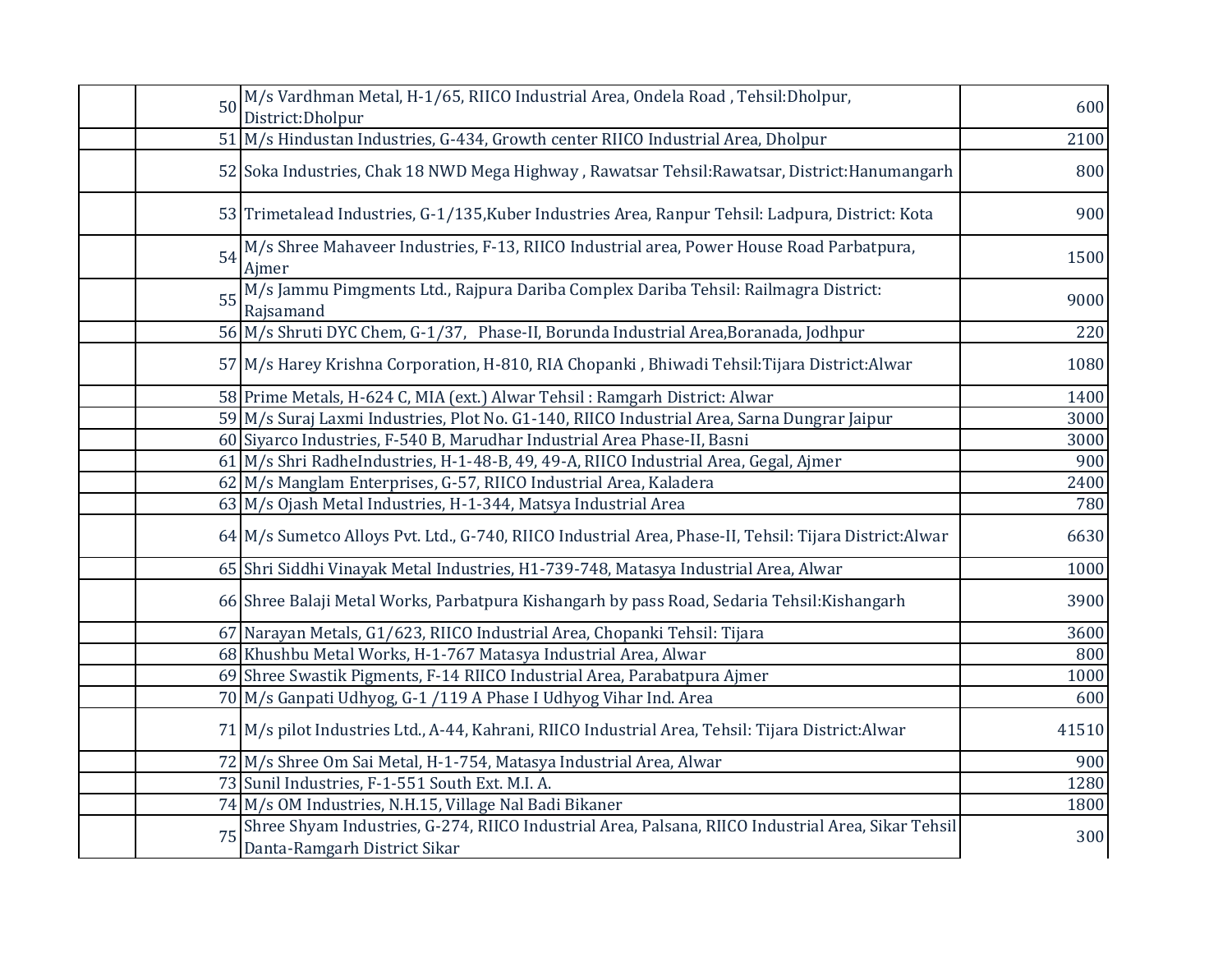|    | 76 M/s D.C. Power Tech, C-43 A, RIICO Industrial Area, Bassi (Ext.) Tehsil: Bassi, District: Jaipur                             | 3000  |
|----|---------------------------------------------------------------------------------------------------------------------------------|-------|
|    | 77 M/s Lotus Alloys, G - I / 669 RIICO Industrial Area, Chopanki Tehsil: Tijara District: Alwar                                 | 1800  |
|    | 78 M/s S.S. Metals, G-1-141, RIICO Industrial Area, Jhotwara Ext Sarna Dungar, Jhotwara Jaipur                                  | 2750  |
|    | 79 M/s Murliwala Pigments, G-1-209, RIICO Industrial Area, Kaladera, Tehsil-Chomu                                               | 3000  |
|    | 80 Saraswati Metals, Khasra No. 5906/432, Dhikola Tehsil: Shahpura District: Bhilwara                                           | 1800  |
|    | 81 Shyam Metals, H-883, Phase-III, RIICO Industrial Area, Bhiwadi Tehsil: Tijara District: Alwar                                | 600   |
|    | 82 Premier Metals (Old Name Dinesh Engineering Corporation), G-1/85, RIICO Industrial Area,<br>Sarna Doongar, Phase I, Jhotwara | 3000  |
| 83 | M/s Rohit Pigments Industries Pvt. Ltd, (Old Name R.P. Industries), B-81, B RIICO Industerial<br>Area                           | 1500  |
|    | 84 Ganpati Metallyos Pvt. Ltd., E-34 (A) RIICO Industrial Area, Growth Center Hamirgarh                                         | 2500  |
|    | 85 M/s Rishabh Metal Industeries, H-630 (B) Matsya Industries Area, Alwar                                                       | 800   |
|    | 86 Amar Industries, H-1-65 RIICO Industrial Area, Ajitgarh,                                                                     | 600   |
| 87 | M/s Vishal Stage Batteries Co, Kasra No. 1295 Near Industrial Area, Gohana, Tehsil; Beawar<br>District: Ajmer                   | 1200  |
|    | 88 Rama Metals Works, H-1 -755 Matasya Industrial Area, Alwar                                                                   | 800   |
|    | 89 Rohan Industries, G-1-556, Matsya Industrial Area (Ent.)                                                                     | 4840  |
|    | 90 M/s Aditi Industries, H--1-960, Matsya Industerial Area, Alwar                                                               | 900   |
|    | 91 M/s Radhey Industries, 274/279, Disa Road Near RIICO Kaladera, Tehsil: Amber Jaipur                                          | 800   |
|    | 92 M/s Khurana Traders, H-361 -C, Phase I, Udhyog Vihar RIICO Industrial Area, Sriganganagar                                    | 260   |
|    | 93 Kataria Metals, G-1-142-B phase I Udhyog Vihar Industrial Area                                                               | 500   |
|    | 94 M/s Shivam Enterpriess, G-53 Phase I Udhyog Vihar RIICO Industrial Area, Sriganganagar                                       | 600   |
|    | 95 M/s Shri H.L. Industries, G-1/13, Phase I, Udhyog Vihar Industrial Area, Sriganganagar                                       | 300   |
|    | 96 Rohan Metal Pvt. Ltd., G-733, RIICO Industrial Area, Phase-II,                                                               | 10500 |
|    | 97 M/s Baba Bhole Nath Industries, G -1/1277, Phase -V, RIICO Ind. Area, Rampur Mundana,                                        | 1500  |
|    | 98 M/s Gautam Metals, H-1 -60, RIICO Industrial Area, Jhotwara, Ext. (VKIA) Jaipur                                              | 500   |
|    | 99 M/s R.K. Enterprises, Plot No. 220A, RIICO Industrial Area, Jhotwara Ext. (VKIA) Jaipur                                      | 1875  |
|    | 100 M/s Shri krishna Iron Foundary, H-55, RIICO Industrial Area,                                                                |       |
|    | 101 M/s Vinayak Industries, Plot No. H-1-565, Phase-II, RIICO Industrial Area,                                                  | 2880  |
|    | 102 Dev Indstries, F-357 Phase I Udhyog Vihar Industrial Area                                                                   | 500   |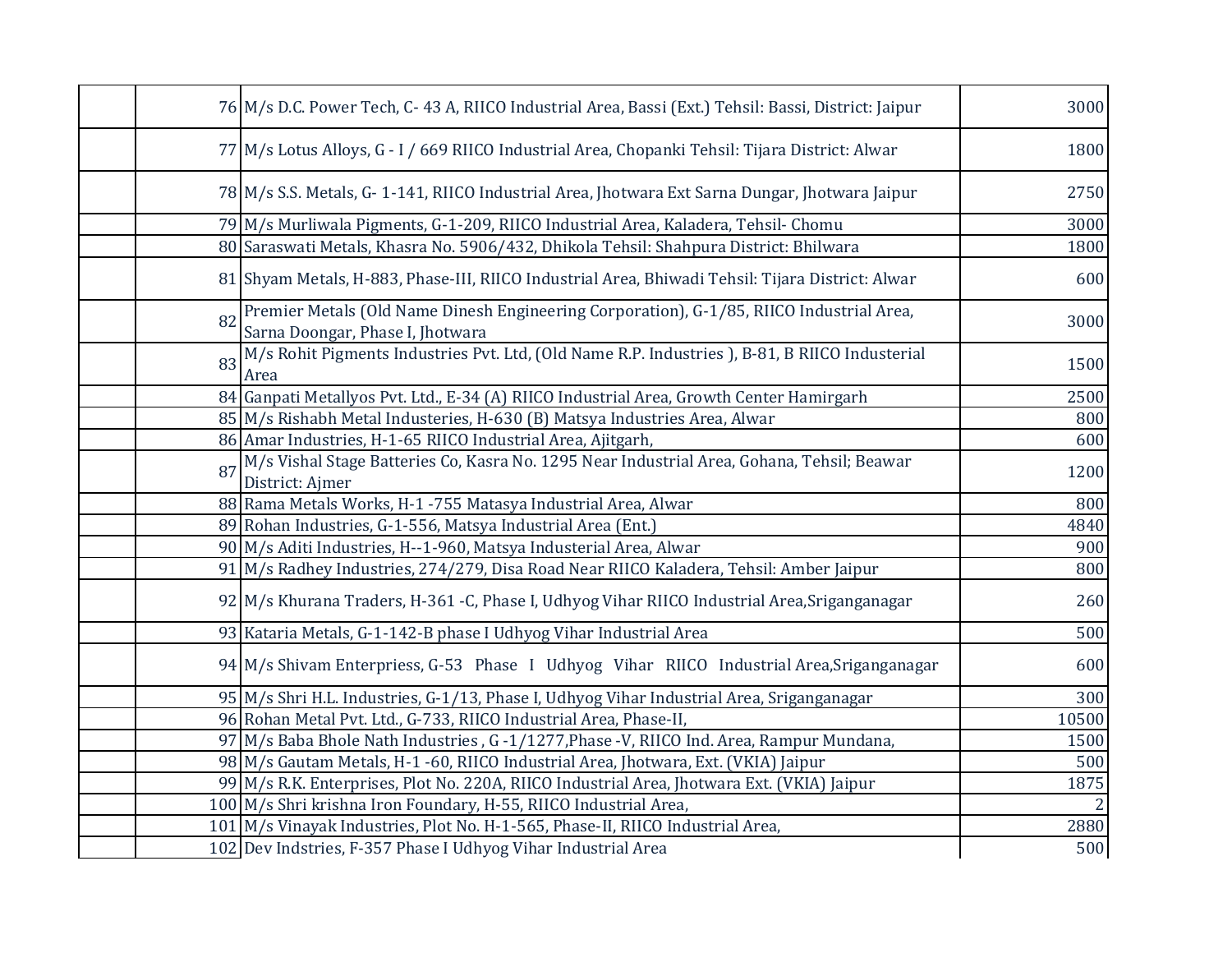|     | 103 M/s Balaji metal Industries, H-1-756, MIA,                                                                   | 250      |
|-----|------------------------------------------------------------------------------------------------------------------|----------|
|     | 104 M/s Arya Allays Pvt. Ltd., B-824, Phase-II, RIICO Industrial Area, Bhiwadi Tehsil: Tijara District:<br>Alwar | 19200    |
|     | 105 R.P. Plastic, G -1-1279, Rampur Mundana, RIICO Industrial Area, Bhiwadi Tehsil: Tejara                       | 1000     |
|     | 106 Envvolta Metal India LL P, E-1-65-66, Ajaymeru Industrial Area, Palara, Ajmer                                | 2700     |
|     | 107 M/s Raj Industry, G-512(4), Road No. 7, Indraprastha Industrial Area, Kota, Tehsil: Ladpura                  | 900      |
|     | 108 Agarwal Enterprises, F-27/A, Near Water Tank, Matsya Industrial Area, Alwar                                  | 600      |
|     | 109 M/s Lakhdatar Metal, G-1-308, sarna Dungar, RIICO Industrial, Jhotwara Ext.                                  | 2000     |
|     | 110 M/s Raj Techno Agency, C-43 (A) RIICO Industrial Area, Bassi Extn. Bassi, District : Jaipur                  | 3000     |
|     | 111 M/s New Bharat Metals, F-489, RIICO Growth Area, Hamirgarh, Bhilwara                                         | 900      |
|     | 112 M/s Balaji Industries, Plot No. 27-28, Ganesh Industrial Area, Kishangarh Renwal                             | 2000     |
|     | 113 M/s Murliwala Pigment, Plot No. F-124, Indusrtial Area, Kaladera Chomu, District jaipur                      | 3000     |
|     | 114 M/s Mukesh Indusrties, Plot No. G-1-189(F), 11D Centre, RIICO Ind. Aera, Khushkhera, District<br>Alwar       | 3000     |
|     | 115 M/s Janta Metal Industries, F-244(B), RIICO Industrial Area, Khushkhera, Bhiwadi                             | 1600     |
|     | 116 M/s Baba Ramdev Industries, H-1-112, RIICO Industrial Area, Post Renwal                                      | 900      |
| 117 | M/s Hari Om Ramingmass, Plot No. 65, Panch Parmeshwar Colony Gaytri Nagar Ajmer Road<br>Beawar Masuda Ajmer      | 4500     |
|     | 118 M/s Salasar E-waste LLP (Lead Division), G--293, matsya Industrial Area, Tehsil-ramgarh Alwar                | 5000     |
|     | 119 M/s Khushi Enterprises, G-1-30, jaitpura Industrial area, Chomu                                              | 1440     |
|     | 120 M/s Maruti Pigment, Plot No.G-1-102 A, Industrial Area, Kaladera Tehsil: Chomu District: Jaipur              | 1500     |
|     | 121 M/s Shri Mahamaya Industries, F-122 Growth Center, RIICO Industrial Area, District: Dholpur                  | 1500     |
| 30  | 0 Sikkim                                                                                                         | $\bf{0}$ |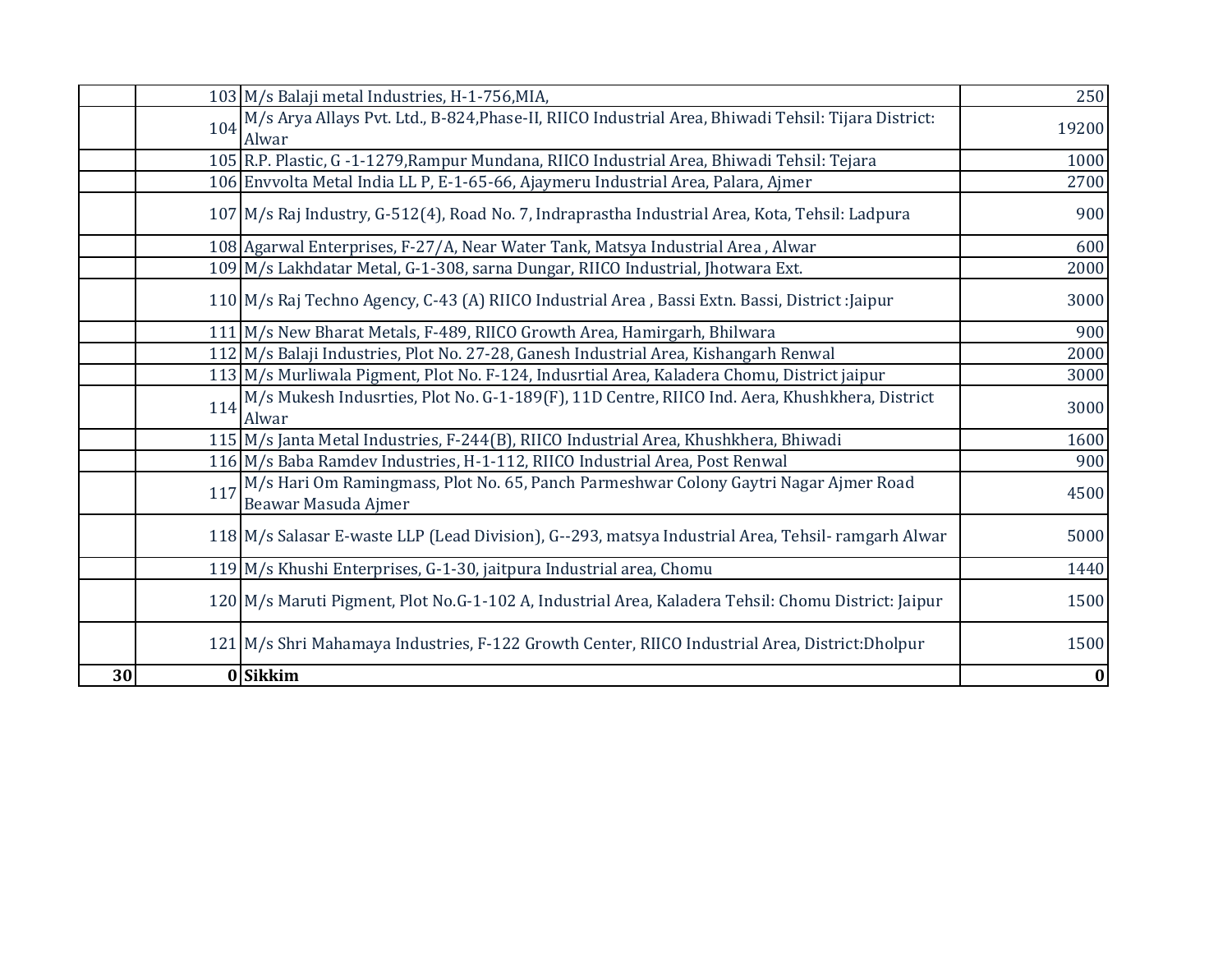| 31 |    | 27 Tamil Nadu                                                                                                                               | 452023 |
|----|----|---------------------------------------------------------------------------------------------------------------------------------------------|--------|
|    |    | M/s POCL Enterprises Ltd, SF No. 360, Nennakarai Village, Chengalpattu Taluk, Chengalpattu<br>District.                                     | 35000  |
|    |    | M/s EMAAR Lead Company Pvt Ltd, SF No. 47pt, Selakkarichel Village, Sulur Taluk,<br>Coimbatore District.                                    | 25200  |
|    |    | M/s KMR Metal Mart, S.F No.652/1C Kurichi Village, Madukkarai Taluk, Coimbatore District.                                                   | 7200   |
|    |    | M/s Universal Iron Traders, SF No. 223/1B, Kuppaipalayam Village, Annur Taluk,<br>Coimbatore District.                                      | 750    |
|    |    | 5 <sup>M</sup> /s S.V.M.A Alloys, Sf No. 243/3, Kurumbapatty Village, Dindigul West Taluk, Dindigul District                                | 3700   |
|    |    | M/s Jayachandran Alloys Private Ltd, Plot No. P26, SIPCOT Industrial Growth Centre, Perundurai,<br>Erode District.                          | 37548  |
|    |    | M/s Metstar Industries Private Ltd, Plot No E-23 & S-4, SIPCOT Industrial Growth Centre,<br>Perundurai, Erode District.                     | 15750  |
|    |    | M/s. Pondy Oxides and Chemicals Ltd, Plot No.G17-19, G30-32, SIPCOT Industrial Park, Mambakkam, Sriperumbudur Taluk, Kancheepuram District. | 50820  |
|    |    | M/s Global Lead Alloys, Sf No. 249/2, Achchamangalam Village, Krishnagiri Taluk,<br>Krishnagiri District                                    | 10500  |
|    | 10 | M/s Prakash Alloys Industries, SF No. 77/5A, Vadugapatti Village, Illuppur Taluk,<br>Pudukkottai District                                   | 1380   |
|    | 11 | M/s Power Tech Industries, Plot No. 1-D/2, SIPCOT Industrial Complex, Nathampannai Village,<br>Pudukkottai District                         | 400    |
|    | 12 | M/s. Subhraa Metals Private Limited, SF No. 92/2, Mukundarayapuram Village, Walajah Taluk,<br>Ranipet District.                             | 12000  |
|    | 13 | M/s Valarmathi Alloys, Shed No: 9 &10, SIDCO Industrial Estate, Ariyanur, Salem South Taluk,<br>Salem District.                             | 10500  |
|    | 14 | M/s. Guru Marketing, SF No. 232/1B, Boothipuram Village, Bodinaickanur Taluk,<br>Theni District.                                            | 660    |
|    | 15 | M/s Sither Metal Industry, Saminatham Village, OttapidaramTaluk, Thoothukkudi District.                                                     | 15750  |
|    | 16 | M/s Trichy Metals and Alloys, S.F.No.536/2A, Thathamangalam Village, Mannachanallur Taluk,<br>Tiuchirapalli District.                       | 1200   |
|    | 17 | M/s Sri Chamundeeswari Metals, SF No. 301/3, Varaganeri Village, Thiruchirappalli East Taluk,<br>Tiruchirapalli District                    | 1800   |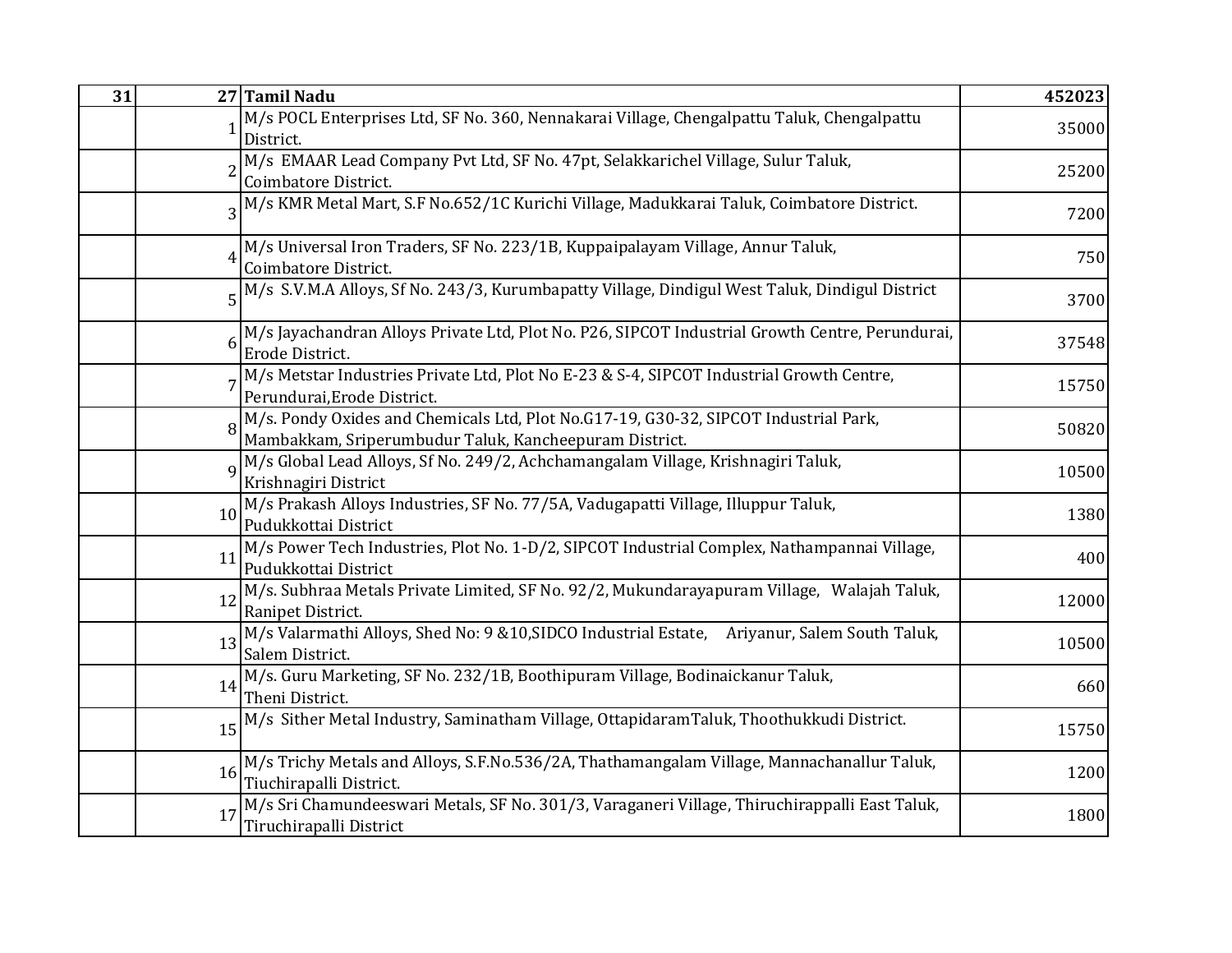|    | 18 M/s Roshan Metal, SF No. 863/2, Sirupuzhalpettai Village, Gummidipoondi Taluk,<br>Tiruvallur District.                                           | 1725  |
|----|-----------------------------------------------------------------------------------------------------------------------------------------------------|-------|
|    | 19 M/s GMT Alloys, Plot No. B25, SIPCOT Industrial Complex, Gummudipoondi, Tiruvallur District.                                                     | 2400  |
|    | 20 M/s Sree Sumangala Metals and Industries Pvt Ltd, (Lead Division) Plot No. B-51/1, SIPCOT Industrial Complex, Gummudipoondi, Tiruvallur District | 9000  |
| 21 | M/s Shri Sabhari Smelters Pvt Ltd, Plot No 84 -85, SIDCO Industrial Estate, Vichoor, Ponneri<br>Taluk, Tiruvallur District                          | 15000 |
|    | M/s Jain Metals Rolling Mills, Plot No. R1 & R2, SIPCOT Industrial Estate, Gummidipoondi,<br>22 Tiruvallur District                                 | 96000 |
| 23 | M/s Jain Metals Rolling Mills, Unit -III, Plot No. R3, SIPCOT Industrial Estate,<br>Gummidipoondi, Tiruvallur District                              | 90000 |
| 24 | M/s EL Tech Power System Pvt Ltd, S.F No. 106pt, Thirumazhisai Village, Poonamallee Taluk,<br><b>Tiruvallur District</b>                            | 1800  |
|    | 25 M/s Southern Power Industries, Plot No. 2&3, Electrical Industrial Estate, Kakkalur,<br><b>Tiruvallur District</b>                               | 4740  |
|    | 26 M/s Perms Gold, SF. No. 147/11, Melandur village, Uthukottai Taluk, Tiruvallur District                                                          | 1080  |
|    | 27 M/s Promptek Metal Alloys & Refining Corporation, Plot No. 35 SIDCO Industrial Estate,<br>Thirimazhisai, Tiruvallur District.                    | 120   |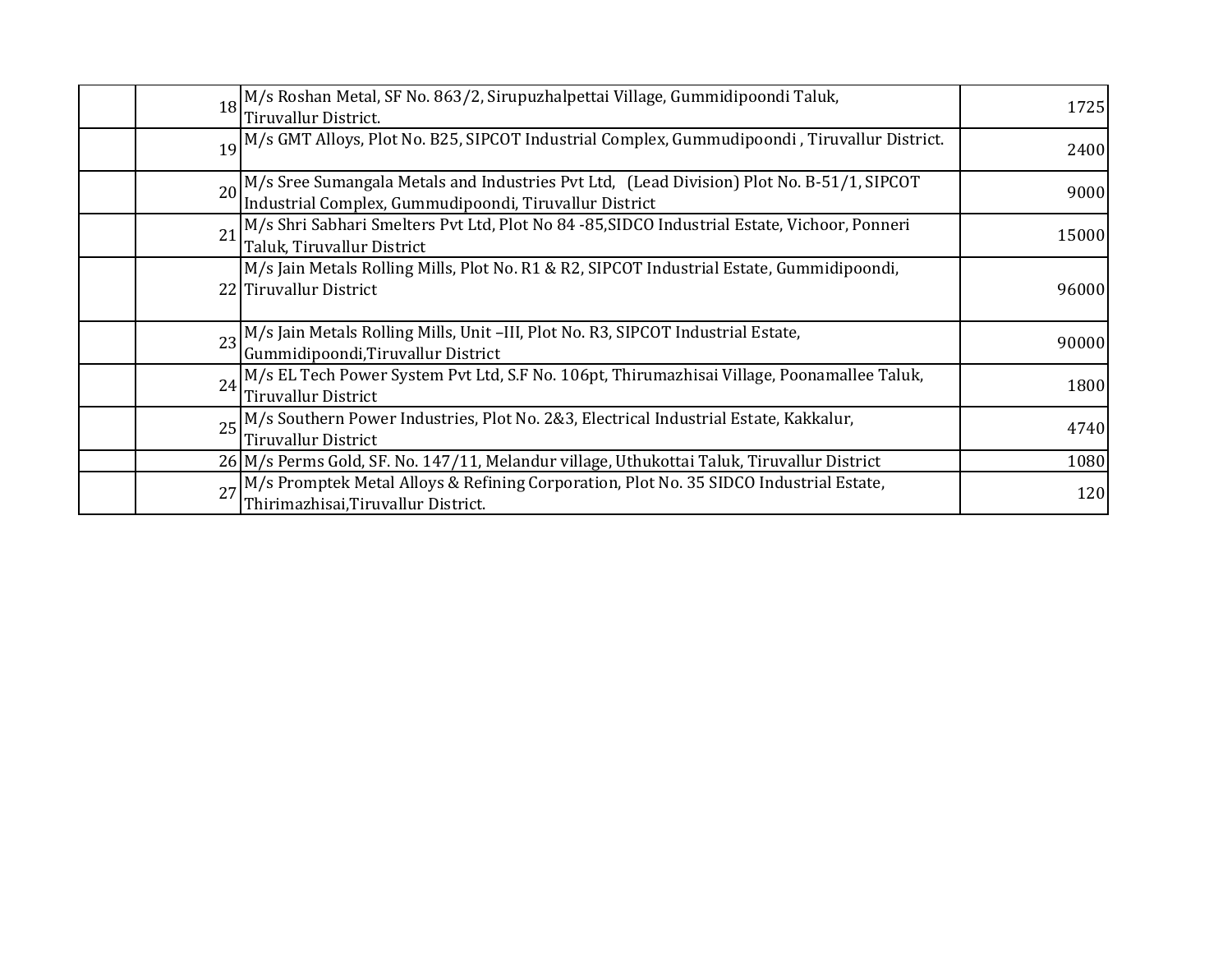| 32 |    | 32 Telangana                                                                                                                                                 | 314000.96 |
|----|----|--------------------------------------------------------------------------------------------------------------------------------------------------------------|-----------|
|    |    | 1 Nile Ltd., (Non-Ferrus Division), Panthangi (V), Choutuppal (M), Yadadri District.                                                                         | 40000     |
|    |    | Gochem Metals & Alloys, Sy.No.384/13/1, Bonthugutta (V), H/o. Chinthapally (V), Miryalaguda                                                                  | 212       |
|    |    | (M), Nalgonda District.                                                                                                                                      |           |
|    |    | 3 Akash Metal Industries, Sy No. 625 & 626, Narayanagiri (V), Pochampally (M), Yadadri District                                                              | 1197      |
|    |    | HBL Power Systems Ltd., Sy No" 64 to 67 & 77 to 81, Nandigaon (V), Kothur (M), Rangareddy<br>District                                                        | 18000     |
|    |    | ZSL Private Ltd., (Formerly Zensar Suppliers India Pvt. Ltd.,.), Plot no. 148-150, I.E, Medchal (V &<br>M), Medchal - Malkajgiri District                    | 120000    |
|    |    | 6 NED Energy Limited, Sy.No. 823 & 827, Medchal (V&M), Medchal- Malkaiairi District                                                                          | 1224      |
|    |    | Singareni Collieries Co. Ltd., Bellampally Area Work shop & Stores, Goleti, Bellampally,<br>MAnrherial dict.                                                 | 75        |
|    |    | Singareni Collieries Co. Ltd., Area Work shop & Stores, Mandamarri Area, Mandamarri (V & M),<br>Mancherial dist.                                             | 50        |
|    |    | 9 The Sirpur Paper Mills Ltd., Kagaznagar (V & M), Komarambheem Asifabad District                                                                            | 34        |
|    | 10 | Sri Bhavani Distilleries (India) Ltd" (Ethanol Unit), Tekriyal (V), Kamareddy (M), Kamareddy<br>Dictrict                                                     | 34        |
|    |    | 11 Indur Green Power (P) Ltd., (6 MW Bio-Mass Power Plant), Renjal (V &M), Nizamabad District                                                                | 18        |
|    |    | 12 Shalivahana Green Energy Ltd., (Formerly Shalivahana Projects Ltd.,) (6 MW Bio Mass Power<br>Plant) Rangampet Road, Mancherial (V&M), Mancherial District | 7         |
|    |    | 13 Sukhjit Starch Mills, Mubarak Naaar, Nizamabad District                                                                                                   | 6         |
|    |    | 14 GSR Sugars Ltd (Sugar unit), Maagi (V), Nizamsagar (M), Kamareddy District                                                                                | 3         |
|    | 15 | Vedam Calcimin Ltd., (Formerly Someshawara Cement & Chemicals Ltd.), Ippalnavegaon (V),<br>Asifabad (M), Komarambheem Asifabad District                      |           |
|    |    | 16 Elite Industry (Battery Unit), Sy.No'21, Nawabpet Road, Zainallipur (V), Mahabubnagar District                                                            | 1500      |
|    | 17 | Etasha Batteries Pvt.Ltd., Unit - III, Plot.No: 10 & 11, IDA Kothur, Kothur (V & M), Rangareddy<br>District                                                  | 10000     |
|    | 18 | Galaxy Pigments Pvt. Ltd., Sy. No. 44, Macharann (V), Balanagar (M), Mahaboobnagar District,<br>509202                                                       | 108862.16 |
|    |    | 19 Maurya Industry, Plot No.63, Sy.No.103, IDA Kothur, Ranaarerirly District - 509228                                                                        | 250       |
|    |    | 20 Maurya Industry Unit II, Sy.no.41/1/A, Annaram (V), Faroocinagar (M), Rangareddy District                                                                 | 300       |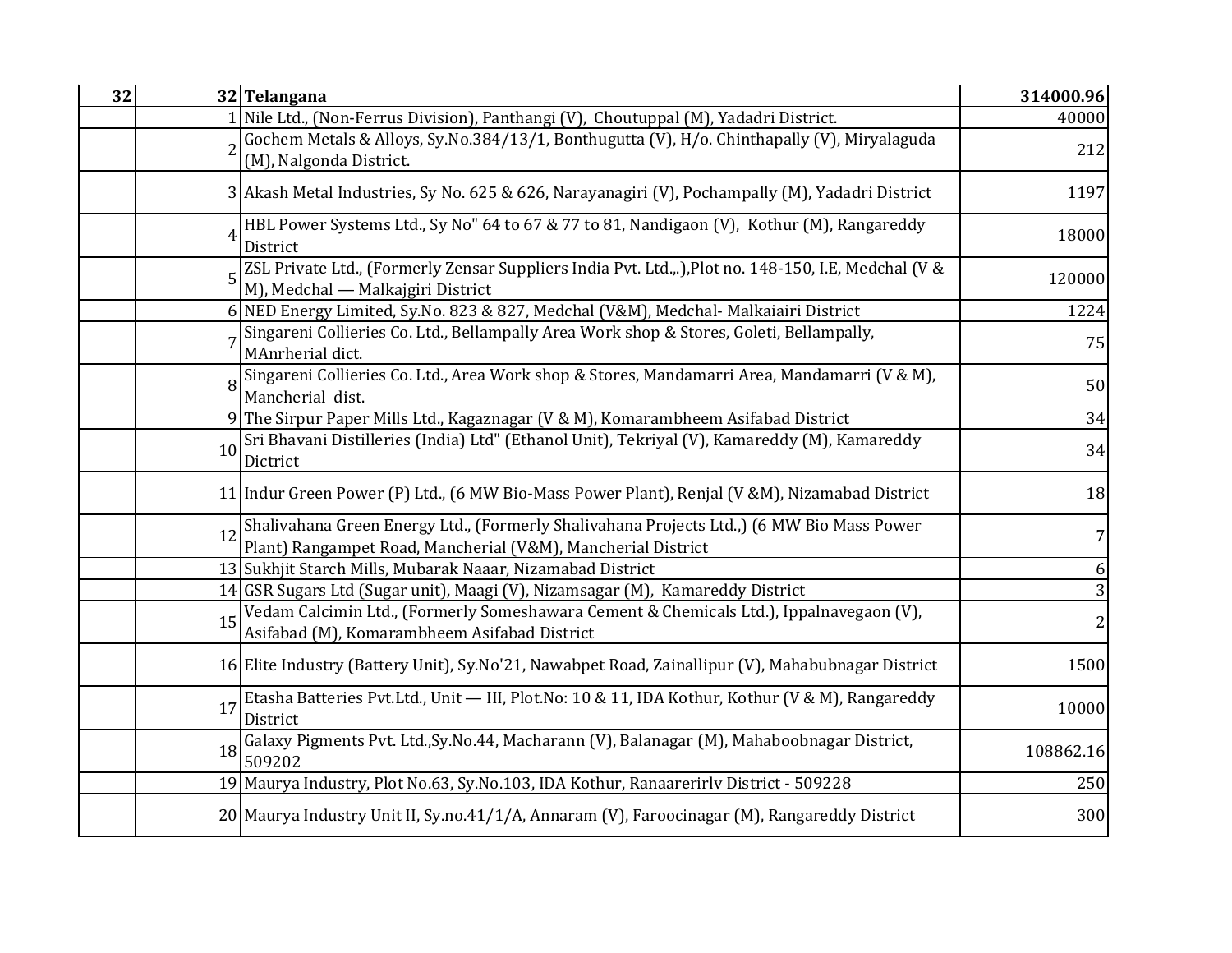|    | 21 Prakash Metal Industries, Plot No: 18/A, Sy.No: 103, IDA Kothur, Kothur (V/M), Rangareddy<br>Inictrirt                                                               | 3500  |
|----|-------------------------------------------------------------------------------------------------------------------------------------------------------------------------|-------|
|    | 22 R R Metal Industries located at Plot No CDL -3, IDA Kothuru, Ranaarerldy District                                                                                    | 140   |
|    | 23 Sree Ram Battery Industries, Sy.No.339/A, Bhootpur Vill. & (M) Mahaboobnagar District-509382                                                                         | 5000  |
|    | 24 Sri Balaji Industries, Sy.No.523/A, Ellikatta Village, Farooqnagar (M), Rangareddy District                                                                          | 656.8 |
|    | 25 Sri Padmavathi Energy Solutions (India) Pvt. Ltd, Sy. No'515/EE, 515/U, 515/AA, 516/E, 516/AE<br>25 S16/AI, Udityal (V), Balanagar (M), Mahabubnagar District-509202 | 1,600 |
|    | 26 Sri Shakthi Ganapathi & Company located at Shed No.12, Sy.No.104, IDA Kothur, Rangareddy<br>District                                                                 | 250   |
|    | 27 Baba Metal Industry, Chowlapally (V), Faroorqnagar ('1), Rangareddy District-509216                                                                                  | 200   |
|    | 28 CCL Metal, 122(AA), Chowlapally (V), Faroorqnagar (M), Rangareddy District-509216                                                                                    | 150   |
|    | 29 Jitin Enterprises, Sy.No., 1660, Nanadigama (V), Kothur (M), Ranaareririv District.                                                                                  | 150   |
|    | 30 Mohammed Industries (FormerlyMohit Traders) is located at Sy. No. 121/A, Chowalapally (V),<br>Faroorqnagar (M), Rangareddy District - 509216                         | 500   |
|    | 31 S.R. Traders, Sy.No.758, Chattanpalle (V), Farooqnagar (M). Ranaareddv Dist-509216                                                                                   | 40    |
|    | 32 Sheesh Mahel Industries, Sy" No 758, Chattanpalle (V), Farooqnagar (M), Rangareddy Dictrict-<br>509216                                                               | 40    |
| 33 | 0 Tripura                                                                                                                                                               | 0     |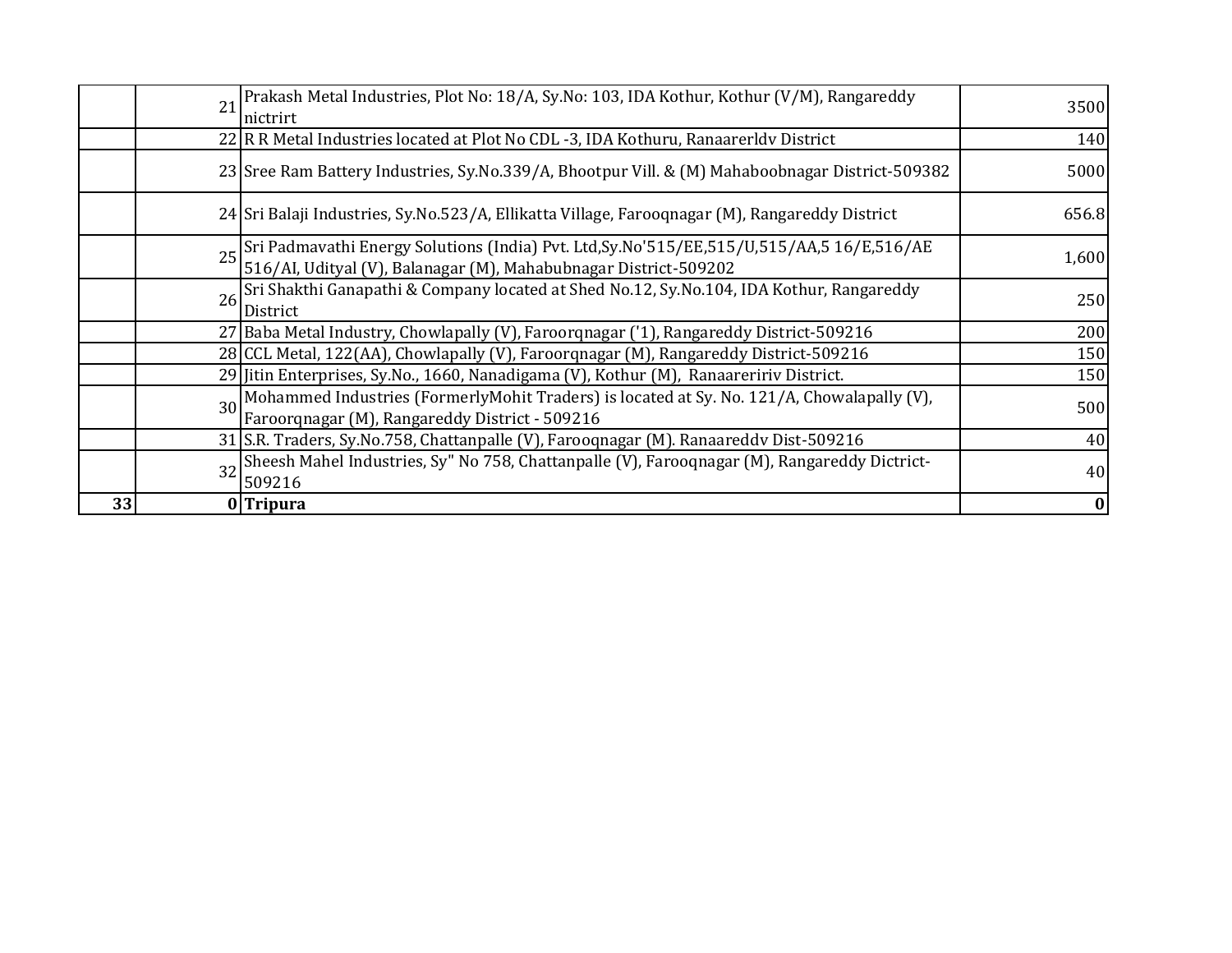| 34 |    | 34 Uttar Pradesh                                                                                     | 68309.9 |
|----|----|------------------------------------------------------------------------------------------------------|---------|
|    |    | BAJAJ INDUSTRIES,, F-7, S.S. OF GT. RD., Ghaziabad                                                   | 600     |
|    |    | 2 K.B. METALS, F-5, S.S. OF GT. RD., Ghaziabad                                                       | 900     |
|    |    | 3 BALAJI PIGMENTS P LTD., A-6/17-19, S.S. OF G.T. ROAD, Ghaziabad                                    | 1500    |
|    | 4  | MAHA LAXMI METALS, D-16, KAVI NAGAR IND. AREA, Ghaziabad.                                            | 600     |
|    |    | 5 SHRI HARIOM METAL WORK(SUNIL PT), D-23, B.S. ROAD., Ghaziabad.                                     | 345     |
|    |    | 6 SHIV METAL WORK(RAHEJA BATTERY, C-111, B.S. ROAD., Ghaziabad.                                      | 720     |
|    |    | 7 B.D. ENTERPRISES(D.V.METAL), D-3, B.S. ROAD., Ghaziabad.                                           | 336     |
|    |    | 8 PATEL ENTERPRISES, 5/28, S.S. OF G.T. ROAD, Ghaziabad.                                             | 900     |
|    |    | 9 R.K. METALS, G-5, UDYOG KUNJ, DASNA, Ghaziabad.                                                    | 600     |
|    |    | 10 HINDUSTAN BATTERY, G-25, UDYOG KUNJ, DASNA, Ghaziabad.                                            | 600     |
|    |    | 11 L.M. PRODUCTS, F-293 & 294, M.G. ROAD I.A., Hapur.                                                | 1200    |
|    |    | 12 SHIV SHAKTI METALS, KH-545, SIKHERA RD, MODI NAGAR, Ghaziabad.                                    | 540     |
|    |    | 13 BALAJI METAL INDUSTRIES, C-99, B.S. ROAD IND. AREA, Ghaziabad.                                    | 3000    |
|    |    | 14 NEW DURGA ENTERPRISES, KH-109, SIKHERA ROAD, MODI NGR, Ghaziabad                                  | 300     |
|    |    | 15 SHRI BANKEY BIHARI METAL, 118, SIKHERA ROAD, MODI NAGAR, Ghaziabad.                               | 450     |
|    |    | 16 N.K. PRODUCTS, G-58 & 59, M.G. ROAD IND. AREA, Hapur                                              | 600     |
|    |    | 17 PATEL INDUSTRIES, F-12, UDYOG KUNJ IND. AREA, Ghaziabad.                                          | 540     |
|    |    | 18 SHREE BALAJI INDUSTRIES, G-37, UDYOG KUNJ, DASNA, Ghaziabad.                                      | 540     |
|    |    | 19 NEON PIGMENTS CORPN., KH-112, SIKHERA ROAD IND. AREA, MODI NGR, Ghaziabad.                        | 7500    |
|    |    | 20 VERDEEN CHEMICAL P LTD., D-11, M.G. ROAD IND. AREA, HAPUR                                         | 9000    |
|    |    | 21 HINDUSTAN METALS, F-636, M.G. ROAD IND. AREA, Hapur.                                              | 2820    |
|    |    | 22 GUPTA METAL WORKS, C-1, S.S. OF G.T.RD., Ghaziabad.                                               | 3900    |
|    |    | 23 KAVITA OVERSEAS P LTD.(SUNSHIN, 56, PANDAV NAGAR, B.S. Road, Ghaziabad                            | 14000   |
|    |    | 24 ASSOCIATE PIGMENTS LTD, UPSIDC, Malwan, Fatehpur                                                  | 144     |
|    |    | 25 Chemico Technical, H-7, site-2 Unnao                                                              | 120     |
|    |    | 26 Esha Industries, H-16, Industrial area, site-2, Unnao                                             | 180     |
|    |    | 27 Esha Industries, H-25, Industrial area, site-2, Unnao                                             | 192     |
|    |    | 28 Patel Battery & Solar System, H-20, site-2 Unnao                                                  | 180     |
|    |    | 29 Swastik Metkaim Pvt.Ltd, F-5, site-2 Unnao                                                        | 120     |
|    |    | 30 Dhawan Metal Industries, Parsakhera, Bareilly                                                     | 16.425  |
|    |    | 31 Vintek Metal Alloys, Parsakhera, Bareilly                                                         | 16.425  |
|    |    | 32 M/s Sky Green Waste Recycling Managememt, Khasra No.- 174, Alipur Jijmana, Meerut, U.P.           | 3650    |
|    | 32 | M/s Horizon Recycling Pvt. Ltd, Khasra no.-35, Vill.-Kumarhera, 7th Km. Dehradun Road,<br>Saharanpur | 3000    |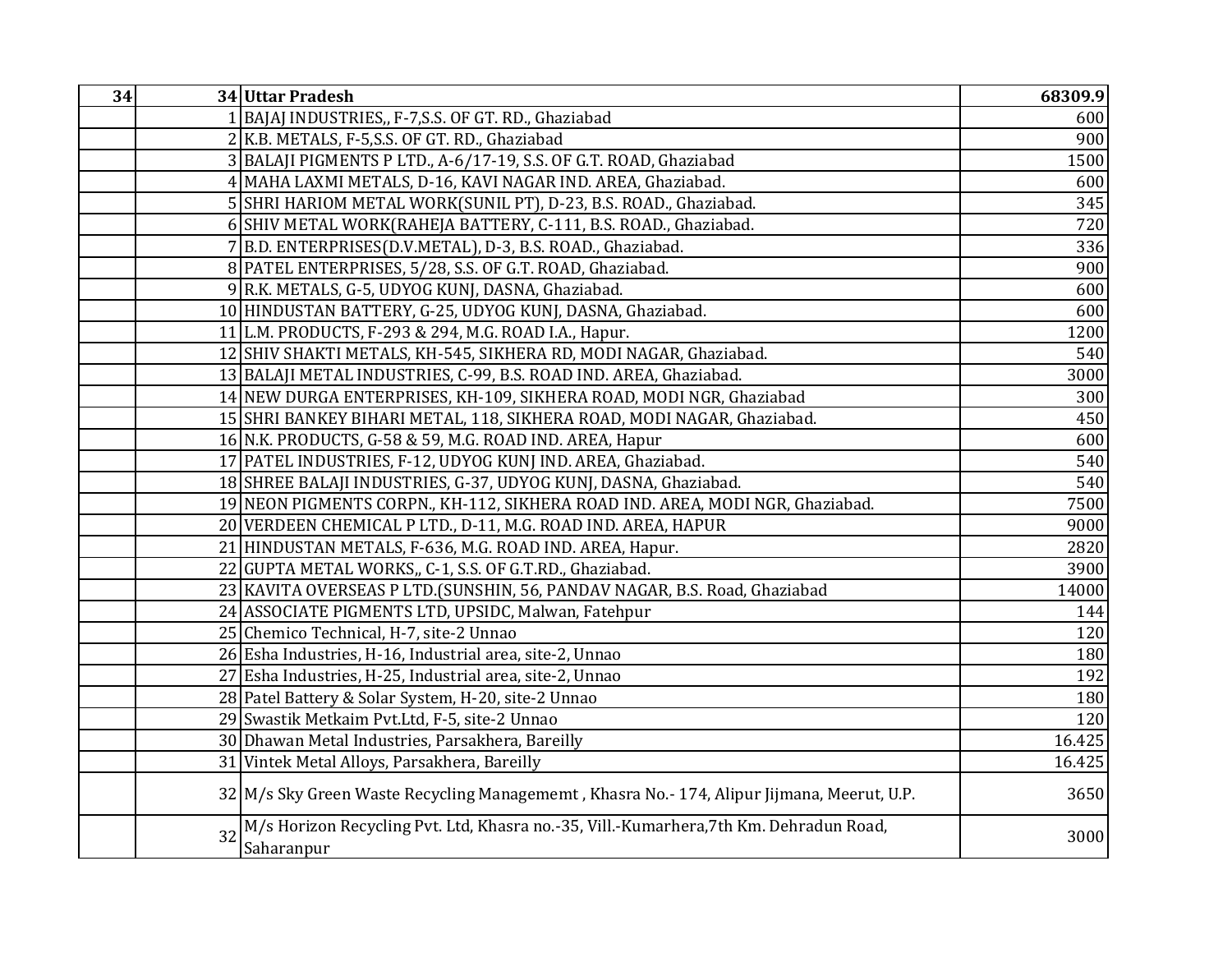| <sub>24</sub> M/s Swachh Bharat Recycling Company, Gali-N0-4, 2083, Saipuram Insutrial Area, Delhi Road,<br>4200<br>Meerut, U.P. | 33 M/s Metal Alloy, E-46, Industrial Area, Ram Nagar, Chandauli, Varanasi | 5000 |
|----------------------------------------------------------------------------------------------------------------------------------|---------------------------------------------------------------------------|------|
|                                                                                                                                  |                                                                           |      |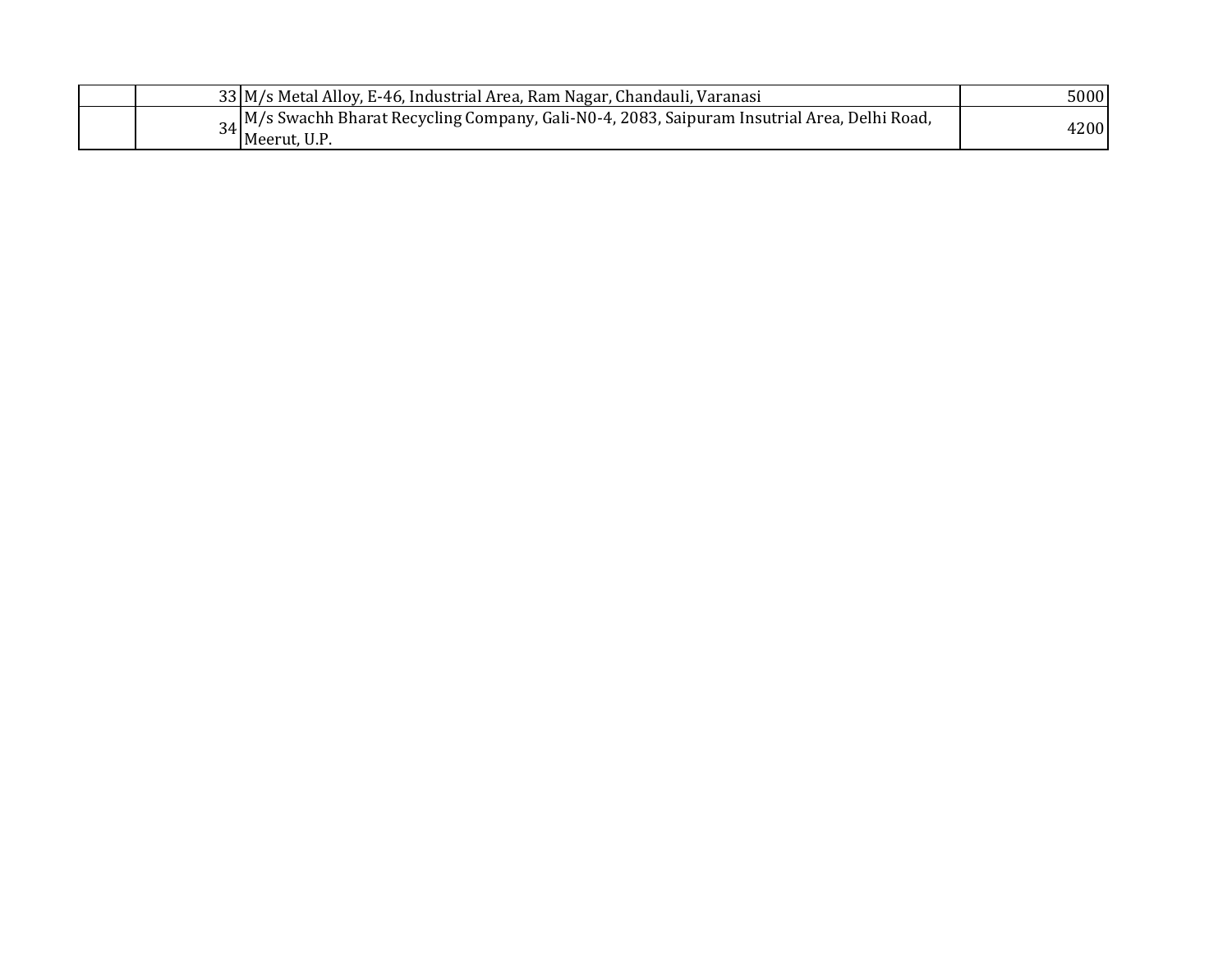| 35 | 3 Uttrakhand                                                                                            | 34200 |
|----|---------------------------------------------------------------------------------------------------------|-------|
|    | 1 M/s Vimal Petrothin Pvt. Ltd. IP-15A, Raipur Sahakari Audhyogic Kshetra, Raipur, Dist. Roorkee        | 24900 |
|    | 2 M/s Tanya Engineers, Khasra No. 204, Raipur Industrial Area Bhagwanpur, Dist. Roorkee                 | 4800  |
|    | <sup>2</sup> M/s Shahid Metal Alloys, Khasra No. 353, Raipur Industrial Area, Bhagwanpur, Dist. Roorkee | 4500  |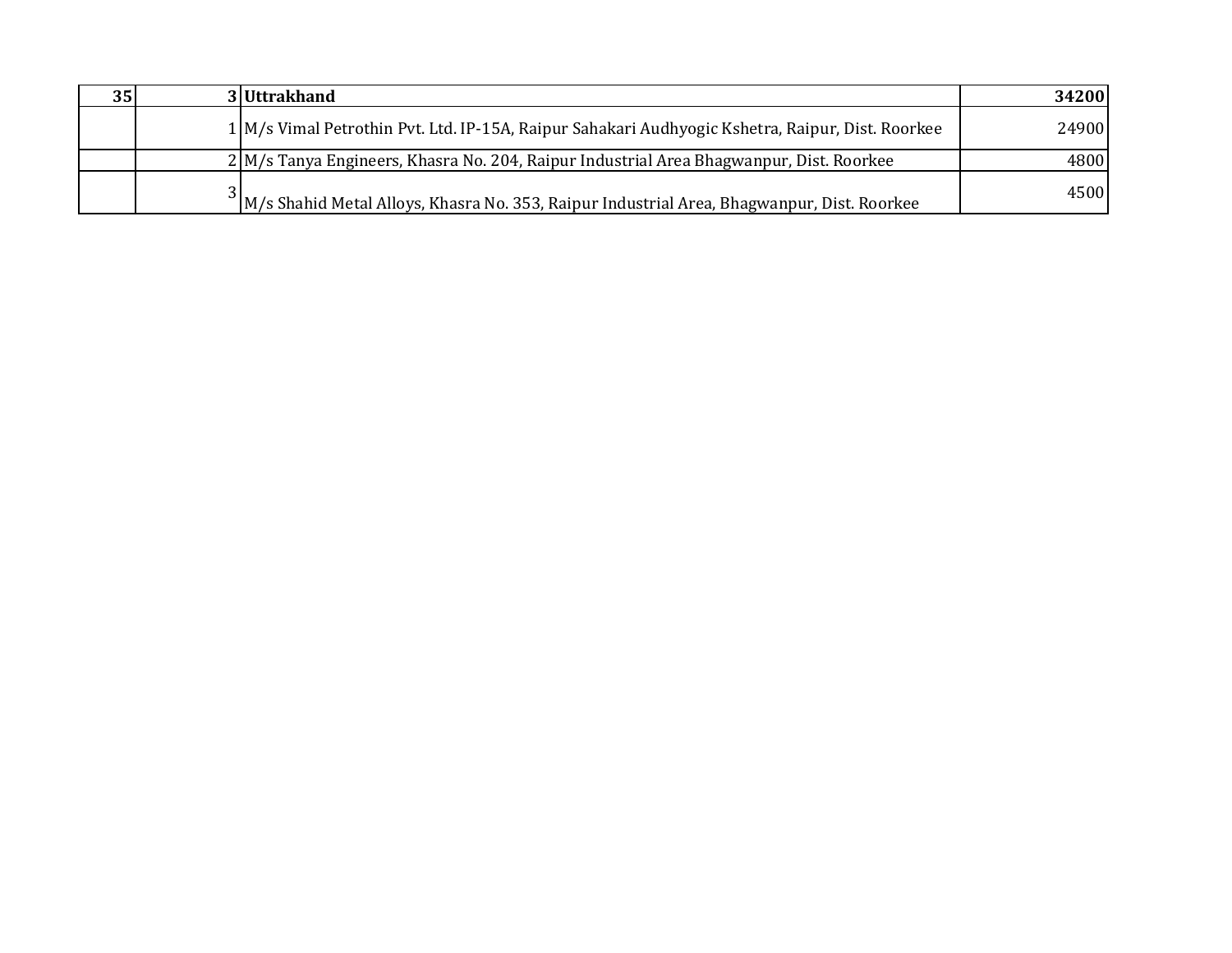| 36 |    | 61 West Bangal                                                                                                                                                 | 135612 |
|----|----|----------------------------------------------------------------------------------------------------------------------------------------------------------------|--------|
|    |    | Abdul Salam & Co., Dharala, Panagarh, Budbud, Dist-Burdwan, Pin-713 148                                                                                        | 1200   |
|    |    | 2 Adarsh Galai Udyog Dag No. 1250, Khatian No. 1819, 1862, Dhulagori Industrial Park, Howrah.                                                                  | 1380   |
|    |    | 3 Aleadco Batteries, 49/2, T.N. Mukherjee Road, Raghunathpur, Dist.- Hooghly                                                                                   | 150    |
|    |    | 4 Amit Metal Works, Mouza-Jala Dhulagori, J.L. no. 2, Sankrail, Howrah.                                                                                        | 1450   |
|    |    | 5 A.R. Enterprise, Vill.- Salap (Motbagan), P.O. Salap, P.S. Domjur, Dist.- Howrah                                                                             | 360    |
|    | ŕ  | Associated Pigments, Mouza-Kanakpur, P.O.- Naranda, P.S.-Panskura-721 139, Dist-Purba<br>Medinipur                                                             | 63000  |
|    |    | 7 Azad Metal Works, 158-B, Picnic Garden Road, Kolkata - 700 039.                                                                                              | 300    |
|    |    | 8 Azad Metal Works, Unit-II, Vill. jaladhulagori, P.O. Dhulagori, P.S. Sankrail, Howrah.                                                                       | 450    |
|    |    | 9 Bachhelal Metal Industries, 22G, Shivkrishna Daw lane, P.S. Phulbagan, Kolkata-700 054                                                                       | 360    |
|    |    | 10 Balaji Metal Corporation 5 Raj Krishna Kumar Street, Belur Math, Dist. Howrah-711 202.                                                                      | 600    |
|    | 11 | Bengal Metal Industry, Khamar, Rajarhat, P.O. & P.S.: Rajarhat, Bishnupur, 24 Parganas (N). Pin -<br>743 510.                                                  | 3000   |
|    |    | 12 Bijay Metal Works, 76, Canal Circular Road, Kolkata-700054                                                                                                  | 200    |
|    | 13 | Dolphin Enterprises, Bombay High Road, Vill. Bhagbatipara, P.O.- Chaturbhujkali, Dhulagori, P.S.<br>Sankrail, under Kandua Gram Panchayet, Dist. Howrah-711302 | 1200   |
|    |    | 14 Eastern Metal, Vill.-Khamar, P.O.- Bishnupur, 24 Pgs (N), Pin-743510                                                                                        | 450    |
|    | 15 | Ganga Metal Industries, 15C, Dabgram Industrial Estate, P.O. Satellite Township, Fulbari, P.S.<br>Bhaktinagar, Dist: Jalpaiguri-7430015, (W.B.)                | 720    |
|    |    | 16 Global International, Vill. & PO. Lakshmanpur, PS. Domjur, Dist. Howrah-711 114.                                                                            | 564    |
|    | 17 | India Metal Industries, Santrapara, Per Dankuni, Delhi Road, P.O.-Dankuni Coal Complex,<br>Hooghly, Pin-712310                                                 | 470    |
|    |    | 18 Jai Matadi Enterprises, 58/3, Netaji Subhas Road, Liluah, Howrah                                                                                            | 900    |
|    |    | 19 Jai Shambho Metal Company, 157A, Picnic Garden Road, P.O. Tiljala, Kolkata-70039                                                                            | 312    |
|    |    | 20 Jaiswal Metal Industries, 16G, Debgram Industrial Estate, P.O. Satellite Township, Dist: Jalpaiguri.                                                        | 480    |
|    |    | 21 J.S. Pigments Pvt. Ltd., Vill & P.O.: Jarura, P.S.: Polba, Delhi Road, Pin - 712 138.                                                                       | 4000   |
|    |    | 22 Kamala Metachem, Vill.- Kulai, P.O.- Bikihakola, P.S.-Panchla, NH6, Dist.- Howrah                                                                           | 3000   |
|    |    | 23 Kashi Metal Works, 157A, Picnic Garden Road, P.O. Tiljala, Kolkata - 39                                                                                     | 300    |
|    |    | 24 Krishna Metal, Vill. & PO. Lakshmanpur, PS. Domjur, Dist. Howrah - 711 114.                                                                                 | 384    |
|    |    | 25 Nagendra Prasad & Brothers, 58/3, Netaji Subhas Road, Liluah, Howrah-711 204                                                                                | 900    |
|    |    | 26 Leadstone Energy Ltd., NH-2, Delhi Road, P.O.- Rajhat, Dist-Hooghly, Pin- 712 123                                                                           | 8100   |
|    | 27 | Maa Bhagwati Metal Industries Vill. & Mouza - Argori, P.O.- Argori, P.S.-Sankrail, Dist. Howrah-<br>711302                                                     | 800    |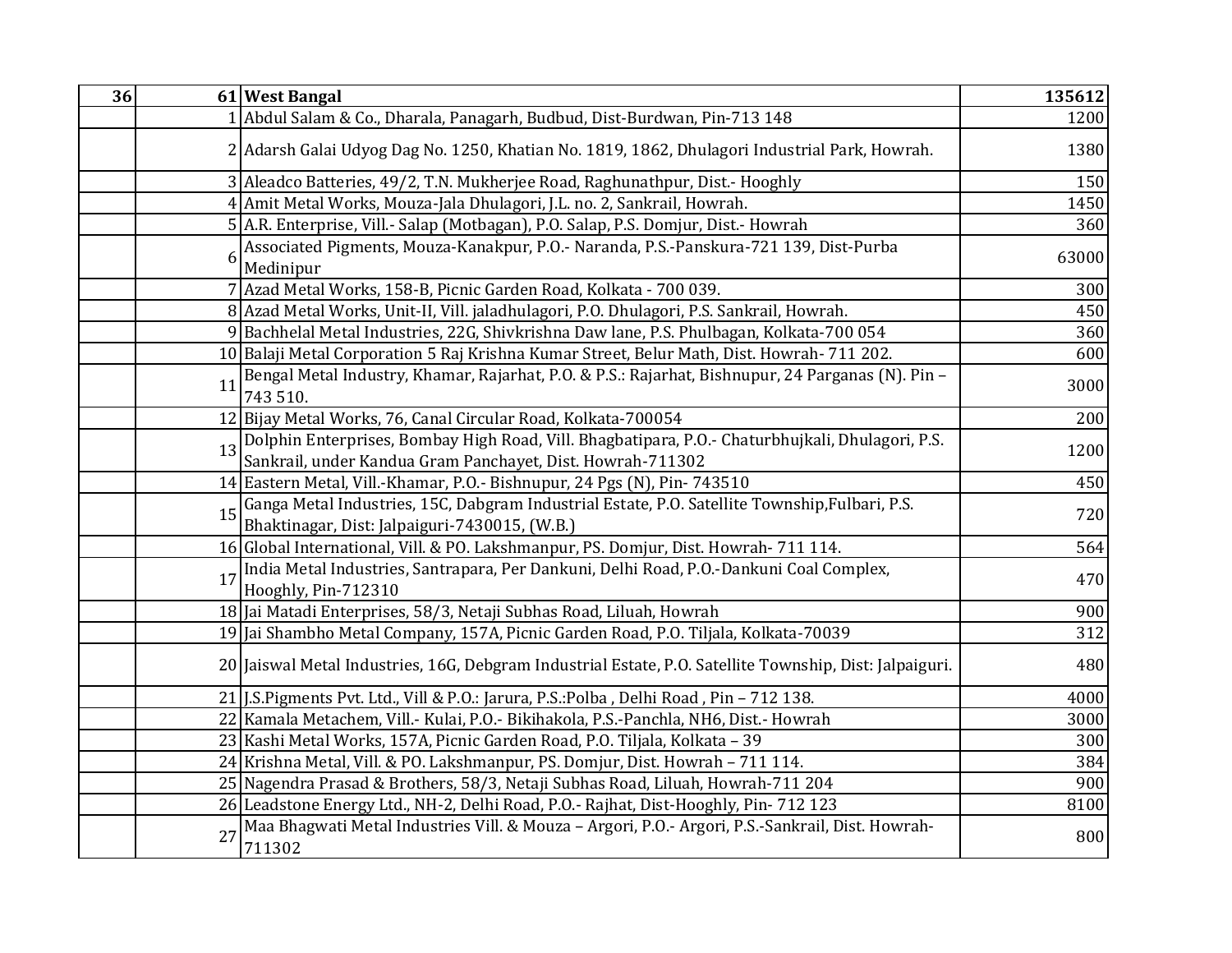|    | 28 Mega Energy Private Limited, Vill. Gotu, PO. Sugandhya, PS. Polba, Dist. Hooghly.                                                      | 1500 |
|----|-------------------------------------------------------------------------------------------------------------------------------------------|------|
|    | 29 Panchwati Metal Works, B-8-C/H/8, Jagodyan Lane, P.O. Kankurgachi, Kolkatta-54                                                         | 160  |
|    | 30 Panchwati Metal Works, Vill. & P.O. Angori, P.S. Sankrail, Dist. Howrah-711 302                                                        | 900  |
|    | 31 Raj Enterprise, 58/3, Netaji Subhas Road, Liluah, Howrah-711 204                                                                       | 900  |
|    | 32 Raj Finoxides (P) Ltd., Village Kharial, P.O. - DCC, Distt. Hoogly, Pin - 712 310                                                      | 7800 |
|    | 33 Raj Metal Industries, Mouza Majukshetra, P.S. Jagatballavpur, Dist. Howrah                                                             | 8290 |
|    | 34 Rajnath Metal Works, 158B, Picnic Garden Road, Kolkata - 700 039.                                                                      | 300  |
|    | 35   Rama Shankar Daya Shankar, 8-C/H/17, Jagodyan Lane, P.O. Kankurgachi, Kolkata - 54                                                   | 170  |
| 36 | Ram Dular & Brothers, Unit II, Bombay High Road, Vill. Jala Dhulagori, P.O. Dhulagori, Dist.-<br>Howrah                                   | 720  |
|    | 37 Ram Dular & Bros, 157A, Picnic Garden Road, Kolkata-700 039.                                                                           | 150  |
|    | 38 Ranjan Industries, Vill.-Kulai, P.O.-Bikihakola, P.S.-Panchla, Dist-Howrah, Pin-711 322.                                               | 1800 |
|    | 39 R.B. Enterprise, Vill. Bodai, P.O.-Jugberia, P.S. Ghola, Dist. 24 Parganas (N)                                                         | 240  |
|    | 40 Sajta Metal Works, Chandmari, Danesh Sheikh Lane, Howrah-9                                                                             | 150  |
| 41 | Sajta Metal Works (Unit-II) Sankrail Industrial Park, Kendua, P.O.: Kendua, Sankrail, Howrah. Pin-<br>711 302.                            | 5040 |
|    | 42 Samata Metal Industries, 76, Canal Circular Road, Kolkata-700054                                                                       | 480  |
| 43 | Saraswati Metal Industries, Dag No.1351, Khatian No.1819, Jalan Industrial Park, Mouja<br>Dhulagori, P.S. Sankrail, Dist. Howrah-711 302. | 420  |
|    | 44 Shama Metal Industries, Vill. & Mouja - Kendua, P.O. Kendua, P.S. Sankrail, Howrah-711 302.                                            | 1080 |
|    | 45 Shiw Shakti Metal Works 157A, Picnic Garden Road, Kolkata 700 039                                                                      | 300  |
| 46 | Shiwshakti Metal Works, Unit II, Jalan Industrial Park, Vill: aladhulagur, P.O. Dhulaguri, P.S.<br>Snakrail, Dist: Howrah, (W.B.)         | 450  |
|    | 47 Shiv Shankar Metal Works, 157 A, Picnic Garden Road, P.O. Tiljala, Kolkata -39.                                                        | 150  |
|    | 48 Shree Ganesh Metal Works, 157A, Picnic Garden Road, P.O. Tiljala, Kolkata-700 39                                                       | 150  |
|    | 49 Singh Metal Company, 157A, Picnic Garden Road, Kolkata - 39.                                                                           | 450  |
|    | 50 Singh & Sons Manufacturer, Vill. Jala Dhulagori, P.O. Dhulagori, Howrah-711 302                                                        | 2660 |
|    | 51 Singh & Sons Manufacturer Chandmari, Danesh Shaikh Lane, P.S.-Sankrail, Howrah                                                         | 150  |
|    | 52 Skylub Battery Co. Vill. & P.O. Raghudevpur, P.S. Uluberia, (NH-6), Dist. Howrah-712 306.                                              | 490  |
|    | 53 Star Metal Industries, Debgram Industrial Estate, Satellite Township, P.S. Rajganj, Dist. Jalpaiguri.                                  | 420  |
| 54 | Sunflower Metal Industries, Vill. & Mouja - Dhulagorhi, Kandua, P.O. Bhagabatipur, P.S. Sankrail,<br>Howrah-711 302.                      | 336  |
|    | 55 Sun Metal Industries Post Sugandhya, Delhi Road, P.S. Polba, Dist. Hooghly.                                                            | 1500 |